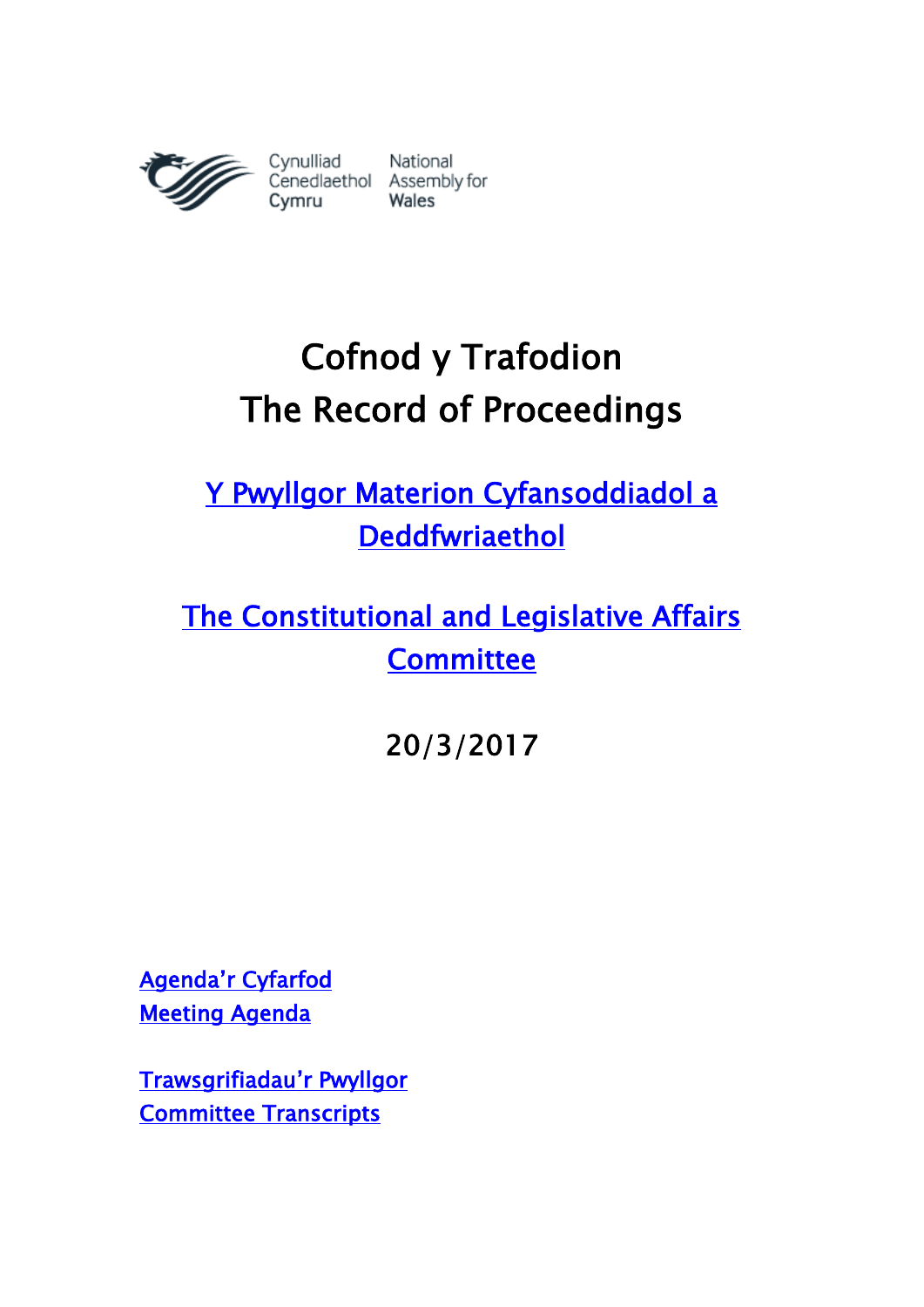### Cynnwys **Contents**

- [4](#page-3-0) [Cyflwyniad, Ymddiheuriadau, Dirprwyon a Datganiadau o Fuddiant](#page-3-0)  [Introduction, Apologies, Substitutions and Declarations of Interest](#page-3-0)
- 5 Offerynnau nad [ydynt yn Cynnwys Unrhyw Faterion i'w Codi o dan Reol](#page-4-0)  [Sefydlog 21.2 neu 21.3](#page-4-0) [Instruments that Raise No Reporting Issues under Standing Order 21.2](#page-4-0)  [or 21.3](#page-4-0)
- 5 [Papur i'w Nodi](#page-4-1) [Paper to Note](#page-4-1)
- 6 [Ymchwiliad Llais Cryfach i Gymru: Sesiwn Dystiolaeth 5](#page-5-0) [A Stronger Voice for Wales inquiry: Evidence Session 5](#page-5-0)
- 37 Papur Gwyn Llywodraeth Cymru[—'Sicrhau Dyfodol Cymru': Sesiwn](#page-36-0)  [Dystiolaeth 1](#page-36-0) Welsh Government White Paper[—'Securing Wales' Future': Evidence](#page-36-0)  [Session 1](#page-36-0)
- 59 [Cynnig o dan Reol Sefydlog 17.42 i Benderfynu Gwahardd y Cyhoedd](#page-58-0)  [o'r Cyfarfod](#page-58-0) Motion [under Standing Order 17.42 to Resolve to Exclude the Public](#page-58-0)  [from the Meeting](#page-58-0)

Cofnodir y trafodion yn yr iaith y llefarwyd hwy ynddi yn y pwyllgor. Yn ogystal, cynhwysir trawsgrifiad o'r cyfieithu ar y pryd. Lle mae cyfranwyr wedi darparu cywiriadau i'w tystiolaeth, nodir y rheini yn y trawsgrifiad.

The proceedings are reported in the language in which they were spoken in the committee. In addition, a transcription of the simultaneous interpretation is included. Where contributors have supplied corrections to their evidence, these are noted in the transcript.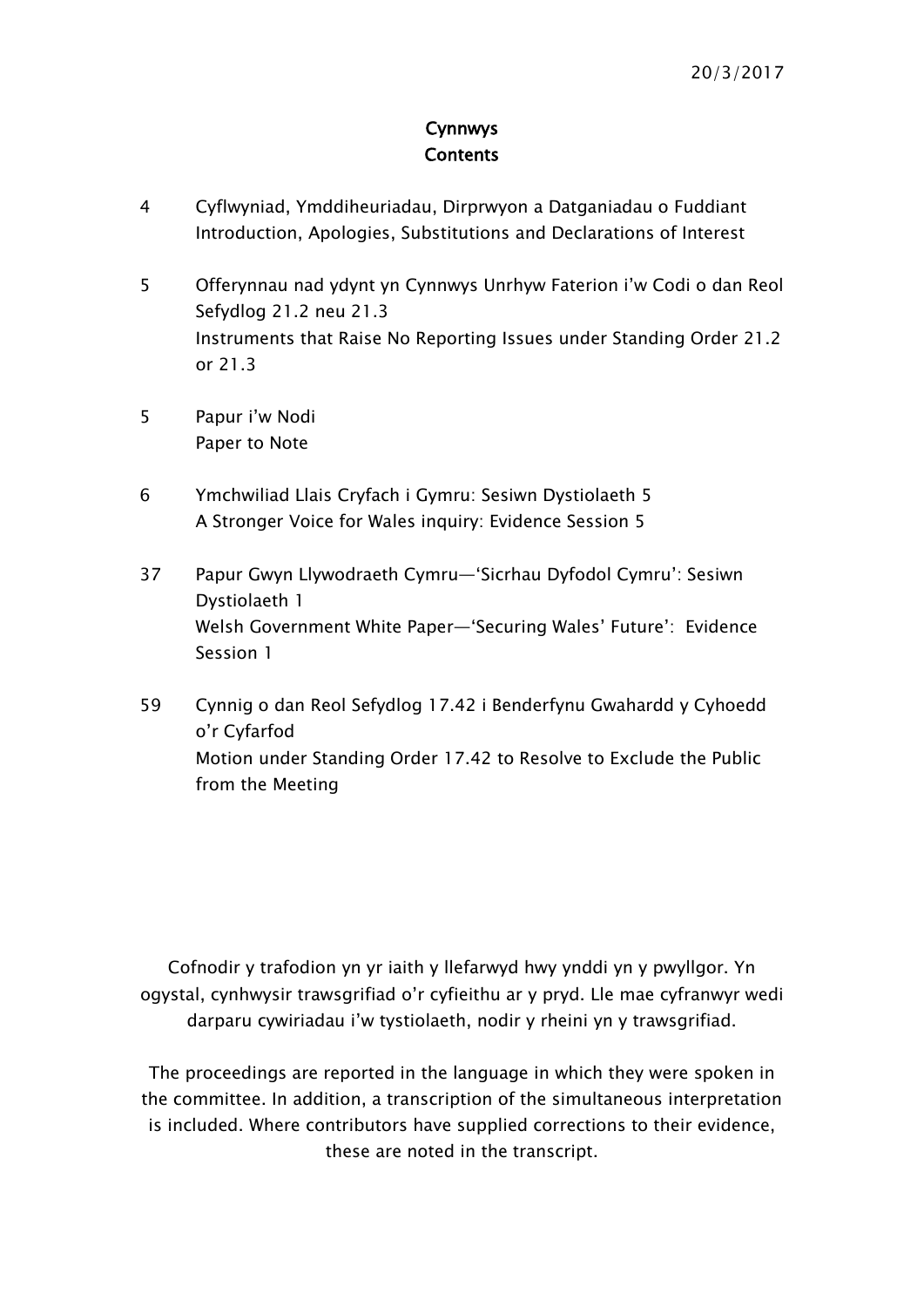## Aelodau'r pwyllgor yn bresennol Committee members in attendance

| <b>Nathan Gill</b><br>Bywgraffiad Biography                                                                 | Annibynnol<br>Independent                                                                 |
|-------------------------------------------------------------------------------------------------------------|-------------------------------------------------------------------------------------------|
| Huw Irranca-Davies<br>Bywgraffiad Biography                                                                 | Llafur (Cadeirydd y Pwyllgor)<br>Labour (Committee Chair)                                 |
| Dai Lloyd<br>Bywgraffiad Biography                                                                          | Plaid Cymru<br>The Party of Wales                                                         |
| David Melding<br>Bywgraffiad Biography                                                                      | Ceidwadwyr Cymreig<br><b>Welsh Conservatives</b>                                          |
| Eraill yn bresennol<br><b>Others in attendance</b>                                                          |                                                                                           |
| <b>Desmond Clifford</b>                                                                                     | Llywodraeth Cymru<br><b>Welsh Government</b>                                              |
| Carwyn Jones<br><b>Bywgraffiad Biography</b>                                                                | Aelod Cynulliad, Llafur (y Prif Weinidog)<br>Assembly Member, Labour (the First Minister) |
| <b>Hugh Rawlings</b>                                                                                        | Llywodraeth Cymru<br><b>Welsh Government</b>                                              |
| Swyddogion Cynulliad Cenedlaethol Cymru yn bresennol<br>National Assembly for Wales officials in attendance |                                                                                           |
| <b>Gareth Howells</b>                                                                                       | Cynghorydd Cyfreithiol<br>Legal Adviser                                                   |
| <b>Gerallt Roberts</b>                                                                                      | Dirprwy Glerc<br><b>Deputy Clerk</b>                                                      |
| Tanwen Summers                                                                                              | Ail Glerc<br><b>Second Clerk</b>                                                          |
|                                                                                                             |                                                                                           |

Dr Alys Thomas Y Gwasanaeth Ymchwil Research Service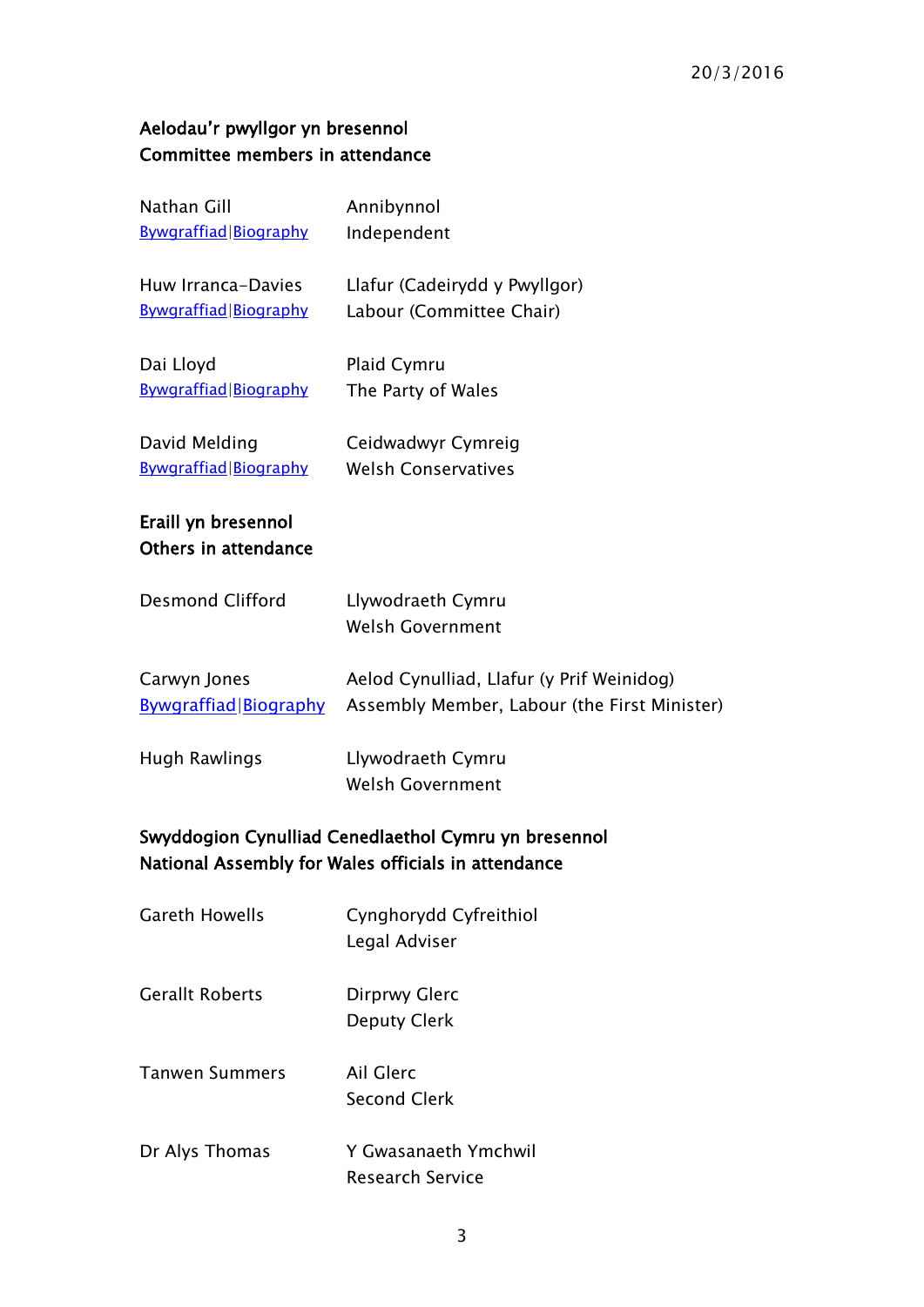Gareth Williams Clerc Clerk

Cynhaliwyd y cyfarfod ar Gampws Dinas Casnewydd, Prifysgol De Cymru. The meeting was held on the Newport City Campus, the University of South Wales.

> Dechreuodd y cyfarfod am 14:56. The meeting began at 14:56.

### <span id="page-3-0"></span>Cyflwyniad, Ymddiheuriadau, Dirprwyon a Datganiadau o Fuddiant Introduction, Apologies, Substitutions and Declarations of Interest

[1] Huw Irranca-Davies: Good afternoon.

[2] Prynhawn da. Croeso i chi i Good afternoon. Welcome to you all. gyd.

[3] Welcome to you all here today to Newport city campus, University of South Wales. I'm very thankful to them for allowing us to host this session of the Constitutional and Legislative Affairs Committee today, on Monday 20 March 2017.

[4] A couple of housekeeping issues first of all, not simply for committee members and staff but also for those in the audience. If you can—and I'm just doing it myself—switch off your mobiles entirely. The reason is we have our mobile units here, which are very sensitive to any electronic interference. So, don't just put them to 'quiet'; if you can actually switch them off entirely. That's the first time mine has been switched off for about two years.

[5] In the event of a fire alarm, if Members could leave the room by the marked fire exits behind us and follow instructions from staff and ushers. There is no test forecast for today. We do operate through the medium of Welsh and English, as committee members will know. So, it's available here on channel 1—simultaneous translation. No need to touch any of the microphone buttons because they automatically work—I think I'm right there, Tanwen? Right, okay. And that is all our housekeeping announcements.

[6] We have, under item No. 1, apologies from Dafydd Elis-Thomas, who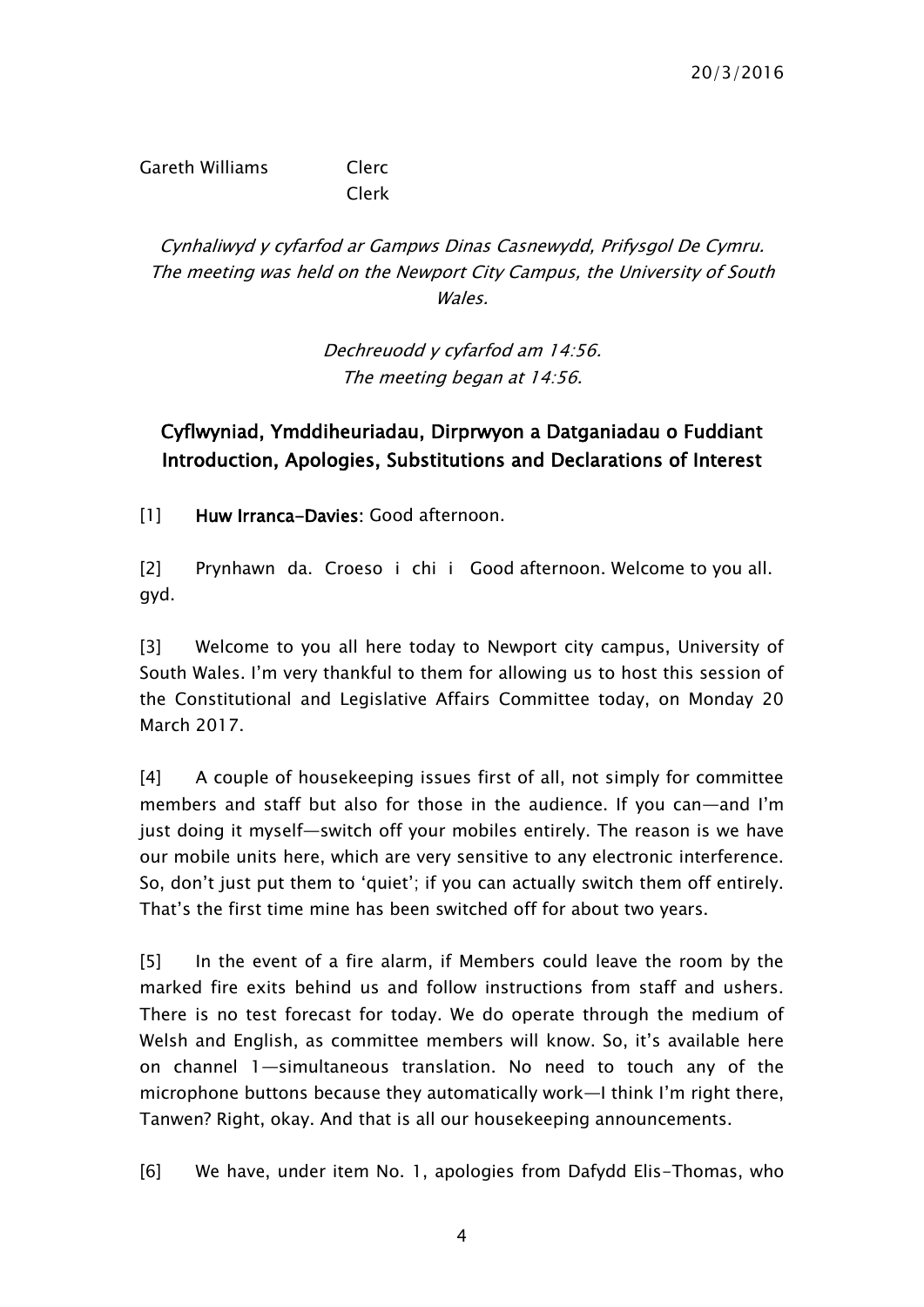can't be with us today. That's the only apology that we have.

14:58

# <span id="page-4-0"></span>Offerynnau nad ydynt yn Cynnwys Unrhyw Faterion i'w Codi o dan Reol Sefydlog 21.2 neu 21.3

### Instruments that Raise No Reporting Issues under Standing Order 21.2 or 21.3

[7] Huw Irranca-Davies: If we move on to item No. 2, under item No. 2 we have instruments that raise no reporting issues under Standing Order 21.2 or 21.3. Under that item, we have, in paper 1 in your packs, statutory instruments with clear reports. We have two of these. An affirmative resolution instrument, SL(5)073, the Marine Licensing (Notices Appeals) (Wales) (Amendment) Regulations 2017. And, under negative resolution instruments, we have two—SL(5)074, the Local Authority Social Services Annual Reports (Prescribed Form) (Wales) Regulations 2017, and also SL(5)075, the Marine Licensing (Fees) (Wales) Regulations 2017. Now, all of these have clear reports. We've got nothing from our team to say on these. Are Members happy to note them, or any observations? Happy to note? Content. Thank you very much. So, we'll note those and move on to item No. 3.

<span id="page-4-1"></span>14:59

# Papur i'w Nodi Paper to Note

[8] Huw Irranca-Davies: Item No. 3—in the packs distributed to Members before this meeting, we have a piece of correspondence from the Minister for Social Services and Public Health, related to the Public Health (Wales) Bill. It's simply to note at this moment. We might want to return to it at some point to discuss it, but for the moment, are you happy to note that correspondence? Thank you very much; we note that.

15:00

[9] Having whizzed through that at breakneck speed, we will now pause temporarily while we wait to begin the main part of the inquiry: our evidence session with the First Minister. We're a couple of minutes ahead of time. We'll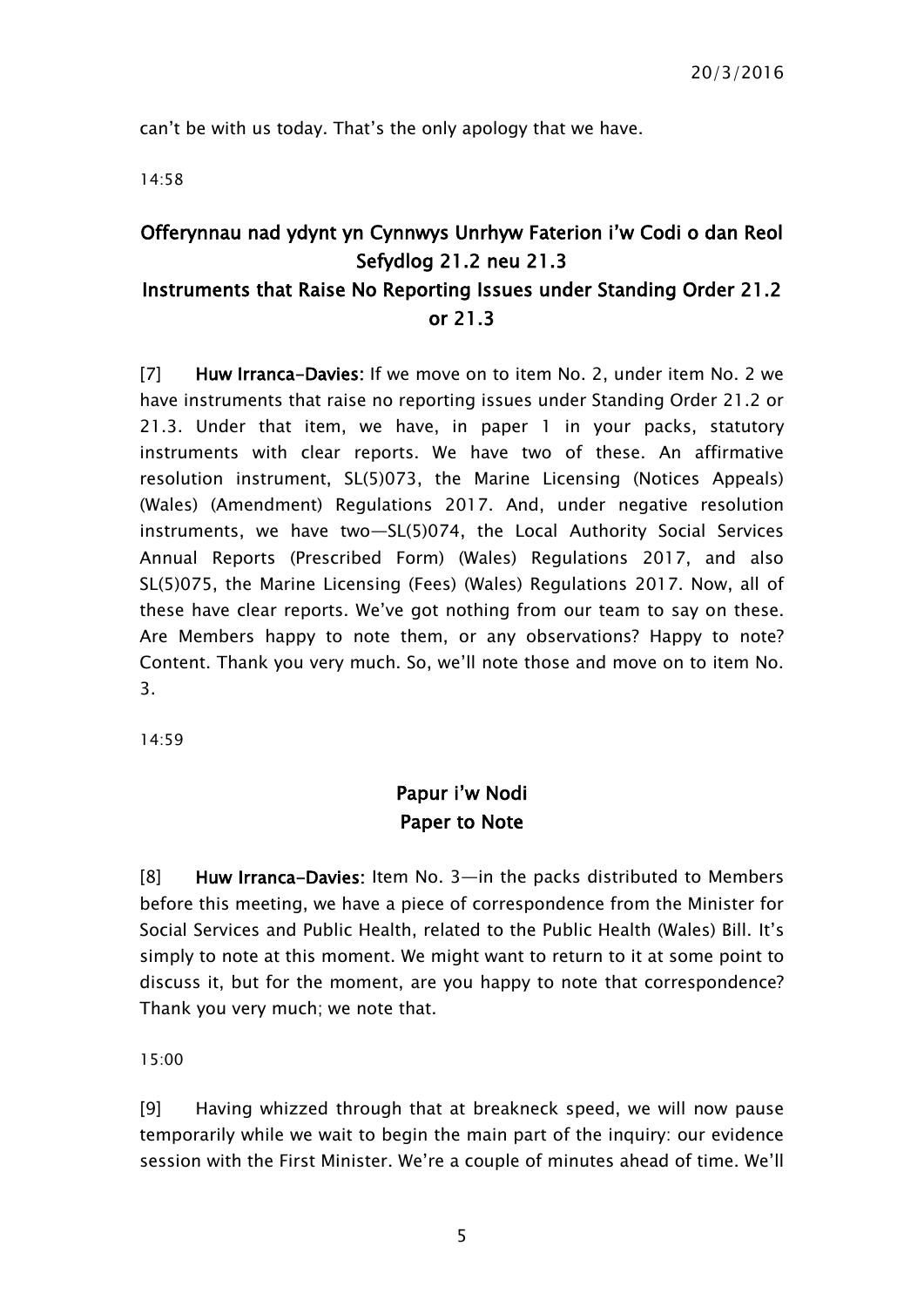<span id="page-5-0"></span>wait for him to come.

### Ymchwiliad Llais Cryfach i Gymru: Sesiwn Dystiolaeth 5 A Stronger Voice for Wales inquiry: Evidence Session 5

[10] Huw Irranca-Davies: Whilst we wait for the First Minister, we'll take this opportunity, not only for those listening in to the evidence session, but also for our audience here today—and it's great to see that we have future professionals in the legal and journalistic professions here from the university today in the audience—we'll outline the purpose of the inquiry.

- [11] Good afternoon, First Minister.
- [12] The First Minister (Carwyn Jones): Good afternoon, Chair.
- [13] Huw Irranca-Davies: Good afternoon, and thanks for joining us.

[14] The purpose of the inquiry we're looking at currently is into interinstitutional working in order to produce best practice principles for interinstitutional working for constitutional legislation and to reflect and build on the work of other legislatures on inter-institutional working as it relates to broader policy areas, and to seek, establish and promote opportunities for inter-parliamentary working, including the promotion of citizen engagement. That's the broad scope of our A Stronger Voice for Wales inquiry, and we're looking at that today, First Minister, as well as, of course, some areas that we know we want to inquire into with you on 'Securing Wales's Future' as well.

[15] So, you're very welcome this afternoon. Have you caught your breath and you're okay to begin?

[16] The First Minister: Yes, of course, Chair.

[17] Huw Irranca-Davies: Thank you very much. I know you've had a very busy day already, but you know that one of the main purposes of our inquiry is to look at what has worked well in terms of inter-institutional working between governments, between parliaments, and so on, and what may be the barriers. Reflecting on your time, but also your longer experience in devolution, can you tell us what has worked well in terms of interinstitutional arrangements?

[18] The First Minister: In terms of inter-institutional arrangements, I'm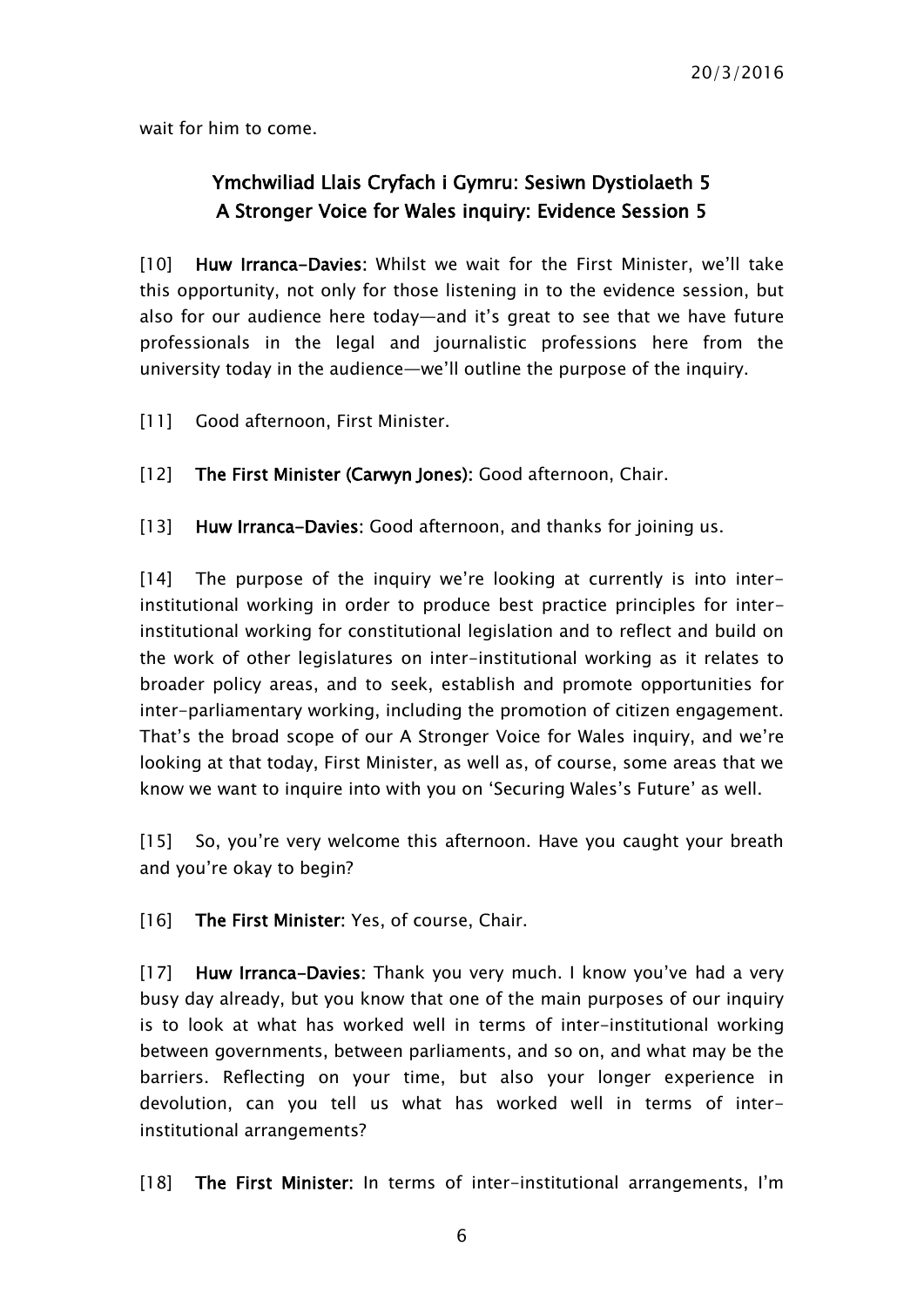not perhaps the best to comment on that, having been an AM for 18 years and in Government for 17 years. So, it's been a long time since I dealt with inter-institutional relations between the Assembly and Parliament.

[19] Huw Irranca-Davies: But part of that, of course, and what I'd like to focus on, is the inter-governmental aspect of that.

[20] The First Minister: Well, I mean, basically, the relationship is governed by the workings of the Joint Ministerial Council, and also the memoranda of understanding that exist between the different Governments. That system has worked, to an extent, but now the situation has changed, because we now find ourselves in the situation where the EU will no longer be a factor in terms of the single market, the UK single market in terms of regulation, and so a new mechanism has to be found in order for the UK to survive in this century. I think it can be done fairly easily. How should that be done—

[21] Huw Irranca-Davies: Well, if I can just pause you there for a moment, we come to that, and in some detail. But, as we currently are, before we move ahead, before we look at the future, or the transition to an exit from the EU scenario, reflecting on where we've got to now, do the intergovernmental relationships work well—the mechanisms, the way that devolution currently works?

[22] The First Minister: I think the picture is mixed. Some of the Whitehall departments understand devolution, and they understand the need to consult and the need to work with us. Others find it more difficult. So, there's a variation in terms of the way things have operated in the past.

[23] Huw Irranca-Davies: And does that vary between departments, between Ministers, or is it based on relationships?

[24] The First Minister: Departments, rather than Ministers. For example, with the Home Office, the relationship has always been more difficult, because they're not used to dealing with us in terms of a devolved context. With the Department for Environment, Food and Rural Affairs, the relationship was always better. It doesn't tend to depend on the person occupying the Secretary of State role or the Cabinet Secretary role in Government. We've tended to find the same issues have arisen regardless of who the ministerial team are who are place.

[25] Huw Irranca-Davies: I don't want you to put yourself in the heads of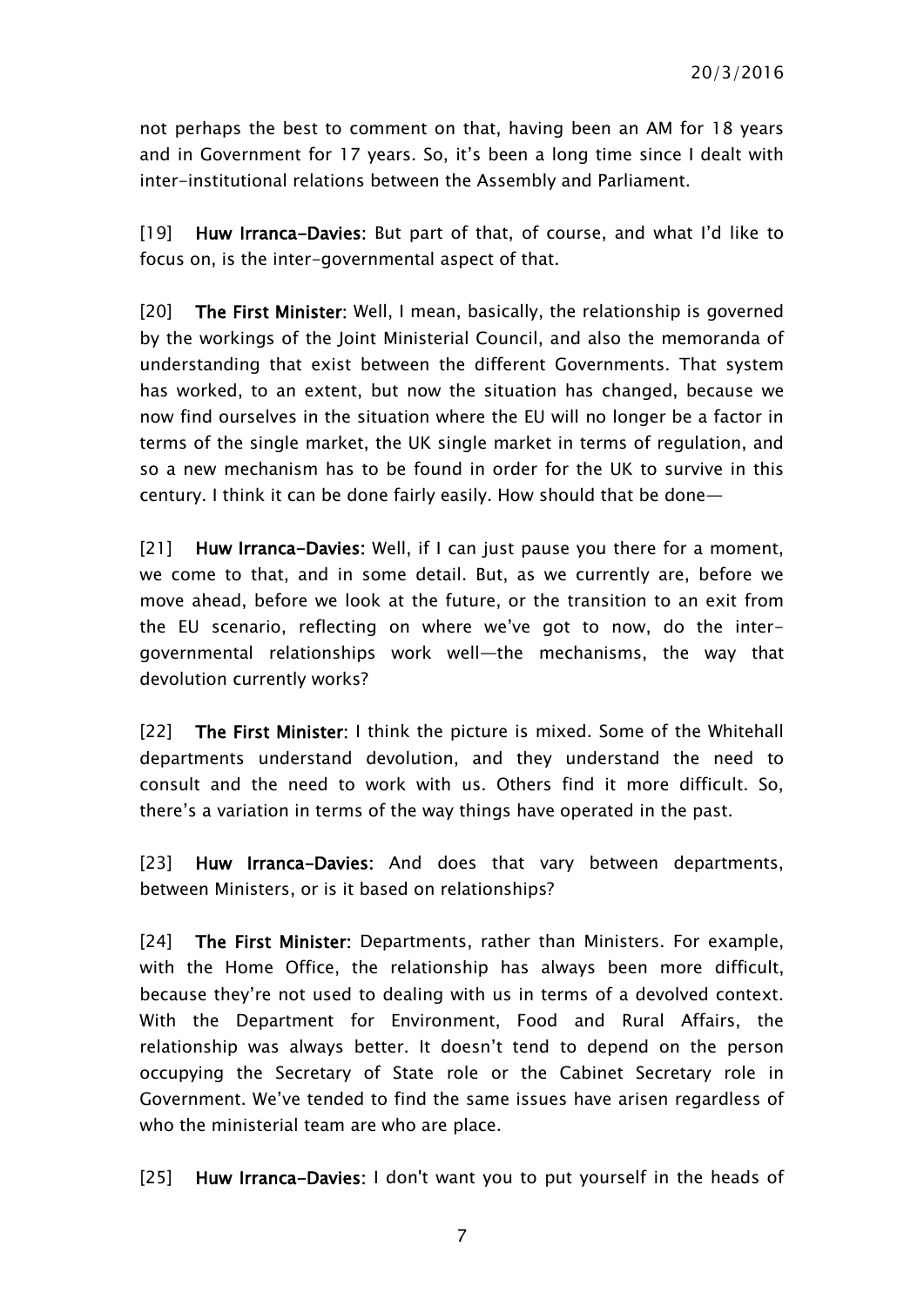any other First Ministers from other devolved administrations, but do you think the same overall perspective would be shared that there is good and there is bad? Would there be a different perspective from Northern Ireland, for example, or would they say, 'Well, actually, everything's absolutely fine and dandy'?

[26] The First Minister: It's all quite different. I mean, I suspect the First Minister of Scotland would take a very different view on the nature of the relationship. In Northern Ireland, there are internal dynamics that are difficult to manage and the viewpoint in the Northern Ireland Executive hasn't always been the same between the First Minister and deputy First Minister. So, I can only really speak in terms of the Welsh context.

[27] Huw Irranca-Davies: I fully understand. If I can turn to one specific example, and this is interesting, we've had some evidence already from those in the higher education sector and this area where there are some areas that are devolved and some areas that are UK-wide or even wider than the UK; they're international, so areas of research and so on. We noticed that, for example, Universities Wales have written to us and said that

[28] 'the success of universities in Wales and across the UK, is dependent, not only the successful development of devolved policy but our ability to work with our colleagues across the UK and beyond to rise to the challenges of rapid global expansion of higher education, seen as a key driver of many competing economies.'

[29] The same has been—in a different way—reiterated by evidence from the Open University as well, where they say that

[30] 'different HE policies in each nation and associated funding regimes result in differing fee levels and student support packages…. This should be seen as a positive consequence of devolution rather than a problem, but it does require co-ordination, collaboration and communication across and between governments.'

[31] So, I think that it's interesting that you're saying in some areas it works well and in others it doesn't. What are the barriers when it doesn't work well?

[32] The First Minister: From our perspective, it's not so much the issue of the way that universities operate; it's the issue of access to research funding,

8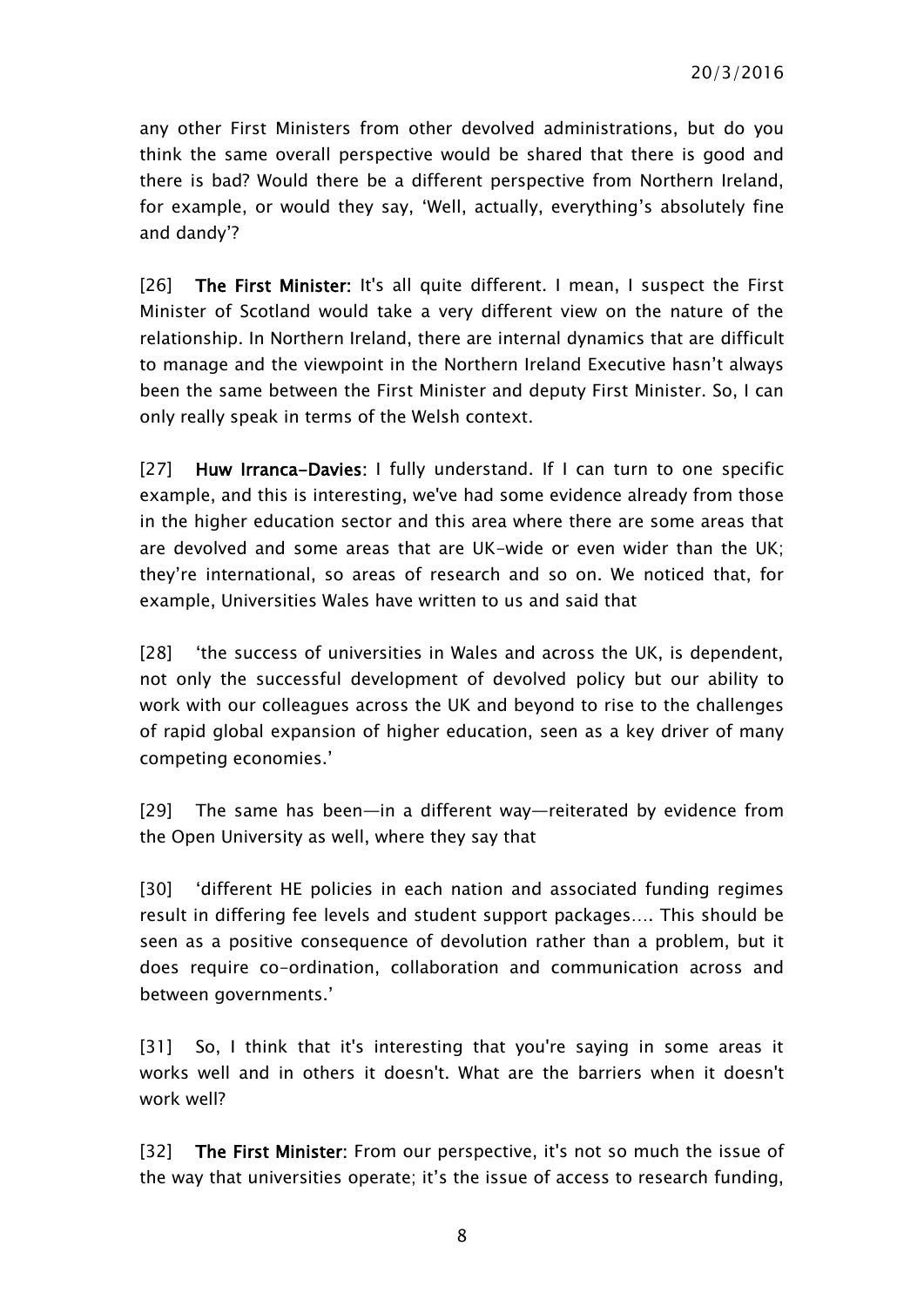particularly in the future. When we leave the EU, that doesn't mean that we should divorce ourselves from the funding that's available at European level. If we look at schemes like Horizon 2020, for example, there's no particular reason why we'd have to leave those schemes as we leave the EU. I mean, universities compete in the global market. The UK is too small to operate on its own. It's hugely important that our universities are able to collaborate and work with universities across the world, not just elsewhere in the UK. As soon as you become insular, the quality of your research work starts to diminish. I know that there is an argument that some have put forward that we should have a Welsh research pot. I'm unconvinced by that, because I think the rigour wouldn't be there on the part of Welsh universities to produce the kind of work that we would want them to produce in order to get that research funding. So, to me, there is merit in our universities competing in a much deeper pool for research funding and I think that sharpens their ability to put forward good research projects in the future.

[33] Huw Irranca-Davies: So, in that particular instance—it's only one in many areas we could pick up—but in that area, you would be working really closely; you would be doing that collaboration and co-operation that the Open University has been saying to try and get that right now.

[34] The First Minister: We always encourage our universities to work with other universities across the world. We were very active through schemes such as Sêr Cymru in—

[35] Huw Irranca-Davies: And what about you as a Government, though? Would you also be working closely with the UK Government to try and get it right for Welsh, English, Scottish and other universities as well?

[36] The First Minister: There's not been any conflict between the governments in terms of promoting universities within the UK. Naturally, we want to see as much collaboration as possible in order to produce the best research work possible.

[37] Huw Irranca-Davies: Brilliant. That's great, and I think a lot of people looking in—that's what they want to see. But there was an interesting illustration I think last week or the week before where there were quite outspoken comments by one of your Ministers. It wasn't in respect of higher education; it was to do with—the BBC reported a Welsh Government spokesperson saying, in terms of somebody being vetoed from a public position, that it was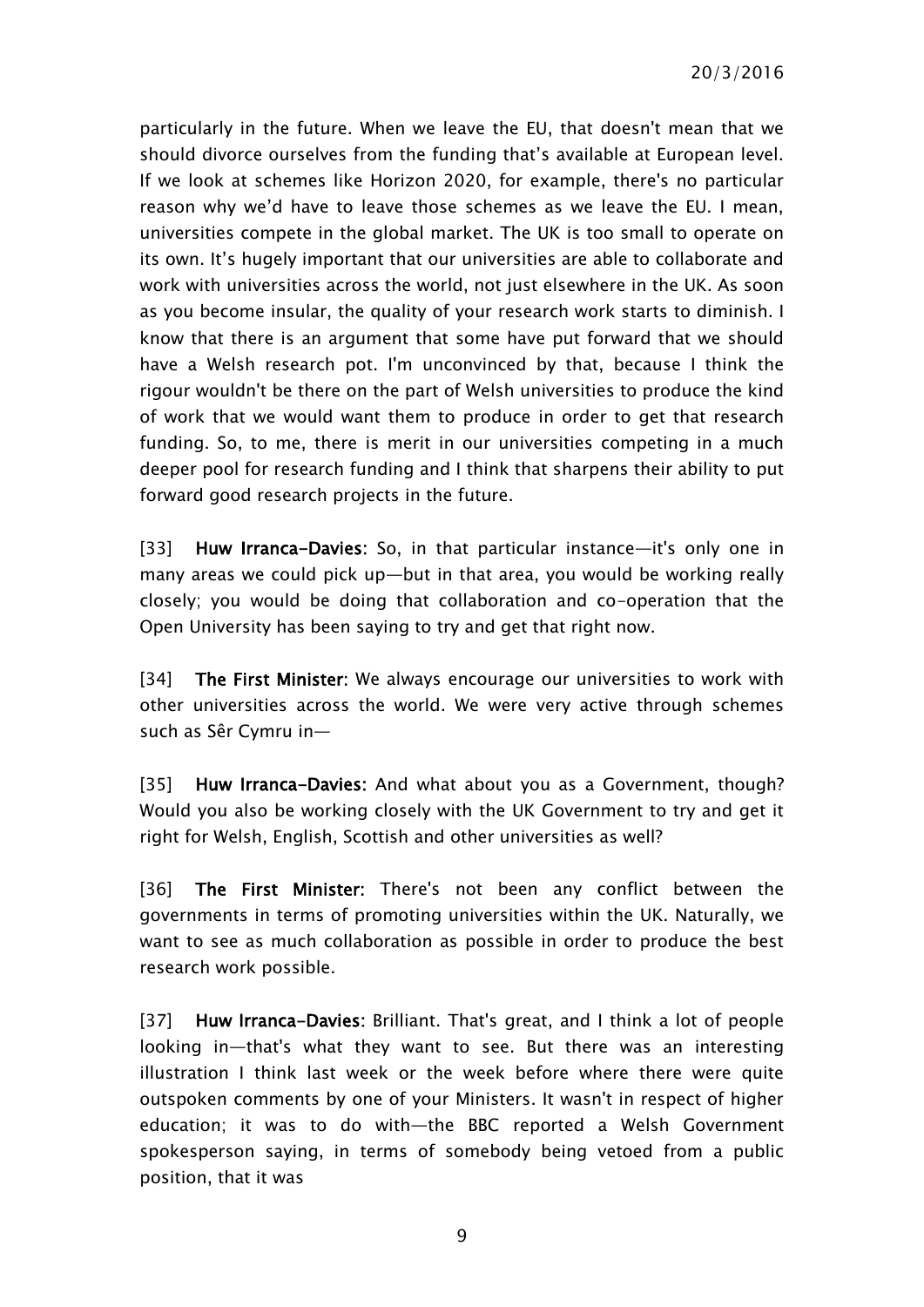[38] 'unfortunate the secretary has been unwilling to have a proper dialogue with them'.

[39] The Welsh Government spokesperson said that the

[40] 'latter stages of this process have been deeply unsatisfactory and we believe it is in both Wales and the BBC's interests that we now reopen the process.'

[41] Your Minister, Alun Davies, repeated that same sort of very strong criticism of the process that had led them to that place. Is this accurate? And if that's the case, what has broken down there?

[42] The First Minister: Well, we've had this situation before. There was a long debate about who should chair the Food Standards Agency. It's a joint appointment between the four administrations. Eventually, of course, an appointment was made. The situation with regard to this appointment is that it's an appointment by the Secretary of State but with the agreement of Welsh Ministers. The decision that was taken was that there was a preferred candidate on the part of the Secretary of State and there was a preferred candidate that we had as a Government—no reflection at all, I have to stress, on the person that the Secretary of State wanted to put forward. There was no reflection on her at all, but it was just a simple difference of opinion on who the strongest candidate should be. It's happened before. Unfortunately, the impression I had was that this was taken as some kind of attempt to undermine the process. It never was. It was a simple disagreement, and, of course, the process will now be reopened.

[43] Huw Irranca-Davies: But that's fascinating for us as a committee as we look at inter-institutional working between Governments, between parliaments, between Ministers—not necessarily in that one instance but, as you say, it's not the only time that that's happened. What is it that goes wrong when something like that fundamentally breaks down? Is it the mechanics that have broken down or is it interpersonal relationships that have broken down? What's going on?

[44] The First Minister: No, it's different viewpoints, that's all. People will take different views on different candidates. In the main, wherever these appointments are made, there's an agreed position. Everybody comes to the same conclusion. There are rare occasions—this is one—where there is a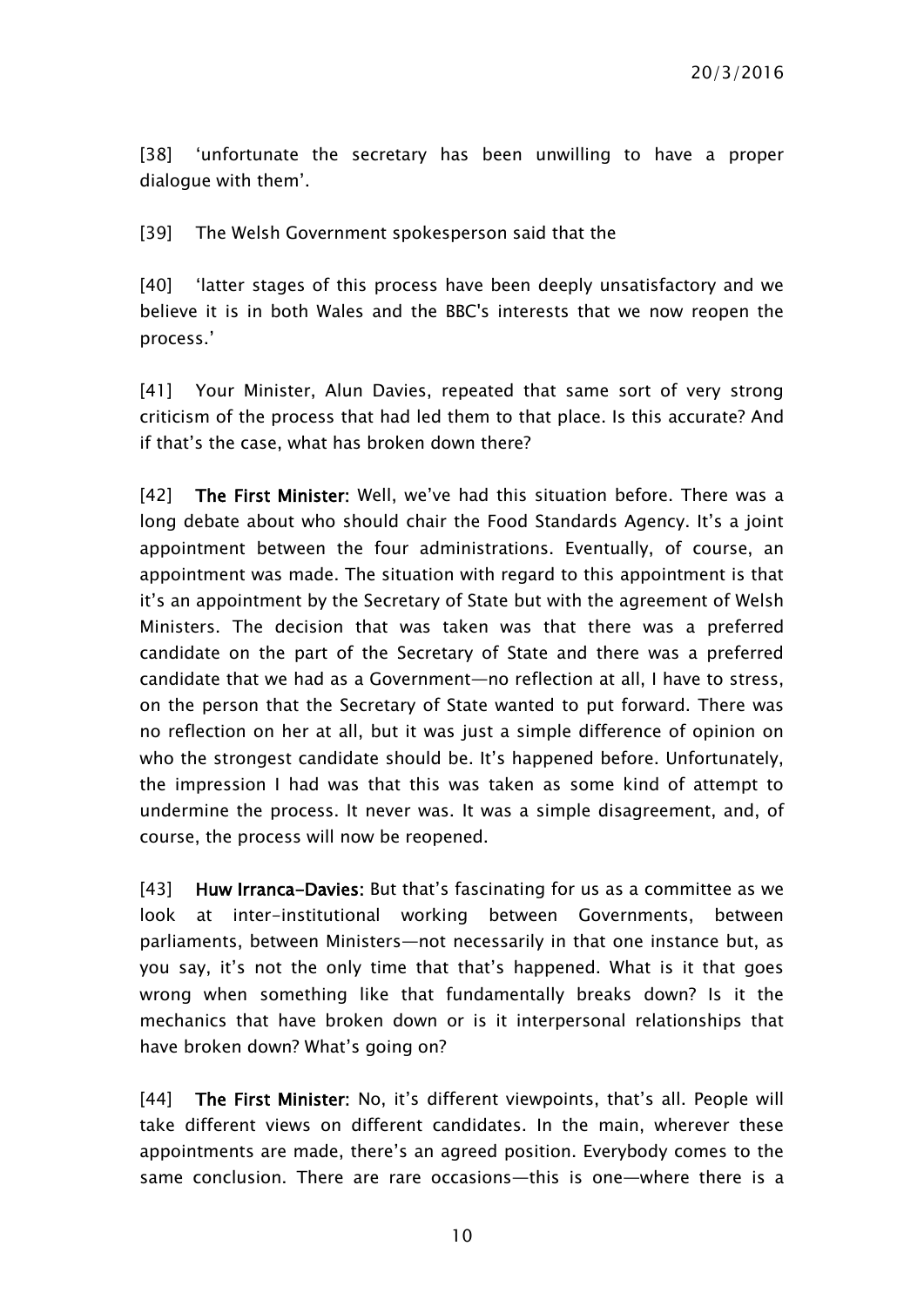genuine difference of opinion. It's not down to politics; it's not down to some kind of underlying reason, but that's what happened on this occasion. So, the way to resolve it is to reopen the process.

[45] Huw Irranca-Davies: Dai Lloyd is going to take us on into another area, but—

- [46] David Melding: Can I just—?
- [47] Huw Irranca-Davies: Indeed; yes, David.

[48] David Melding: So, your view is that, whilst you would have preferred a positive outcome, the mechanism did work as it should work. You had an overriding interest to veto the appointment and—sorry, to exercise your rights under the joint decision-making, which, as I understand it, was for the UK Government to propose candidates, but you had the right to say that you could not agree with a particular candidate actually being proposed, but you couldn't then alternatively come up with a counter proposal. So, whilst it's not an ideal situation, the mechanism is designed, however, to come up with these results occasionally, isn't it?

[49] The First Minister: Yes. I think it would have been better, though, had there been more dialogue on an informal basis between the two Governments. It has happened in the past with other appointments. On this occasion, the impression that we had was that that avenue for dialogue wasn't there. It was unfortunate. It may have led to the same result, of course. Even though the process is a formal process, I don't think that that should mean that, somehow, there should be no further dialogue between the Governments to see if there's a mutually acceptable conclusion.

[50] David Melding: So, it was the softer parts—or the implied parts—of the process that didn't work effectively.

[51] The First Minister: Yes, I think that's fair.

[52] David Melding: Okay.

[53] Huw Irranca-Davies: Which—before I bring Dai in—leads me neatly onto the final question that I wanted to ask you on this opening series of questions, which is: what is your assessment, in your long experience as First Minister, and previous experience, of the importance of those soft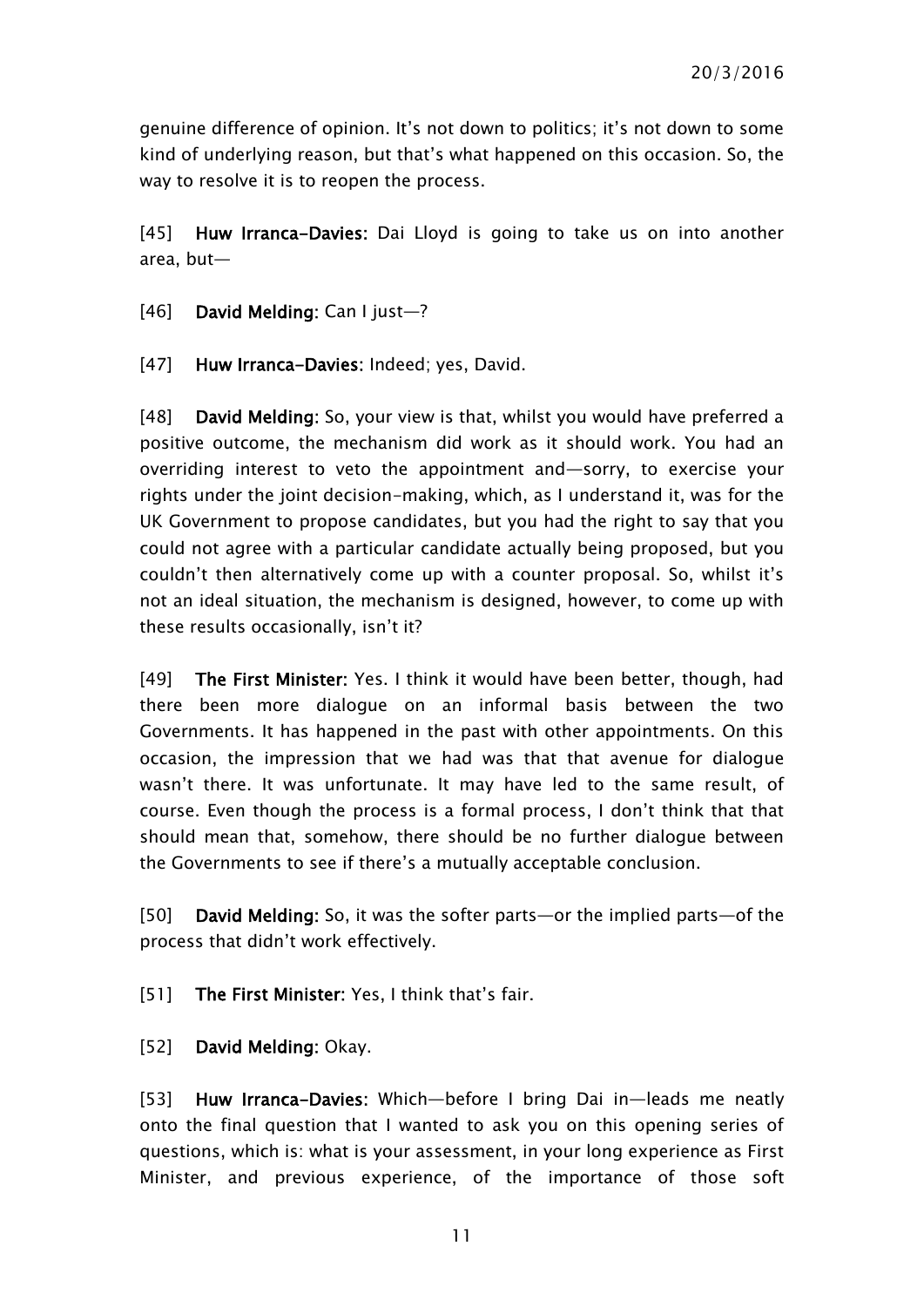interpersonal relationships? You can have all the mechanics—the JMCs, the bilaterals, this, that and the other—but ultimately, dialogue is important. It doesn't mean that you'll avoid any flash point, any controversy. It will happen. It's the nature of the beast.

[54] The First Minister: Yes. The nature of the personal relationship between Ministers obviously is a factor. It's important sometimes to have an informal back channel in order to resolve an issue on that basis. I've dealt with Governments of different parties. It's right to say that it is possible to have an informal relationship across the border, as it were, in order to look to resolve issues. That doesn't always happen. On the occasion that we're talking about now, it wasn't possible to have that informal dialogue.

[55] Huw Irranca-Davies: Okay. Thank you. Dai Lloyd.

[56] Dai Lloyd: Diolch yn fawr, Dai Lloyd: Thank you very much, Gadeirydd. Gan droi at faterion mwy Chair. Turning to matters that are strwythurol, efallai, a ydych chi'n more structural, perhaps, do you credu bod y memorandwm cyd-believe that the memorandum of ddealltwriaeth rhwng Llywodraeth y understanding between the UK Deyrnas Unedig a'r gweinyddiaethau Government and the devolved datganoledig yn effeithiol o ran ei administrations is effective in terms weithrediad? A ydy'r cyd- of ddealltwriaeth yna yn gweithio? A memorandum work—in operation? Is yw'n effeithiol? A allwch chi egluro it effective? Could you tell us how it's sut y mae'n effeithiol, os yw e'n effective, if it is effective? effeithiol?

its operation? Does that

15:15

[57] Y Prif Weinidog: Mae e wedi The First Minister: It has worked well, gweithio'n dda, fwy neu lai, ond, wrth generally speaking, but occasions gwrs, mae achlysuron wedi codi lle have arisen where it wasn't possible nad oedd modd cytuno, felly roedd y to come to agreement, therefore the Goruchaf Lys yn dod mewn i'r Supreme Court then became involved cwestiwn ac yn gorfod delio â'r in issues and had to deal with issues cwestiwn o ddatganoli. I fi, mae'r relating to devolution. Now, for me, memoranda wedi gweithio lan at the memoranda have worked to date, nawr, ond nid wyf i'n credu taw but I don't think that the model of model o gael memoranda yw'r model memoranda is an appropriate model

i'r dyfodol. I fi, model o gael for the future. For me, it's a model of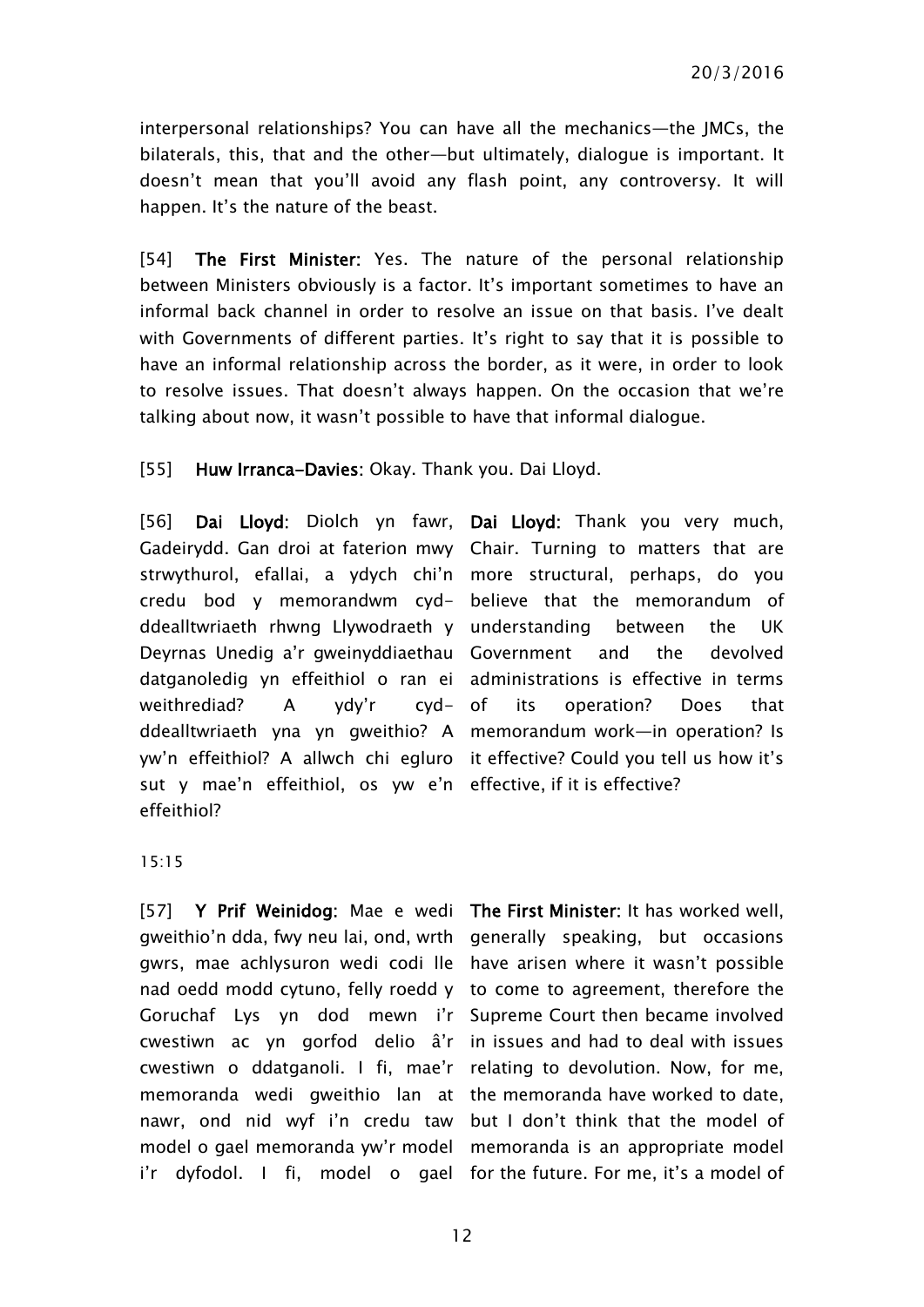Ewropeaidd.

[58] Dai Lloyd: Reit. Fe ddown ni at Dai Lloyd: Right. We'll come to that y cyd-bwyllgor yn nes ymlaen, ond joint committee later on, but in the yn y tymor byr a fuasech chi yn short term would you support the cefnogi'r syniad bod angen adolygu'r idea that we need to review the memorandwm cyd-ddealltwriaeth yma rhwng y Llywodraeth i fyny yn between the Government in London Llundain ac i lawr yn fan hyn?

[59] Y Prif Weinidog: Gofynnaf i The First Minister: I'll ask Hugh Hugh Rawlings ddod mewn mewn Rawlings to come in in a second, but munud, ond mae yna broses o a review process has taken place adolygu wedi cymryd lle ta beth dros anyway over the years. It depends, of y blynyddoedd. Mae'n dibynnu, wrth course, what kind of interpretation is gwrs, pa fath o ddehongliad sydd yn placed on the memorandum by cael ei roi ar y memorandwm gennym ourselves as a Government and the ni fel Llywodraeth a'r adran yn relevant department in London. Llundain sydd yn delio â'r memorandwm.

cydgyngor neu gyd-bwyllgor o having a joint council or a joint Weinidogion yw'r ffordd ymlaen committee of Ministers, and I think unwaith rŷm ni'n gadael yr Undeb that is the way ahead once we leave the European Union.

> of understanding and here?

[60] Mr Rawlings: Thank you, First Minister. In, I think it was 2014, the Joint Ministerial Committee plenary remitted officials to review the memorandum of understanding, and quite a lot of work was done about that. But, it proceeded before the referendum vote, because quite a lot of the work was concerned with the relationship between the devolved administrations and the UK Government in relation to European business, and how the UK lines should be developed in councils of Ministers and so on and so forth. Following the referendum outcome, that work has been effectively suspended and I think it will be a matter for the JMC plenary at a later meeting, in the light of developments, to decide how it wants to proceed. I don't think, in any event, we ever envisaged a wholesale rewriting of the memorandum of understanding, but there was going to be a restatement of certain important principles to add to the memorandum. But, as I say, that work has been put into suspension now.

[61] Dai Lloyd: Diolch yn fawr am Dai Lloyd: Well, thank you very much hynny. Ymhellach i hynny, felly, yn yr for that. Further to that, in this new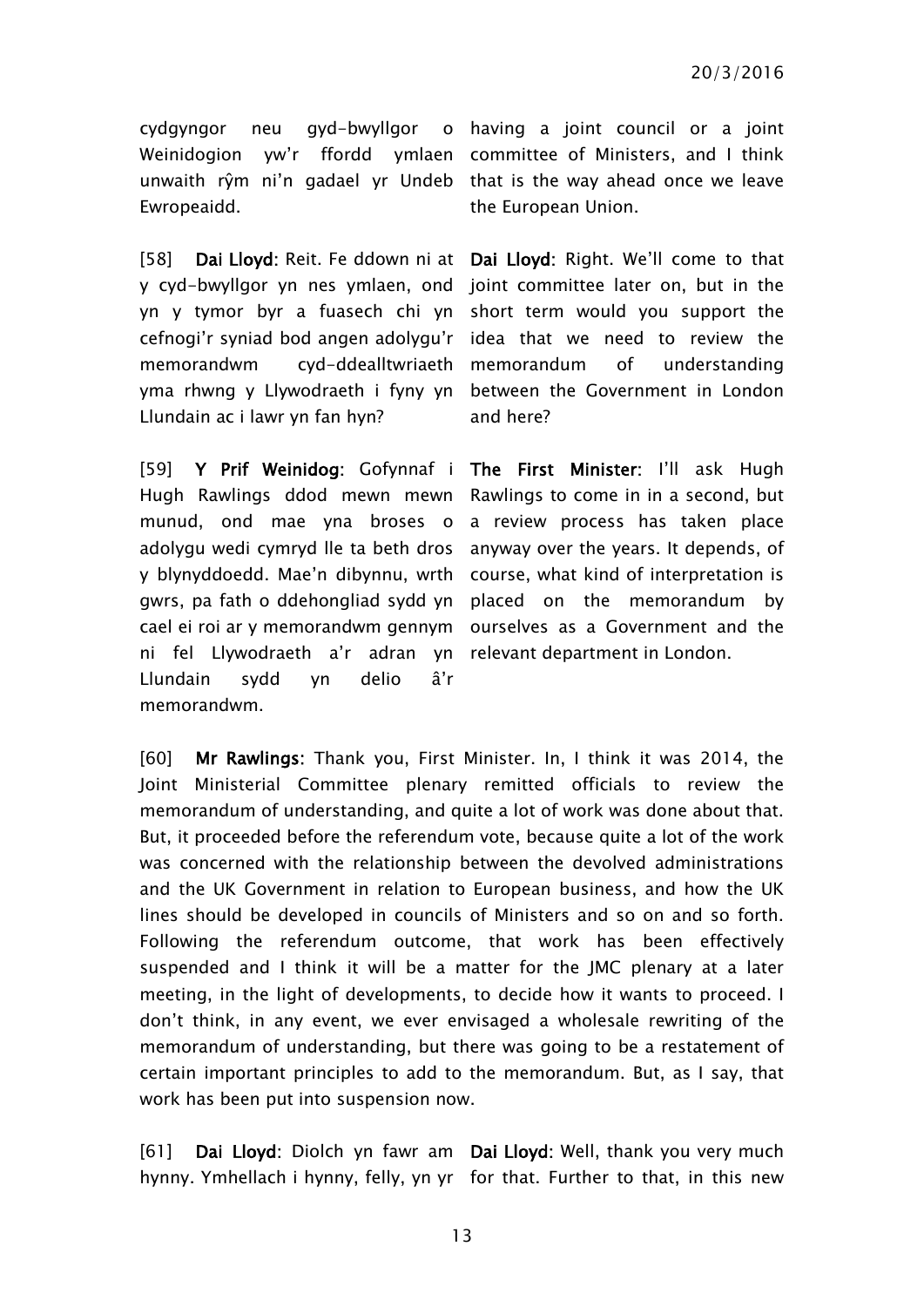hinsawdd newydd rydych chi wedi climate you've suggested that you awgrymu eich bod chi'n rhagweld foresee the abolition of these diddymu'r memorandwm cydweithio memorandum of understanding, and yma, a wedyn rhoi mwy o stôr, felly, placing greater store against the Joint yn Cyd-bwyllgor y Gweinidogion fel y Ministerial Committee as the way ffordd ymlaen. A allaf i jest ofyn yn y forward. So, can I just ask first of all, lle cyntaf, wrth inni symud ymlaen as we move on to talk about the JMC, felly i sôn am Gyd-bwyllgor y what's your experience of how well it Gweinidogion, beth ydy eich profiad operates at present and how is it chi o ba mor dda y mae o'n gweithio likely to function in the wake of the ar hyn o bryd, a sut mae o'n debygol decision for the UK to leave the o weithredu yn awr yn sgil y European Union? At present, is the penderfyniad i Brydain adael yr JMC fit for purpose for what is on the Undeb Ewropeaidd? Ar hyn o bryd, a horizon? ydy Cyd-bwyllgor y Gweinidogion yn addas at ei ddiben ar gyfer yr hyn sydd ar y gorwel?

[62] Y Prif Weinidog: Cymysgedd, The First Minister: It's a mixed byddwn i'n dweud. Fel rheol, yn y picture, I would say. As a rule, in the gorffennol, mae'r cyngor ei hun wedi past the JMC itself has tended to be a tueddu i fod yn rhywle lle roedd lot place where there's been a great deal fawr o ddadlau cryf, a allaf i ddweud, of robust argument, shall I say, lle roedd cyfle i'r Llywodraethau where there was an opportunity for datganoledig i fynegi barn cryf the devolved Governments to express ynglŷn â rhai o'r pethau oedd yn cael strong views on certain issues that eu codi, ond nid oedd dim byd yn were raised, but nothing would digwydd o achos hynny. Lle mae yna actually happen as a result of that. anghytuno, mae yna system i ddelio Where there was disagreement, there ag unrhyw fath o anghytundeb, ond is a system of dealing with that ar ddiwedd y dydd, Llywodraeth y disagreement, but at the end of the Deyrnas Unedig sydd yn penderfynu, day it's the UK Government that felly nid oes system annibynnol i makes the ultimate decision, so ddelio ag unrhyw fath o broblem sy'n there's no independent system to codi rhwng y Llywodraethau. Mae yna deal with any kind of dispute that is-bwyllgorau—mae yna is-bwyllgor arises between Governments. There sydd yn delio â Brexit ar hyn o bryd. Mae hwnnw wedi bod yn effeithiol i currently a sub-committee dealing raddau—mae'n dibynnu pwy sy'n with Brexit. That's been effective to a cadeirio'r cyfarfod hwnnw—ond mae certain point—it depends who chairs e'n ffordd i ni fel Llywodraeth i fynegi that particular meeting—but it is a

sub-committees—there is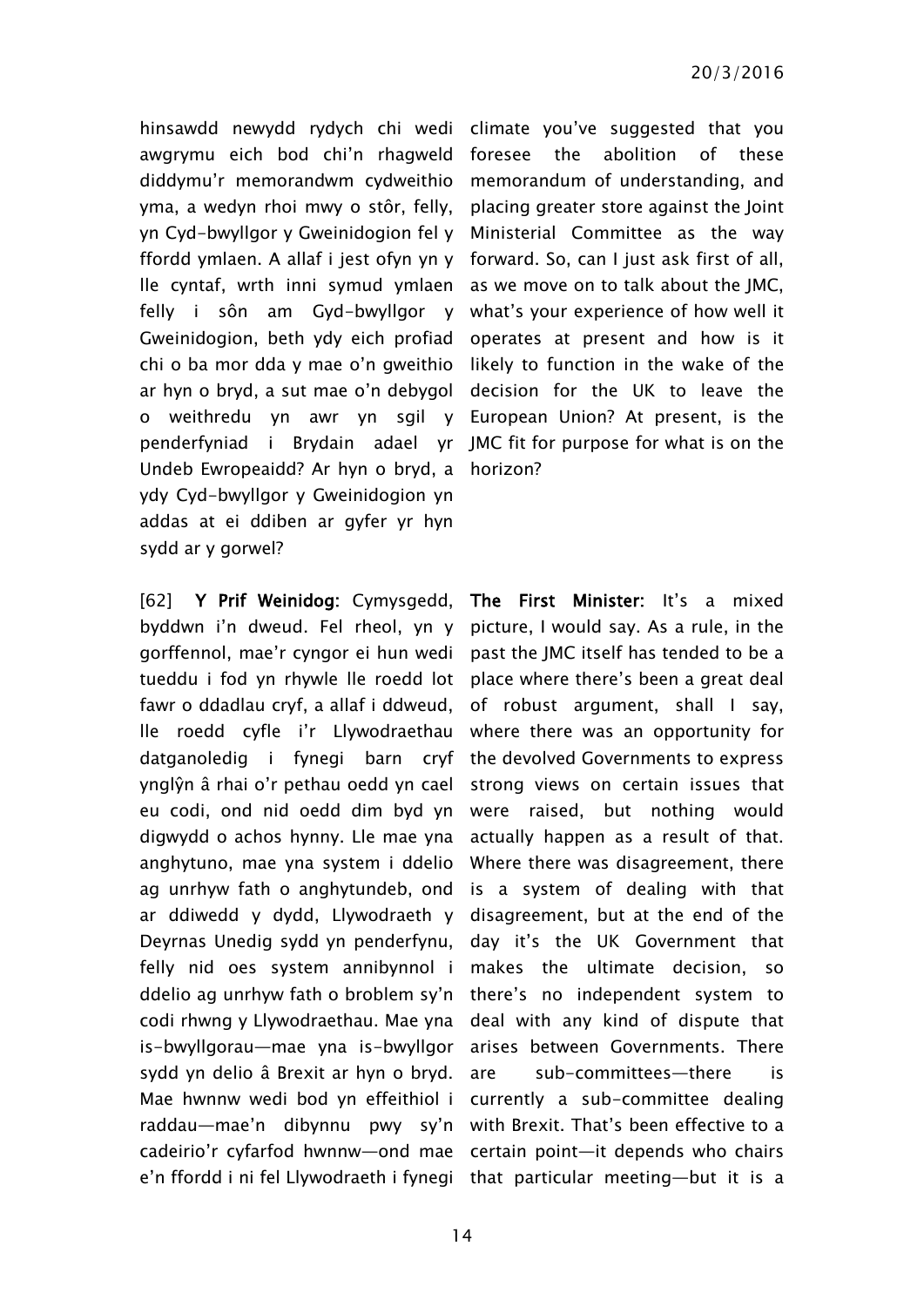barn ac i ddelio â pethau fel y Papur means for us as a Government to Gwyn sydd wedi dod o Lywodraeth express our views and to deal with Cymru ynglŷn â'r dyfodol. Ond, nid issues such as the Government's yw'n bosib i ddweud, 'Hwn yw'r White Paper on the future in the wake strwythur i'r dyfodol.' Nid yw'n of Brexit. But, it's not possible to say, ddigonol.

[63] **Dai Lloyd:** Yn sgil yr adolygiad yma, rydym ni wedi clywed cryn review, we've heard a great deal of dipyn o feirniadaeth o'r ffordd y mae criticism about the way that the JMC Cyd-bwyllgor y Gweinidogion yn operates at present, and, of course, gweithredu ar hyn o bryd, ac, wrth Mark Drakeford was one of those gwrs, roedd Mark Drakeford yn un dissenting voices. He gave excellent ohonyn nhw. Fe wnaeth o roi evidence that pursues some of the tystiolaeth fendigedig gerbron, sydd challenges related to the JMC. First of yn olrhain rhai o'r heriau sydd all, he says, ynghlwm â Cyd-bwyllgor y Gweinidogion. Yn y lle cyntaf, mae'n dweud,

'This is the structure for the future'. It's not adequate.

Dai Lloyd: Following on from this

[64] 'it needs to have a better grip of very simple administrative arrangements.'

[65] Felly, sut i drefnu cyfarfod, yn So, how to arrange a committee in y lle cyntaf. Yr ail beth mae'n ei the first instance. The second thing ddweud yw bod angen rhaglen waith. he says is that there needs to be a Pethau elfennol fel hyn, jest ddim yn work programme. So, fundamental digwydd. Buaswn i'n meddwl, y rhai things like this aren't happening. ohonom ni sydd ar lefel is, wrth gwrs, mewn pwyllgorau ac ati, buaswn i o lesser level, perhaps, in committees leiaf yn disgwyl bod y fath o bethau and so on, I would at least expect hynny mewn lle. Pan fyddwch chi'n that that kind of thing would be in sôn am Gyd-bwyllgor y Gweinidogion place. When you're talking about the ar gyfer yr ynysoedd hyn, buasech Joint Ministerial Committee of these chi'n disgwyl bod y materion elfennol isles, you would expect that those hynny yn eu lle. Yn ogystal, roedd fundamental aspects would be in Mark Drakeford yn mynd ymlaen i place. Mark Drakeford also went on ddweud pan fydd pobl yn troi lan i'r to say that when people turn up to cyfarfodydd hyn, nid oes neb yn siŵr these meetings, nobody is quite sure iawn beth yw'r *policy positions* y tu ôl about what the policy positions are

Those of us who are on a slightly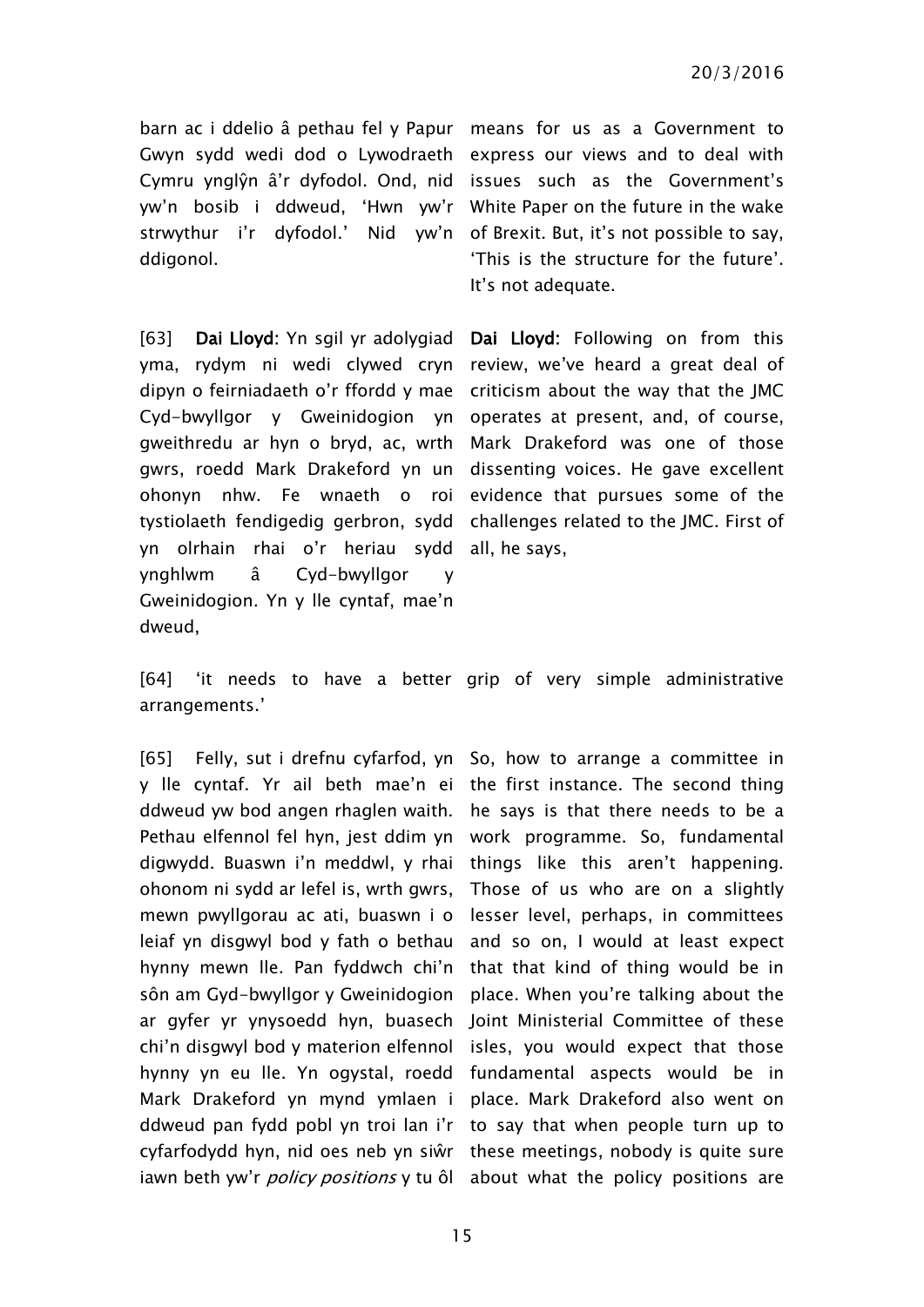i'r gwahanol adrannau. Beth bynnag a behind different aspects of the oedd yn cael ei drafod, nid oedd pobl yn siŵr iawn beth oedd y cefndir a debated, people weren't sure what beth oedd Llywodraeth y Deyrnas the background was and what the Unedig, felly, yn gobeithio cael allan United Kingdom Government wanted o'r cyfarfod yna. A fyddech chi'n to get out of these meetings. Would tueddu i gytuno efo beirniadaeth you tend to agree with Mark Mark Drakeford yn fanna?

[66] Y Prif Weinidog: Nid wyf yn The First Minister: I don't think that credu eto bod yna safbwynt cyson there is yet a consistent position gan Lywodraeth y Deyrnas Unedig. Rwyf i wedi clywed sawl barn yn cael I've heard a number of viewpoints ei fynegi—rhai yn fwy pragmatig na'r expressed—some more pragmatic lleill—ond, ar hyn o bryd, nid ydym than others—but, at the moment, we ni'n gwybod yn gwmws beth yw'r don't know exactly what journey lies siwrne yn eu barn nhw.

[67] Rŷm ni wedi gweithio, wrth We have worked, of course, to draw gwrs, i greu Papur Gwyn sydd, yn ein barn ni, yn rhoi ffordd ymlaen nid dim ond i Gymru ond i'r Deyrnas Unedig yn gyfan gwbl. Mae hynny'n rhywbeth sy'n cael ei ystyried ar hyn o bryd. Mae'n wir i ddweud, er bod ein barn ni fel Llywodraeth wedi bod yn eithaf cadarn a chlir, mae barn yr Alban yn glir mewn ffordd wahanol but clear, again, and in Northern eto, ac mae barn Gogledd Iwerddon Ireland, there's a mixed picture, but yn gymysg, unwaith eto, ond beth what we don't know is what, nid ydym yn gwybod yw beth yn exactly—. We know that the UK gwmws—. Rŷm ni'n gwybod bod Government wants to ensure that Llywodraeth y Deyrnas Unedig yn there is unfettered access to the moyn sicrhau bod yna fynediad rhydd single market—I don't know how i'r farchnad sengl—nid wyf yn that's going to happen, but it's gwybod sut mae hynny'n mynd i something they've said—but, in ddigwydd, ond mae'n rhywbeth maen addition to that, we don't yet know nhw wedi ei ddweud—ond, ar ben what the future holds. We need to hynny, nid ydym yn gwybod eto beth know what their view is so that we yn gwmws yw'r daith. Mae'n rhaid can discuss it properly.inni ystyried beth yw eu safbwynt

Whatever was being Drakeford's criticism there?

being set out by the UK Government. ahead.

up a White Paper that expresses our view, not only on the future for Wales, but for the whole of the UK. That's something that's currently being considered. But it is true to say that although our view, as Government, has been robust and clear, the Scottish view is different,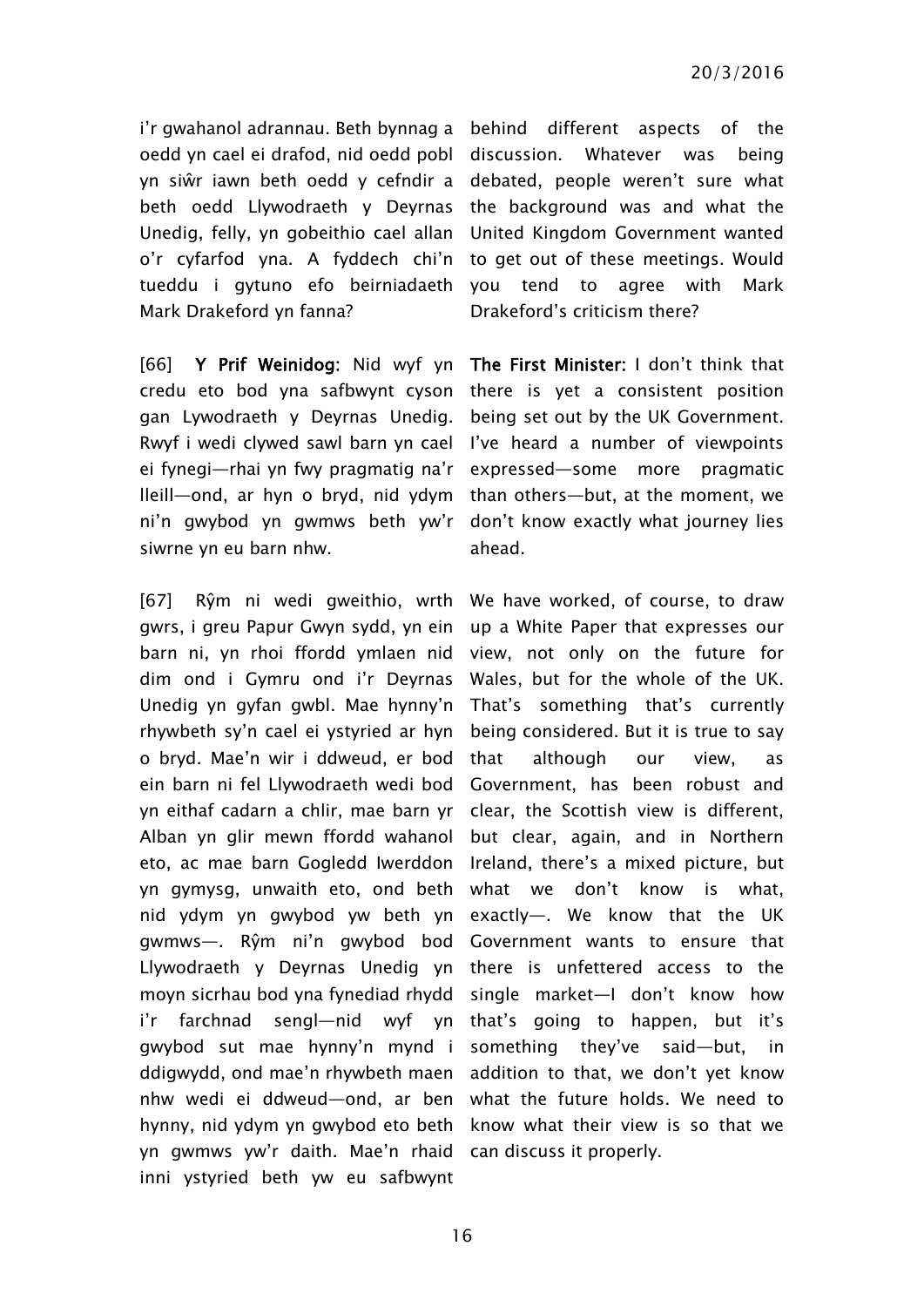nhw er mwyn ein bod ni'n gallu trafod y peth.

[68] Dai Lloyd: Diolch yn fawr. Dai Lloyd: Thank you very much.

[69] Huw Irranca-Davies: David, go on, please, yes.

[70] David Melding: When you look at the evidence in terms of how the Joint Ministerial Committee works, it's almost comic, and Mr Drakeford compared it to St Fagans—. Sorry, he said, St Fagans Community Council operates with alacrity compared to the JMC. But you touched on the real problem here. There isn't a joint purpose or vision for the JMC, is there? I mean, I think your vision is a very coherent one and it's the one I would personally sign up to. I think it should become a council of Ministers—an insular version, almost, of the EU—to formalise areas of policy and agree on them where joint approaches are in everyone's interest. But that's the problem. The view of the Scottish Government is very different to your view. Northern Ireland is in this state of extreme flux and Westminster's eyes are elsewhere. What they see, sometimes, perhaps, is the bigger stage in terms of Brexit. Isn't that the problem—that there is no joint vision for it at the moment?

[71] The First Minister: No, that's true. I raised this with the Prime Minister this morning, and it was a constructive meeting this morning, I have to say. I don't believe that they've got their heads around this at all in Whitehall at the moment. They operate in a very different context. We operate on a daily basis by looking at boundaries and devolved competencies in the way that Westminster doesn't have to do. The assumption that's been made in Whitehall is that, when powers return from Brussels, they will rest in London. We don't accept that view. We take the view that where powers are already devolved, they will bypass London and come to Wales. Why do we say that? Well, if we look, for example, at our devolution settlement, agriculture and fisheries are devolved. There's no caveat—they're devolved.

[72] So, to remove competencies from us would require legislation in Westminster and an overriding of any legislative competence motion that the Assembly might want to reject. So, there's the fundamental problem that we have to deal with first. How can that be resolved? Well, as members of the committee will have heard me say on many occasions, for me, it's a council of Ministers dealing with devolved areas. I understand the sense in having a general set of common rules that we follow when we pay agricultural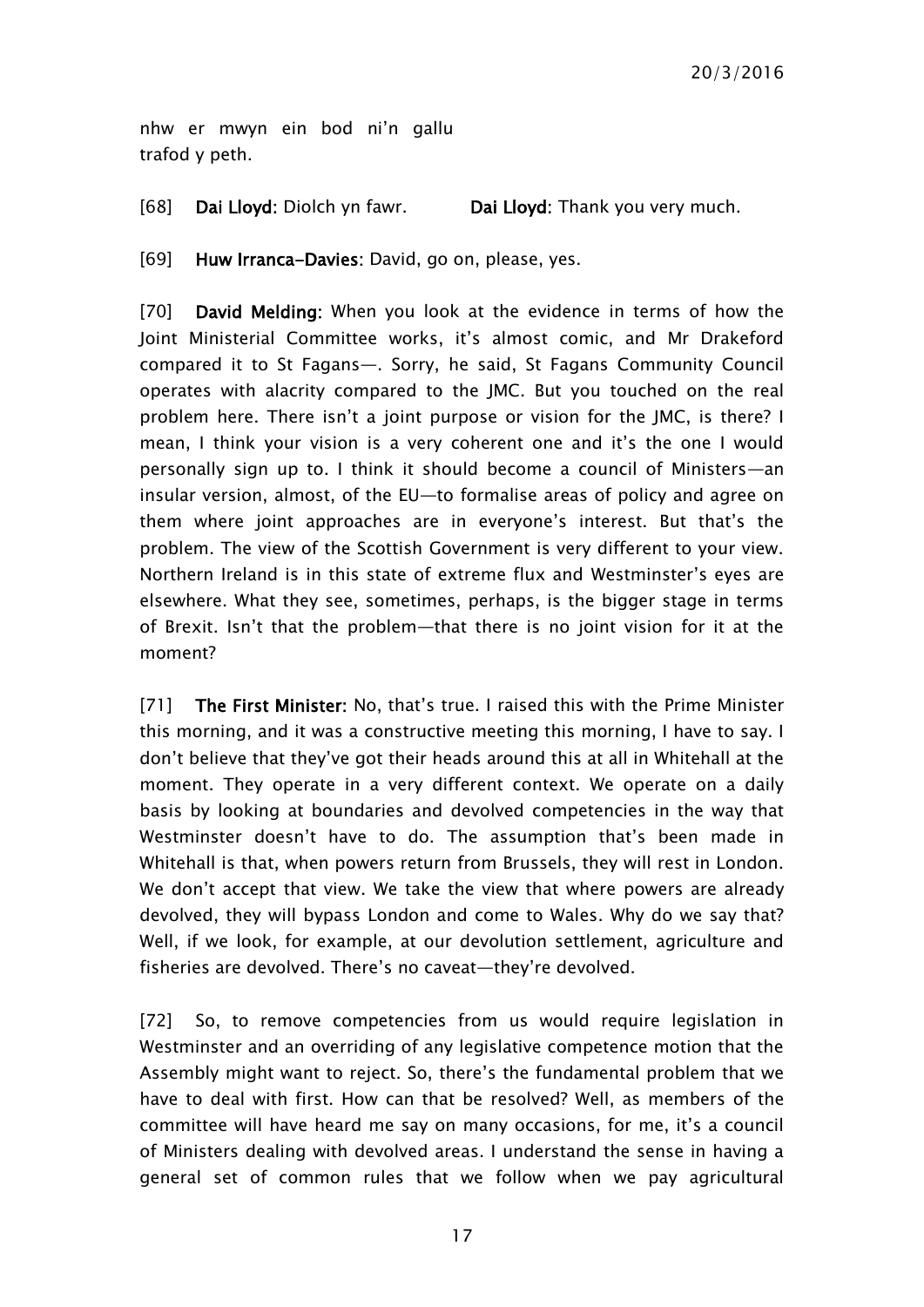subsidies. There are issues with fisheries that are extremely complex. Who fishes in whose waters? What are the quotas in those waters? How will those quotas apply to boats of different sizes? We all have different views. The Welsh fishing fleet is small; the boats are smaller. The Scottish fleet is very different again. I think that needs to be resolved, and I understand the reasons for that.

[73] When we leave the European single market, potentially then we leave and have an internal single market in the UK with no state aid rules. Now, we can either have a free for all, in which case we have, I've used the phrase 'trade war', which is no-one's interests, least of all Wales's, or we establish a set of rules for that internal single market that is then policed by an independent adjudication body such as the Supreme Court, if you're looking to have faith in the objectivity of that process.

[74] But the key for me is—all these things are sensible, but should be agreed and not imposed. Rules that are agreed will have far more currency than those that are imposed. If they are imposed, then every devolved Government has an interest in driving a coach and horses through the rules, and that's not what we want. So, that's where we are. My view is that that structure, which is quite easy to set up in the next two years, is what will maintain the coherence of the UK. My concern is that that's not yet well understood in Whitehall, and we might end up in a situation where they do see it as their job to impose rules within a single market, and I think that's bad for the relationship between the nations of these islands.

[75] David Melding: But given the profound flux we're in—. I think this is very interesting, what you've just said. I have to say, quite genuinely, despite the fact we are political opponents, I think you are probably the most articulate unionist in the British isles at the moment in some of the proposals you are making, but there is the problem: what you want to do with the council of Ministers is to make the UK state fit for purpose in the twenty-first century, and the Scottish Government simply don't share that vision.

[76] The First Minister: We know, as of last week, that the Scottish Government see themselves as taking a very different journey. For me, I think there is merit in establishing the structure that I've talked about, which is a partnership of nations, which then offers an alternative to other constituent nations of the UK—alternatives to independence. For me, clearly, I want Scotland to remain. Scotland's a very useful counterbalance for the UK and, to my mind, it's in Wales's interests that Scotland remains part of the UK, as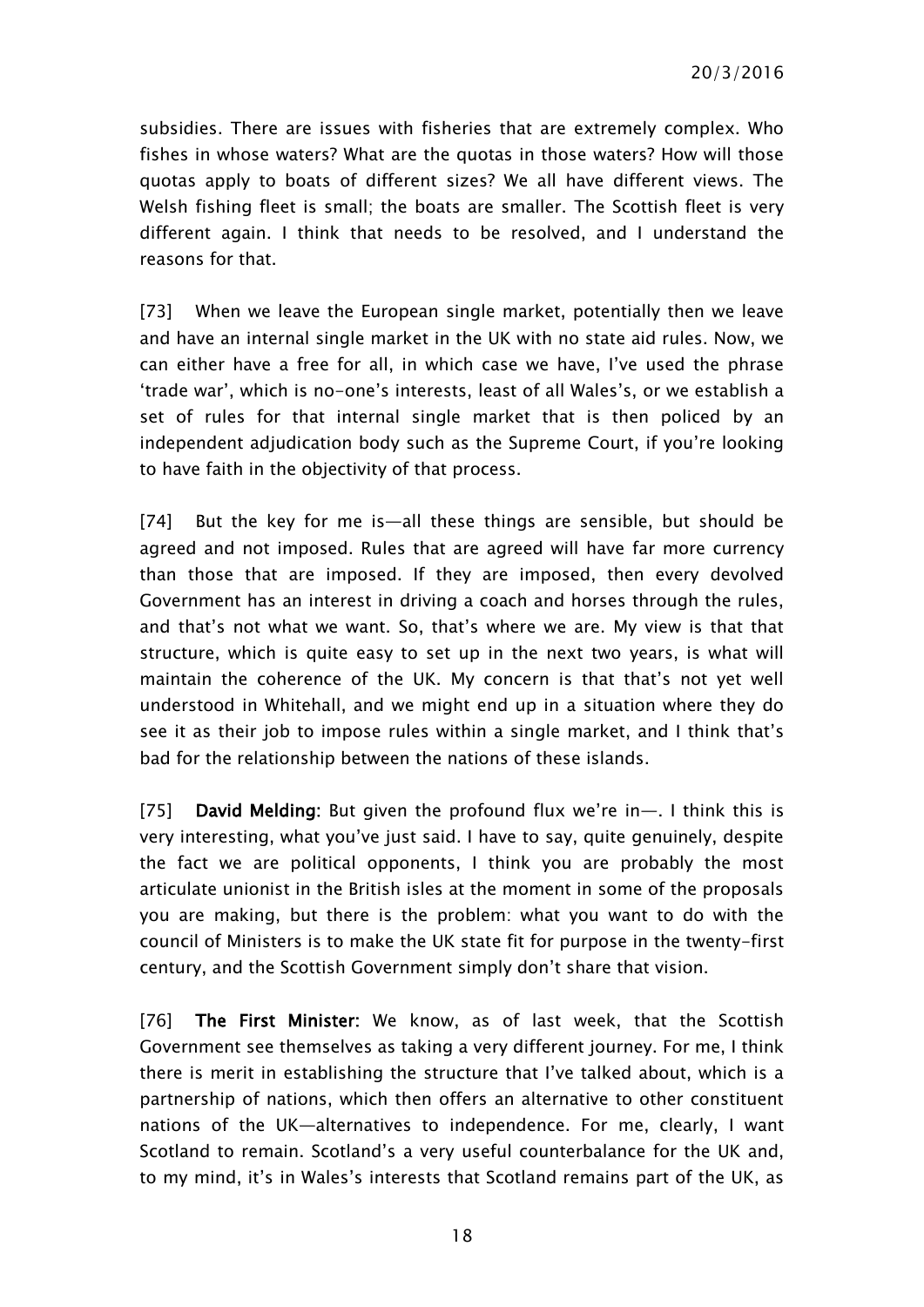well as Scotland's, I would argue. But the concern that I have is that we will find ourselves in a situation in two years' time, when none of these things have been addressed, where we end up in quite a serious constitutional conflict at that point, when, in fact, all these things could have been dealt with quite easily over the course of the coming two years.

[77] David Melding: I suspect the Scottish Government would not sign up to your vision until they have the second referendum. If the second referendum confirms the first, I think they'll be very quick to join you, but I think that's the problem, it seems to me, but perhaps I'm now speculating, rather than putting a question—

[78] The First Minister: It's unfortunate that this wasn't agreed earlier. I think it would've made things—the dynamic would have been different, if I put it that way.

[79] Huw Irranca-Davies: I'm going to bring Nathan in, both on this and to take us forward, as well. When would you see this as being a necessity—that we have some evolution of the JMC, either towards something like a council of Ministers or something else that achieves more parity of agreement, of meaningful engagement on the agenda, on the outcomes, et cetera? It seems that the flux that we're currently in, as we negotiate transition from Brexit, means it has to be sooner rather than later, and yet, of course, what you're saying is—and you have to advocate the argument to change the whole mindset in Whitehall, but we could be a long way off that. We're just at the start of that.

[80] The First Minister: This has to be in place by the time the UK leaves the EU, ideally, within the currency of the two-year period. I don't think it's difficult. I've seen the model work in years gone by. When I was rural affairs Minister, we would meet every month in London, there were different parties involved around the table, and we would agree the UK's common line for the forthcoming Council of Ministers meeting. The system worked. The odd thing about agriculture, particularly, was that we all had vetoes in the areas that we were responsible for, so there had to be discussion, but it worked. It was a mature discussion and nobody went there to grandstand, nobody went there to try to undermine the position taken by other administrations. So, there's already a model—on a small scale, that's true—that could simply be broadened in order for it to be adopted in the future.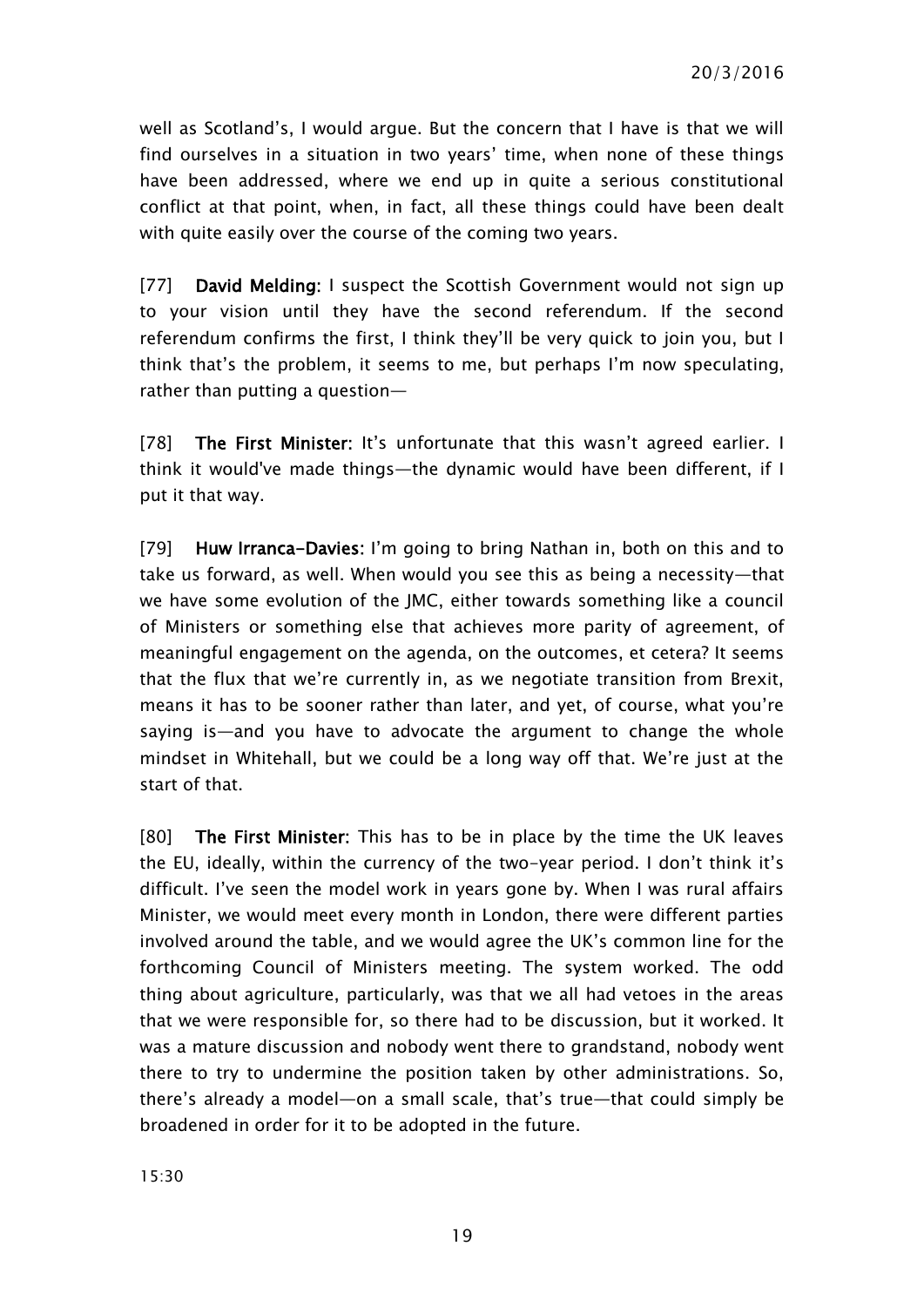[81] Huw Irranca-Davies: You sound so eminently reasonable, as David was saying, on this, and—

[82] The First Minister: You're worrying me now—

[83] Huw Irranca-Davies: I know, I know. [Laughter.] You must have had these discussions either today or at other times with the Prime Minister. Do you think that they see you as that reasonable, sensible, constructive partner that has got something to put on the table, rather than pure yelling and shouting—that actually there is a way to do this that could be of benefit to the UK as a union as well as to Wales?

[84] The First Minister: I think what's important is that, in Whitehall, they don't see all the devolved administrations in the same way. Yes, we stand up for our interests, of course we do. But we all have very different views as to what the future of the UK should be. I think there has been a tendency in years gone by to treat us all in the same way—'There are the devolveds, and here we are as the UK Government'. Well, we're very different. Within Northern Ireland there are differences again, within the Northern Ireland administration. But what we've tried to put forward is to look beyond Brexit— Brexit is happening, but look beyond at what that means for the UK. What does it mean for the UK's single market? What does it mean for beneficial arrangements and relationships between the nations of the UK? There is a mindset amongst some—not all, but there is a mindset amongst some—in the UK Government that we will simply return to what we were in 1972, when the UK was a unitary state with one Government. Well, that's not going to happen, and it's hugely important that that's understood by all in the UK Government so that we can work together to create a stable arrangement for the future.

[85] Huw Irranca-Davies: Nathan, over to you.

[86] Nathan Gill: Thank you, Chair. You mentioned that we have probably a two-year period, then, to get the Joint Ministerial Committee working in a way that you'd like to see it working. Who should drive that? Who should be the driving force with that: the Government, or the actual members—yourself included?

[87] The First Minister: The UK Government has to be on board. We can't do very much if the UK Government doesn't agree with that position.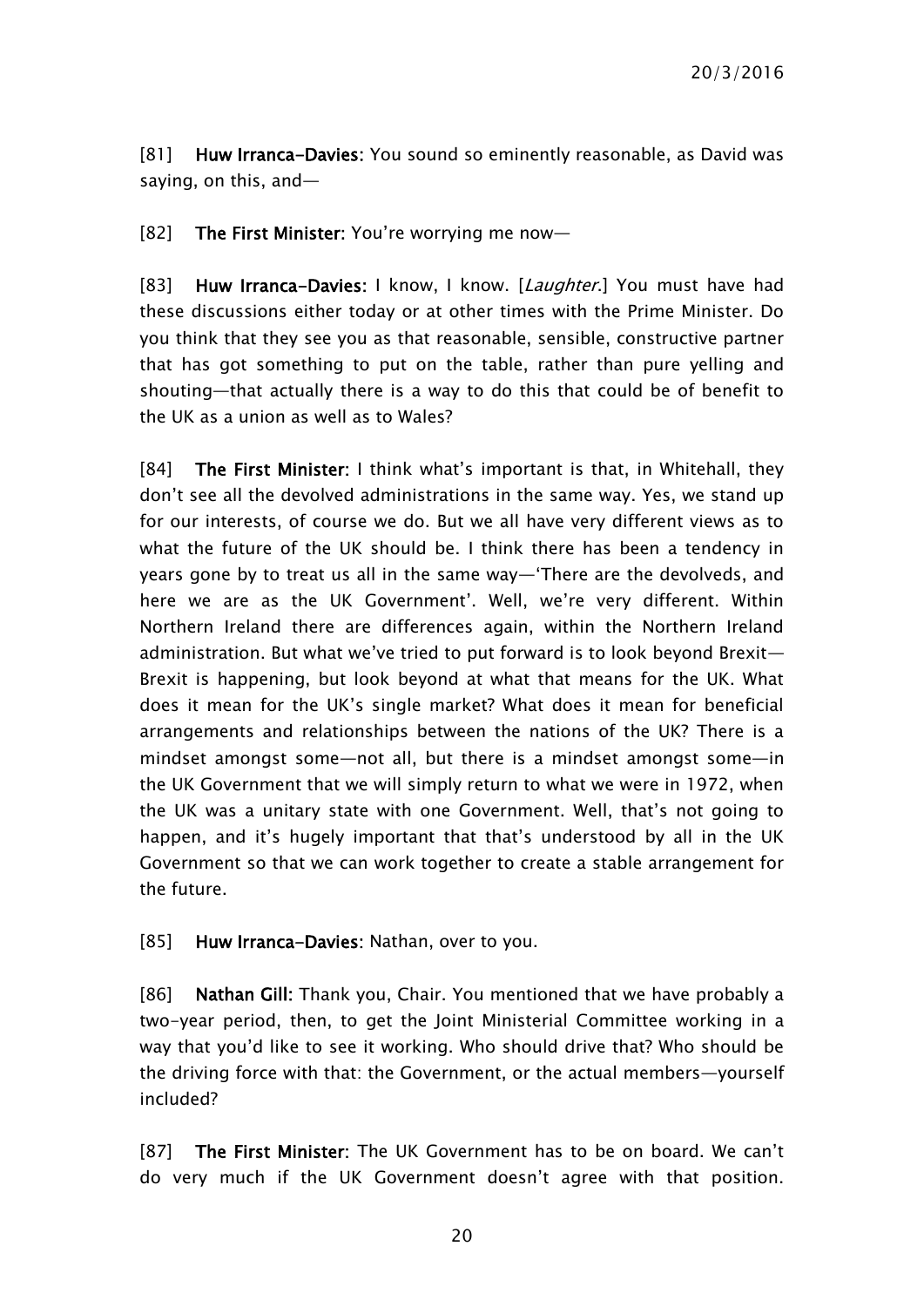Scotland will take a different view, but we need at least two administrations who take the same view. We're not in that position as yet, but, for me, I don't believe that we will be in a position at the end of the two-year period where we have a lasting settlement. I think we will have to look at transitional arrangements. But what's absolutely crucial is that the UK is ready with its own internal arrangements at the point when it leaves the EU—before then, clearly.

[88] Nathan Gill: I completely agree with that, but what I would say is that unless something proactively is being done to achieve that, then that's just a pipe dream, isn't it? What can be proactively done from your Government, and also from your partners on the JMC?

[89] The First Minister: Well, we could be doing more, I'd argue. We've made this view very clear. We've produced the White Paper, which offered a way forward, to our minds. But it is—. I have to say, I repeated these arguments to the Prime Minister today. There was a better understanding of them. I think it's fair to say that, that there's a recognition that, actually, there's more to this than meets the eye, if I can put it that way, and that a lot of work will need to be done, not just in terms of finalising the UK's relationship with the EU—we know that—but also in terms of finalising the relationship between the nations of the UK. In the absence of the European Union as the single market, in the absence of the European Court of Justice as the trade court, something has to replace that. It can be done. To my mind, it can be done fairly easily, but it does involve quite a substantial change of mindset at Whitehall and in Westminster, because, ultimately, the driving force of the constitution for many centuries has been parliamentary sovereignty. I don't subscribe to that anymore; I think sovereignty is best shared. Canada does it well. You have stability, you have prosperity. It doesn't lead to chaos. For there to be a JMC, of course, there would have to be an acceptance that parliamentary sovereignty is, at the very least, diluted, and that the devolved administrations are seen as partners rather than subordinates.

[90] Nathan Gill: Okay. Well, on the basis of what you've said, some of the evidence that we received basically tells us that, certainly within Whitehall, there's not a very good understanding of devolution. I just wondered whether you agreed with that, and whether you've had experience where the civil service within Whitehall does not understand how things are devolved here in Wales.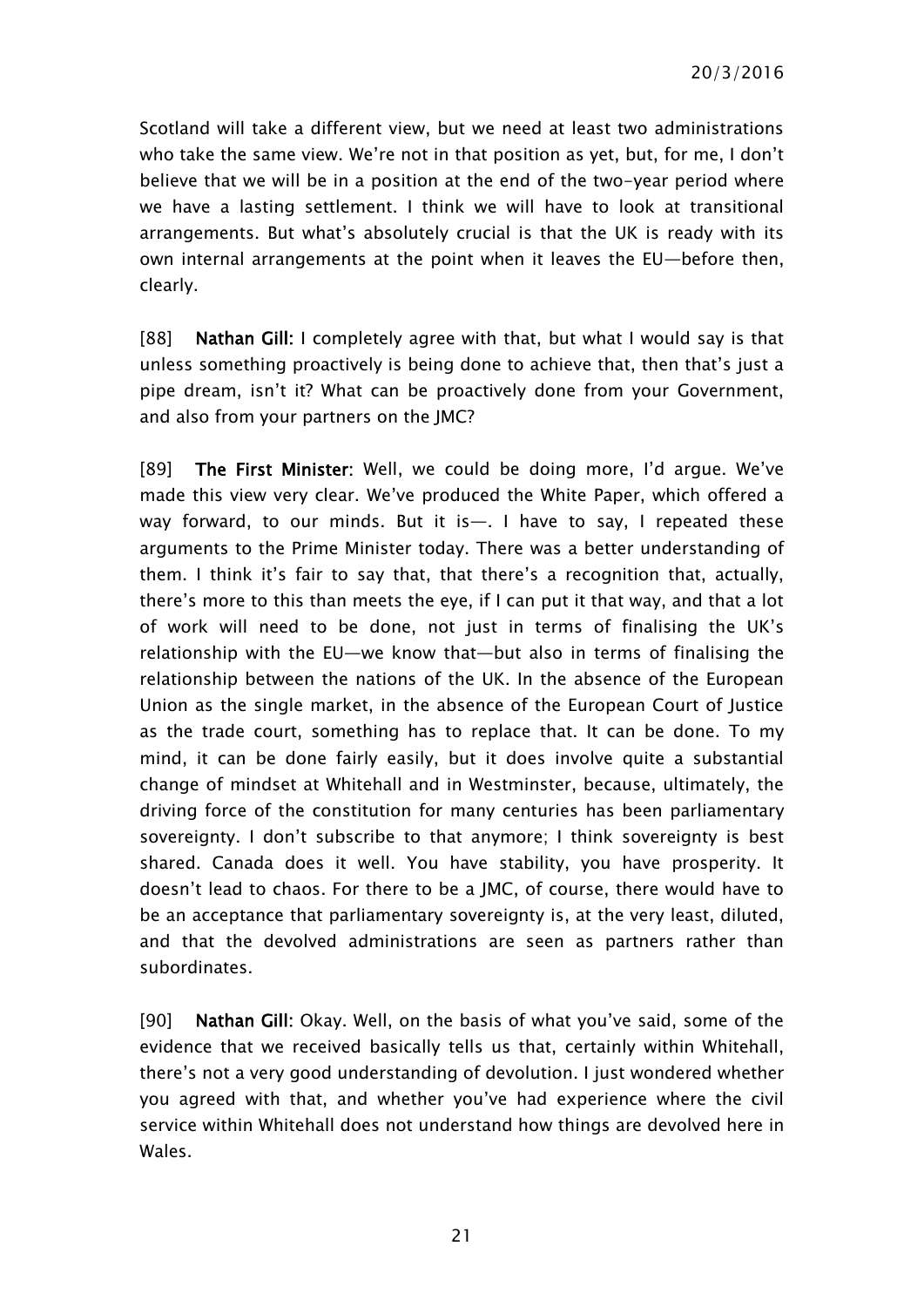[91] The First Minister: It's inconsistent, the approach, As I said earlier on, some departments are better than others. There will be—. I've had experience of the Home Office not really understanding the different structures that we have in Wales. On the other hand, I've had experience of departments like the Department for Environment, Food and Rural Affairs, who understand it full well, and who understand devolution very, very well. But it's not even; it's inconsistent across Whitehall—some are better than others.

[92] Nathan Gill: Okay. You mentioned that you felt that there was an assumption that, when we finally left the European Union, those areas that are devolved will return to Whitehall. What evidence do you have for that assumption, for your saying that there was an assumption of that?

[93] The First Minister: The front page of The Guardian this morning will give you an idea, when a Downing Street spokesperson said—and this is the first time it's actually been said as plainly as this—that, where powers come back from Brussels, they will all go to Westminster, and then it will be for Westminster to decide which powers are then devolved. All right, it's not an on-the-record comment from a Government Minister, but it's as close as we've seen so far. I think that's wrong. I think that we have the potential to end up in the Supreme Court over that, because that is not the way we read our devolution settlement. It is the way that many in the UK Government see it: 'These powers will come back from Brussels to London, then we'll decide what we do, if anything, with them.' It's the wrong approach.

[94] Nathan Gill: So, in a way, this common cause, then, of ensuring that the devolved powers come back to the correct areas would be a way of galvanising the JMC and allowing you for the next two years to work in the same direction, would you say?

[95] The First Minister: I think that would be perfectly sensible. If we could move the JMC to a position where it was a proper council of Ministers, where there was a decision-making process, where there was a dispute-resolution process that was independent of one of the Governments, which it isn't at the moment, then we have the makings of something that I think would work very, very well. We need then to look at those areas of policy that will return from the EU. We've mentioned agriculture; we've mentioned fisheries, which is probably the most complicated of all. We then look at how the internal single market of the UK operates, but do it collaboratively rather than the UK Government seeing itself as the sole arbiter and constructor of the internal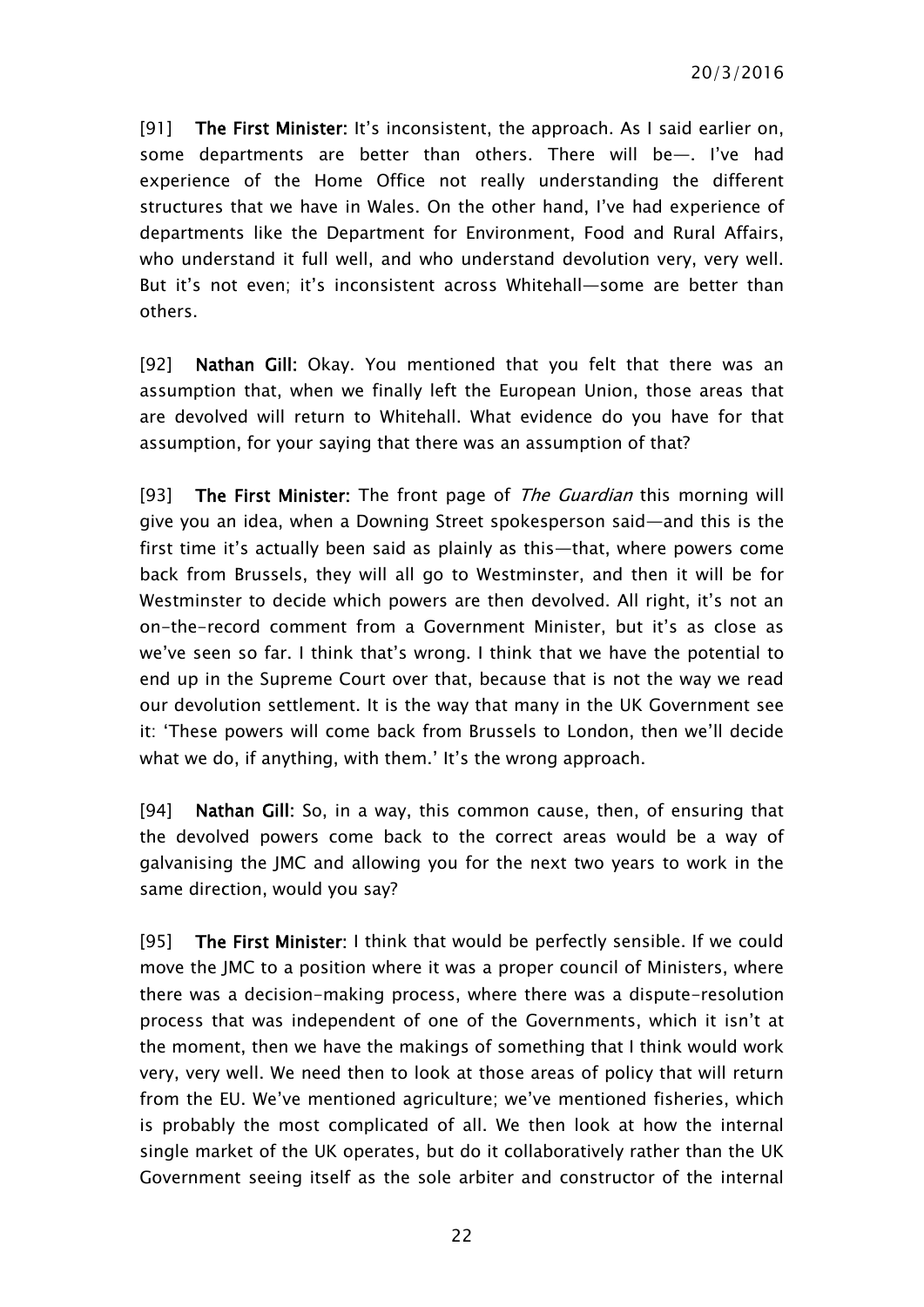single market of the UK.

[96] Nathan Gill: Okay. Thank you. I just wondered whether you see the role of the office of the Secretary of State for Wales—how you see that now going forward, now that we're going through the Brexit process and with the new Wales Bill. How do you see that role?

[97] The First Minister: It's difficult. The Secretary of State has very little power and almost no budget. There's a facilitation role for the Secretary of State, but it would be wrong to suggest that, in the contacts that we have with the UK Government, we always go through the Secretary of State. There are contacts on a department—

[98] Nathan Gill: Is he your link with No. 10, basically—your link with the Prime Minister?

[99] The First Minister: Not completely, no. There's a direct link to the Prime Minister as well. So, it's not right to say that everything goes through the Secretary of State. The Secretary of State is copied in, but he's not the filter for the relationship that we have with the UK Government; it tends to be a direct link with the appropriate department or Secretary of State, and, from my perspective, a direct link with the Prime Minister, and that works pretty well. It's not—. With the Wales Bill, or the Wales Act, as it is now, in place, the Secretary of State's role is not as it was when that Bill was going through.

[100] Nathan Gill: Okay. And the Wales Office—would you say it was a barrier to you working with the Government and with certain departments that you want to? Is it ever that filter that you mentioned?

[101] The First Minister: It depends on the occupant. At the moment, no, in fairness, I wouldn't see it as a barrier. There's always been a question mark to my mind, regardless of the occupant, as to how much influence the Wales Office actually has in Government. It's a very small department. It's not always been clear that it has that much influence. We have to wait and see on that. With the Wales Bill, it was quite clear that there were some areas that, no matter what the Wales Office said, they just weren't going to get the devolution that we would have wanted. So, it's not absolutely clear how much influence the territorial departments have any more in Whitehall, compared to what the situation might have been 15, 20 years ago.

[102] **Nathan Gill:** Did Dai want to come in?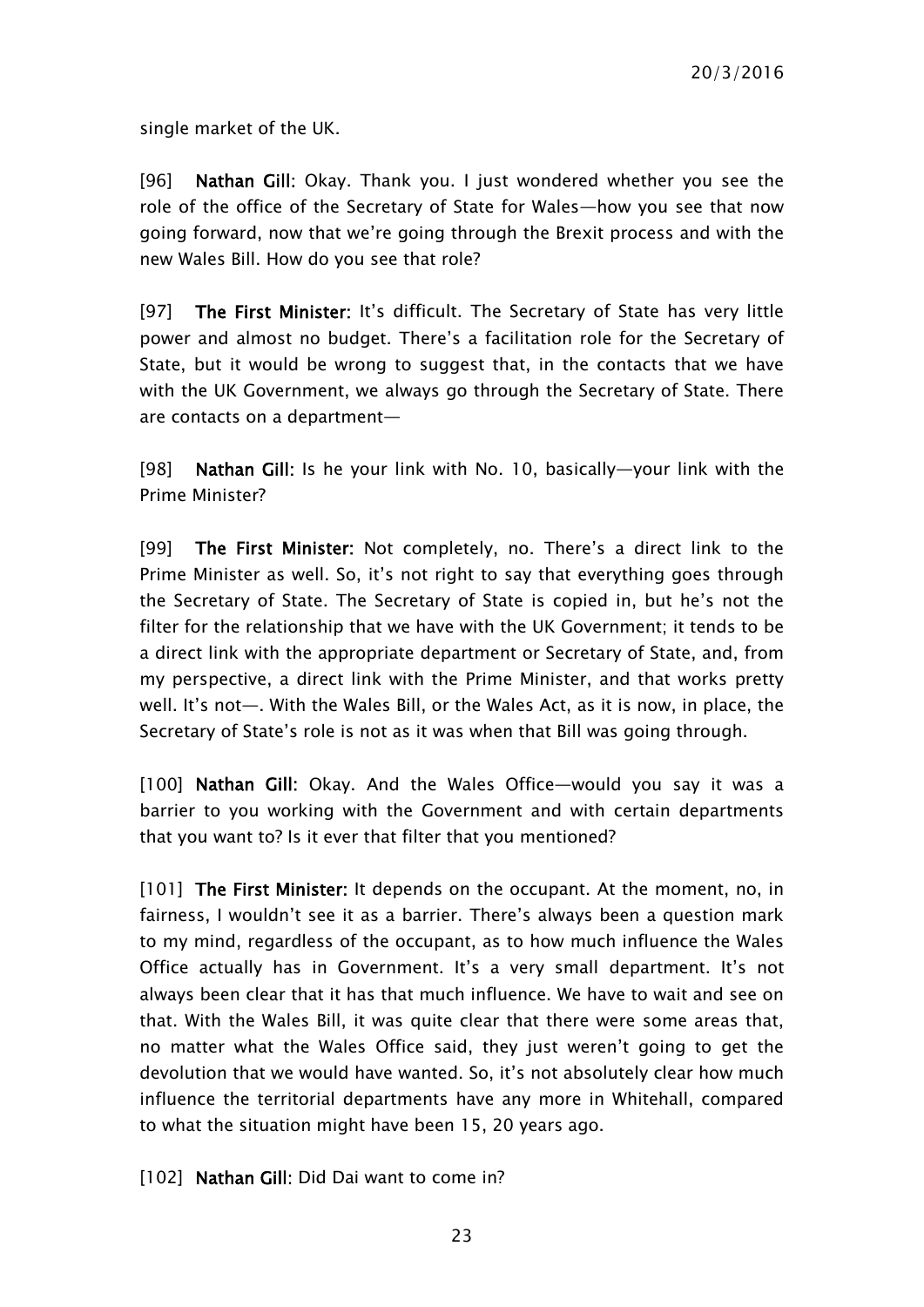[103] Huw Irranca-Davies: Dai, do you want to come in on that?

[104] Dai Lloyd: Dim ond yn fyr, achos roeddwn i'n clywed eich atebion chi i gwestiynau, yn enwedig rhai David Melding, ynglŷn â'r dyfodol ffederal yma, neu beth to call it. But there is a significant bynnag rydych chi eisiau ei alw fe. Ond mae yna her sylweddol yn fanna, onid oes, yn enwedig yng nghyddestun y colli pwerau posib yn awr efo'r Bil diddymu mawr—hynny yw, pwerau sydd gyda ni nawr, fel rydych chi wedi'i ddweud eisoes, mewn amaethyddiaeth a physgota ac ati. Os ydy hynny yn golledig i ni, beth am y berthynas arbennig yma, felly, rhwng dwy Lywodraeth? Hynny yw, byddwn ni jest yn cael ein sugno fewn i fod yn un Llywodraeth, oni fyddwn ni? Bydd y Cyd-bwyllgor Gweinidogion yma yn that vision? bwyllgor o Weinidogion San Steffan. A fyddwch chi'n ailfeddwl eich ffordd ymlaen o weld y weledigaeth yna?

sefyllfa yn codi lle byddai'r pwerau yn cael eu tynnu wrthym ni, fyddem ni ddim yn derbyn hynny, wrth gwrs. Ac And we've made that very clear to the rŷm ni wedi dweud hynny yn blwmp UK Government. Every Government ac yn blaen i Lywodraeth y Deyrnas Unedig. Mae pob Llywodraeth wedi dweud hynny. Nid felly yw nod what they've said, but we'll have to Llywodraeth y Deyrnas Unedig, yn ôl wait and see what happens. In terms beth maen nhw wedi'i ddweud, ond, wrth gwrs, mae'n rhaid i ni weld beth sy'n mynd i ddigwydd. Gyda'r Bil ei hunan, beth maen nhw wedi dweud the Bill will do is ensure that the wrthym ni sawl gwaith, ac eto y bore statutory body of European law will yma, yw i gyd mae'r Bil yn mynd i'w still be on statute, and then it will be

Dai Lloyd: Just very briefly, because I heard your answers, especially to David Melding's questions, about this federal future, or whatever you want challenge there, especially in the context of the rollback of powers, perhaps, with this great repeal Bill that is, powers that we currently have, as you've already said, in agriculture and fisheries and so on. If they are lost to us, what about the special relationship between two Governments? We'll be sucked into being one Government, won't we? This JMC will be a committee of Westminster Ministers. Will you be rethinking your approach in seeing

[105] Y Prif Weinidog: Wel, pe byddai The First Minister: Well, if a situation arose where powers were rolled back, we wouldn't accept that, of course. has done the same. That isn't the aim of the UK Government, according to of the Bill itself, what they've told us many times, and they've told us again this morning, is that all that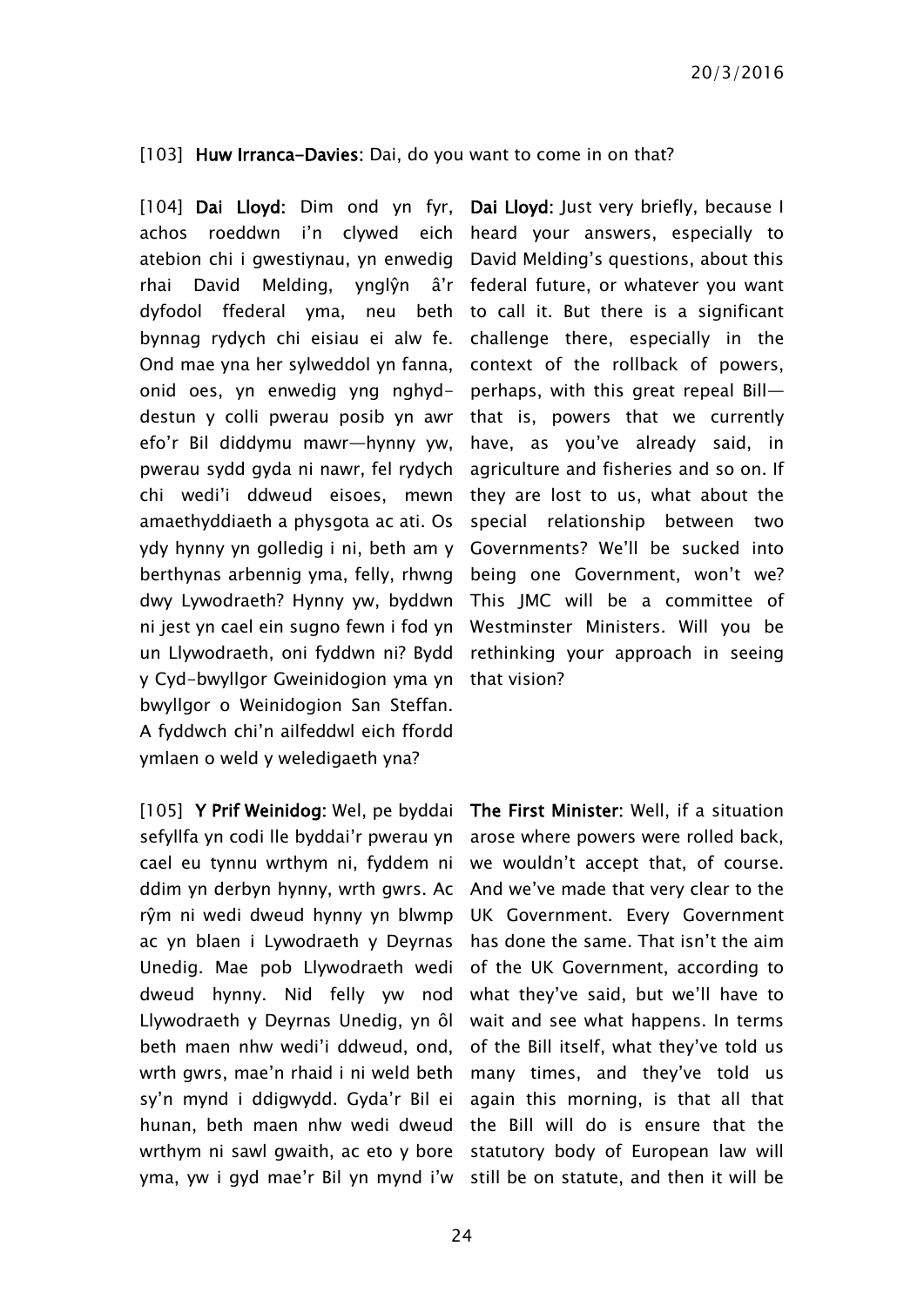byddai unrhyw beth yn y Bil hwnnw a Northern Irish Parliaments. fyddai'n effeithio pwerau y Cynulliad, neu Seneddau'r Alban a Gogledd Iwerddon.

[106] Dai Lloyd: Rwy'n falch o Dai Lloyd: I'm very pleased to hear glywed hynny, ond rydw i'n dal i that, but I do still think that there is a feddwl bod her sylweddol o'n significant challenge ahead of us. To blaenau ni. Ac yn mynd yn ôl i un o'r go back to one of the questions that cwestiynau gwnaeth Nathan eu gofyn Nathan asked with regard to the fact ynglŷn â'r ffaith bod y gwasanaeth that the civil service in Whitehall sifil yn Whitehall yn aml—rhannau parts of it anyway—just don't ohonyn nhw ta beth—jest ddim yn understand devolution, and that, deall datganoli, ac efallai, yn anfwriadol felly, yn anwybyddu they ignore Wales, there's a job of Cymru, mae yna gryn jobyn o waith work to do to convince these o'n blaenau ni fanna i drio darbwyllo'r adrannau yma fod partneriaeth i fod i ddigwydd, ac nad ydym ni wastad ar ddiwedd ba whatever drip it might be. So, how bynnag *drip* yw e. Felly, sut ydych can chi'n gweld medrwn ni hybu fwy o understanding, because we've heard, ddealltwriaeth, achos rydym ni wedi time and time again, evidence before clywed, dro ar ôl tro, tystiolaeth o this committee, as part of this flaen y pwyllgor yma, fel rhan o'r inquiry, that the civil service in arolwg yma, bod gwasanaeth sifil San Westminster doesn't understand Steffan jest ddim yn deall datganoli? devolution? There is a significant Mae yna her sylweddol i wneud yn challenge to ensure that they do. siŵr eu bod nhw yn ei ddeall.

[107] Y Prif Weinidog: Mae hynny'n The First Minister: That's quite true. iawn. Un o'r pethau sydd wedi lleihau One of the things that's reduced over dros y blynyddoedd yw'r llif o bobl a the years is the flow of people who oedd yn gweithio mewn

wneud yw sicrhau bod y corff up to the Parliaments to decide what statudol Ewropeaidd yn dal i fod yn y they want to retain. Now, there's no gyfraith, ac wedyn, wrth gwrs, bydd e talk at the moment that there's lan i'r Seneddau benderfynu beth yn anything in that Bill that would have gwmws maen nhw'n moyn cadw neu an impact on the powers of the beidio. Nid oes sôn ar hyn o bryd y Assembly or the Scottish and

> perhaps unintentionally, therefore, departments that there is a partnership that's supposed to exist, and that we're not just at the end of we promote greater

Llywodraeth yn mynd i weithio i would go to work for another for a worked for one Government and then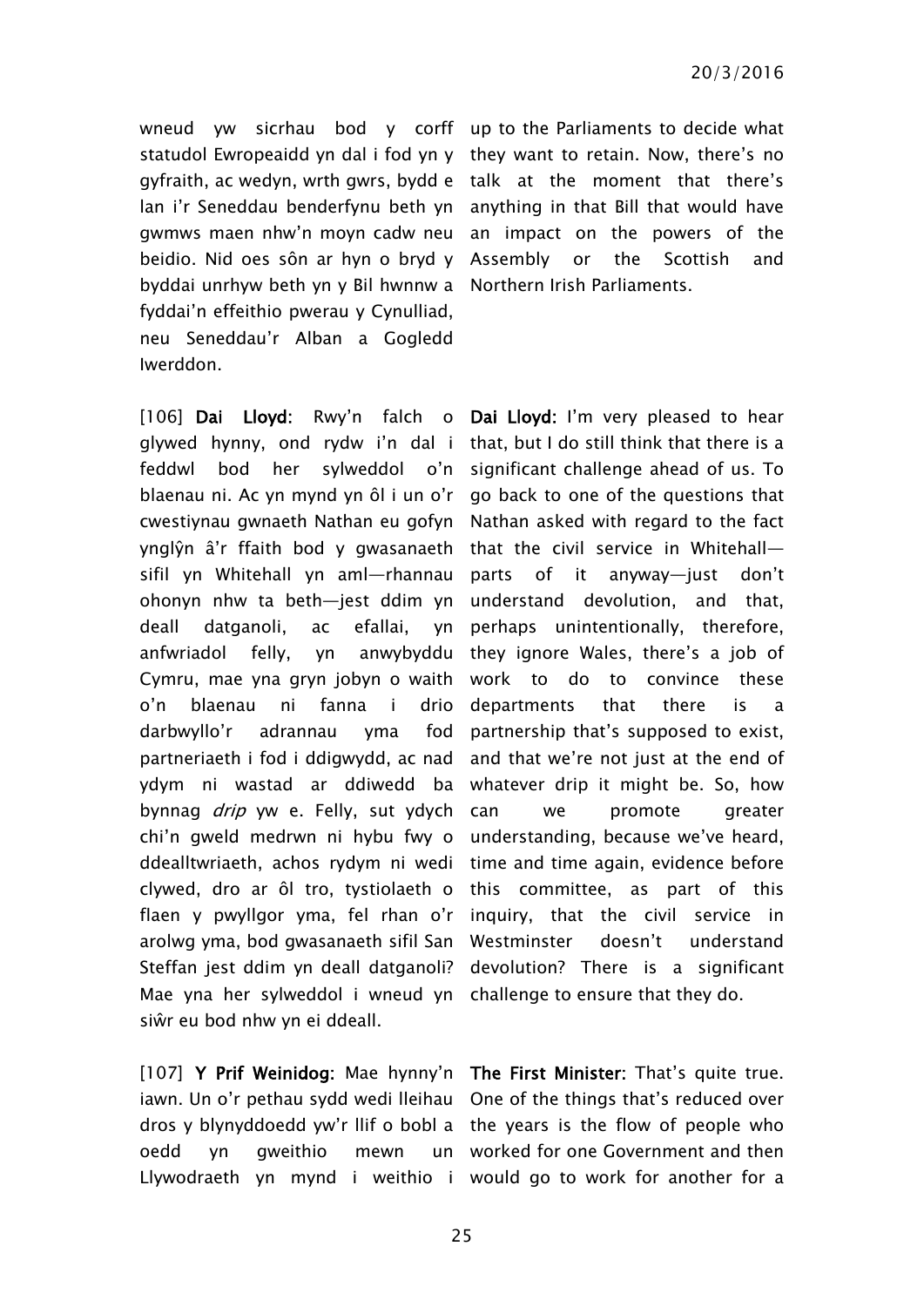Lywodraeth arall am gyfnod o amser. period of time. We don't see that Nid ydym ni'n gweld hynny yn yr un happening as much as we have seen ffordd ag yr oeddem ni. Ac, i fi, mae'n hollbwysig bod yna lif o bobl, nid yn unig rhwng Cymru a Lloegr a'r Alban, ond hefyd llif o bobl rhwng Scotland, but also between central awdurdodau lleol a Llywodraeth Government and local government, Cymru, er mwyn bod pobl yn gallu so that people have the broadest cael y profiad mwyaf eang maen experience possible. I don't see it as nhw'n gallu ei gael. Nid ydw i'n ei any sort of plot or ploy, but it is true weld e fel rhyw fath o gynllwyn, ond to say that the understanding isn't mae fe'n wir i ddweud nad yw'r consistently applied in the way that it dealltwriaeth yna yn y ffordd cyson y should be. dylai fe fod.

in the past. And, for me, it is crucial that there is a flow of people, not just between Wales, England and

[108] Nathan Gill: A kind of Erasmus for civil servants.

[109] The First Minister: Well, you use the European programme there.

[110] Nathan Gill: Which we can of course sign up to, at any time we choose to. My final question then, really, is to do with the Wales Bill. I just wondered what your views were, First Minister, on the way that the Silk Commission's report was dealt with by the UK Government.

[111] The First Minister: It was not dealt with to our satisfaction. The Wales Bill is a flawed concept, but has taken us forward. People have asked me, 'Well, why did you support it?' I looked at it as a package. There are some parts of it I don't like, but, overall, and given the fact that the opportunity for further powers may not arise for some time in the future, I took the view that this was something that took us a step forward. There are many unresolved issues. There is no reason why policing should not rest with the Welsh Government and Assembly. The issue of the legal jurisdiction is still odd, and, to my mind, certainly in the short to medium-term, unworkable. There are issues such as air passenger duty, for which no satisfactory explanation has ever been given as to why it should be devolved in Scotland but not in Wales. My suspicion is that they took the view that it was a mistake to devolve it to Scotland, and so Wales wasn't going to get it.

[112] So, we produced a comprehensive Bill that we believed, and still believe, was a better settlement, and a lasting settlement, because the last thing that we want is to spend years and years going back to the same issues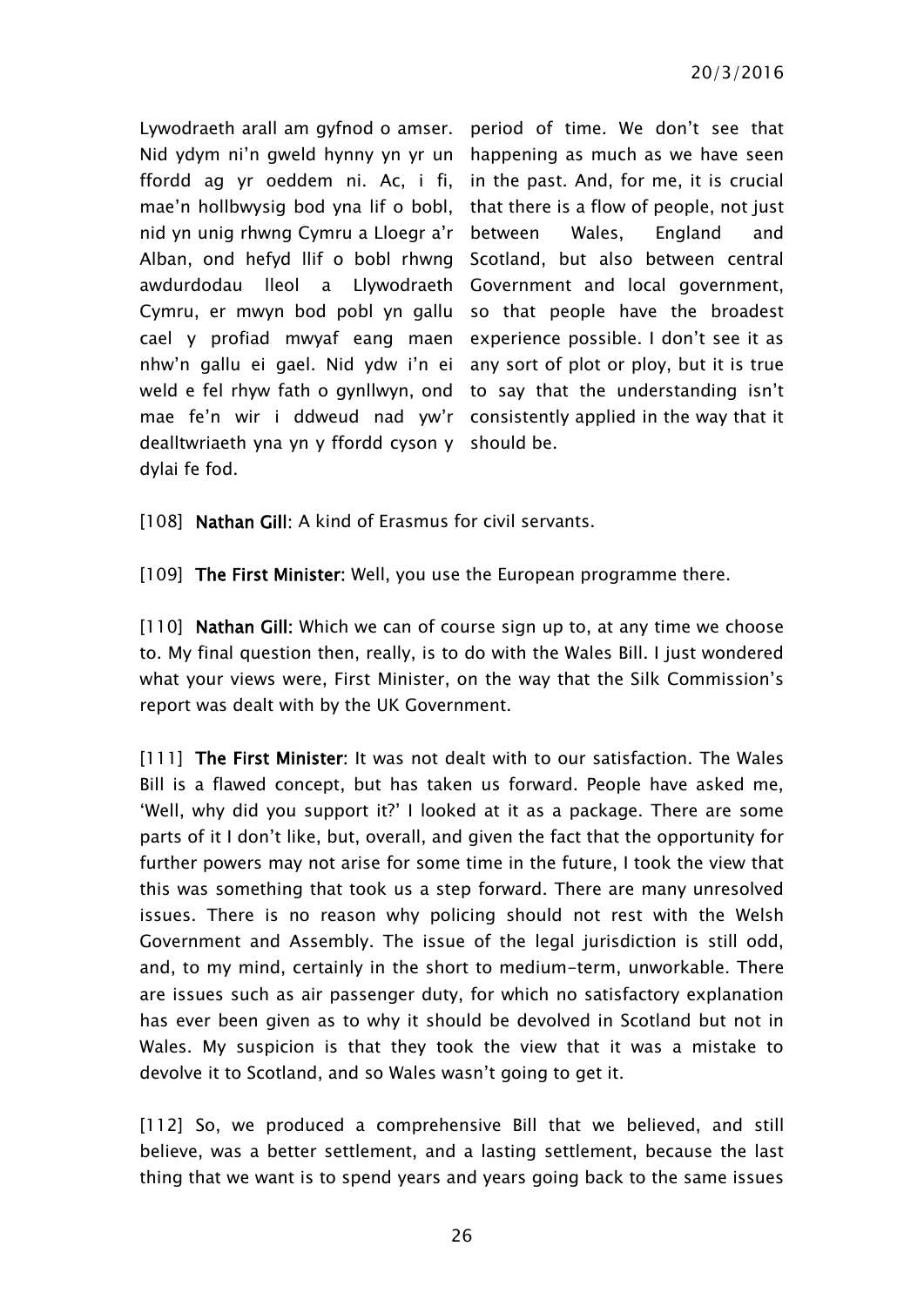over and over again. The UK Government took a very different view. Why is licensing not devolved? No reason given as to why that should be. Yes, we did get areas such as the community infrastructure levy, and the areas that we already knew about in terms of energy, for example, but it's not the kind of comprehensive settlement it could have been, and is an example of Wales not being treated in the same way as Scotland, when there's no earthly reason why the devolved administrations should be treated—. That a different approach should be taken. I don't argue necessarily that the powers should be identical, but the approach to devolution should be the same.

[113] Nathan Gill: Thank you very much. Thank you, Chair.

15:45

[114] Huw Irranca-Davies: Before I bring David in, can I just ask on that, it's interesting, because, very often, you see in the public domain, people will say, 'Well, maybe some more megaphone diplomacy, some more yelling and shouting, would get us more'. And I think, I get the impression that the First Minister's office, in the inter-government relationships, prides itself on trying to be a constructive, engaged partner, pushing constructively, gently, getting things right for Wales but also for the UK. What do you make of that, when you acknowledge, as you did, that it wasn't everything that we wanted to get? There were steps forward, but it wasn't everything. How do you reflect on that?

[115] The First Minister: I'll repeat what I've said to the Prime Minister, and that is that it would be hugely unfortunate if it was seen that the way to get things is to shout and threaten, whether that is a fear of a return to conflict, as in Northern Ireland, or the threat of an independence referendum, as in Scotland. There has to be a dividend—I've used that word—a dividend, as a devolutionist government, but one that is supportive of the union. Otherwise, what example is that giving—the more you shout, the more you get? And I think that's bad for the UK.

[116] Huw Irranca-Davies: Okay, thank you. David.

[117] David Melding: First Minister, looking back on the Wales Bill, or the Wales Act—version 4, or whatever we're on—it started, really, with the St David's Day process, and I wonder what your view of that form of working was. Because, fairly—well, I can't remember how soon after it was—but, eventually, your response was actually to publish your own draft as soon as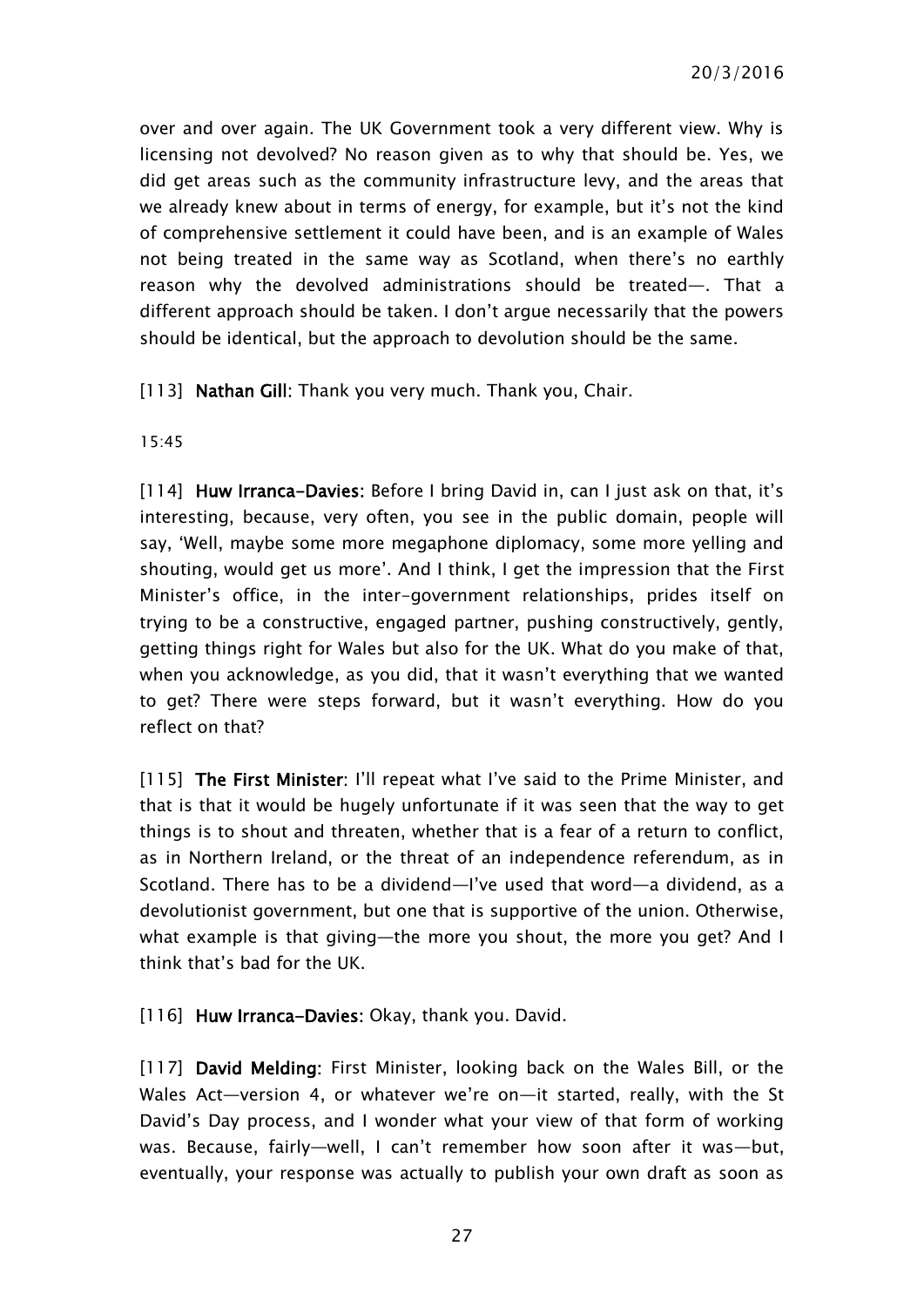the draft was produced by the UK Government, arising out of the St David's Day process. You came up with something that you thought was more coherent at that stage. But what did you think of the actual process, of getting all the political parties together, presumably so that a definitive clarification of the constitution could occur?

[118] The First Minister: Well, the first thing to clarify is that it's sometimes called an agreement. There was no agreement. The process was, by and large, Westminster based. There wasn't enough involvement from the parties in Wales. And we found ourselves in a situation where it was said that there was agreement in certain areas when there never was. So, that was one of the major flaws with the process itself. It was very much Westminster driven, on the basis, I suppose, that devolution is not devolved. And, unfortunately, it didn't go anywhere near being a satisfactory process for looking at further devolved powers. Silk worked very well, I thought; the St David's Day process, not at all well.

[119] David Melding: What did you think of the all-party nature of it? Even if it is very flawed, in your view, did you find that a coherent way of progressing?

[120] The First Minister: I think an all-party process, looking at constitutional issues, makes perfect sense, but it's got to be an effective process, and the St David's Day process wasn't, to my mind.

[121] David Melding: And then, obviously, you've described the process where you had quite a lot of reservations about the eventual Bill that was introduced, and you made a decision—very maturely, I think—to say, 'Well, there's enough in it for us to support it, and our own views on its shortcomings are also on record; we move on'. But, you know, when you were trying to get Westminster to change its mind and respond to some of the shortcomings in your view, what sort of contact did you have with the UK Government? Was that always through the Wales Office, or did you have access there? Did you ever pick the phone up to the Prime Minister? I mean, what sort of—

[122] The First Minister: It was pretty much through the Wales Office. Now, that process was run through the Wales Office. Whether it was—we had contact with the Secretary of State, and also with Lord Bourne, and discussions with him. But that was largely the way the process was managed. And the Whitehall departments saw it in the same way—that this was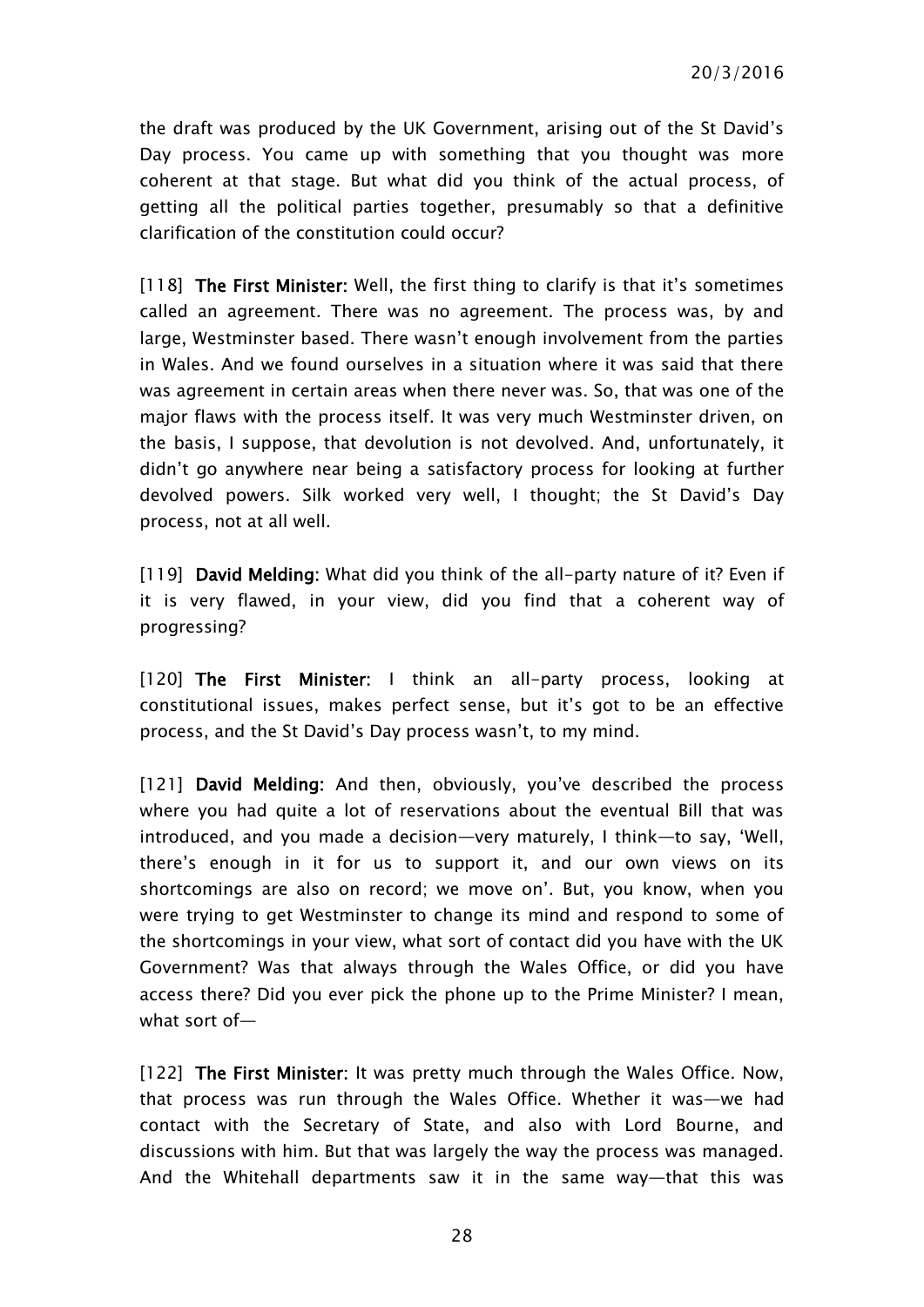something that they would liaise with us on via the Wales Office, which is not the normal way of working, but that's the way they saw it on this occasion.

[123] Huw Irranca-Davies: Could I just ask, though-?

[124] The First Minister: Yes, sorry, Chair—Huw has—.

[125] Huw Irranca-Davies: Go ahead. Huw Rawlings.

[126] Mr Rawlings: Just to add a little colour or flavour, obviously, as the First Minister has said, there were exchanges at the political level, but they were, to some extent, influenced by what was a fairly intense process of almost weekly meetings with the Wales Office in which we went through the Bill line by line. This was a Wales Office Bill, and so our direct dealings were with the Wales Office, but it was for the Wales Office then to bring in, as appropriate, the relevant Whitehall department representatives for discussion, and, indeed, on some occasions, we had a free, frank and open exchange of views with the relevant Whitehall department, and the Wales Office officials tried to find a modus vivendi, as it were.

[127] But some of these were on really highly technical matters. We had the most extraordinary set of detailed discussions on compulsory purchase, which is not something that sets the blood racing, but, on the other hand, it was that the initial draft of the Bill was such that, actually, it would have been severely inhibiting for the Welsh Government, which, of course, uses compulsory purchase powers in a wide range of areas. So, we had a lot of dealing about compulsory purchase, so that, underneath what one might call, the big-picture political engagement, there was a really intense process. I think, from recollection, there were 60 meetings of this working group, on a more or less weekly basis, going through the Bill, line by line, and, to be fair to the Wales Office, them sometimes saying, 'We can't move on this because department such and such is putting a block down.'

[128] Huw Irranca-Davies: Well, Mr Rawlings, contrary to your assertion, we have students of law in the gallery today and some of them may be very excited by compulsory purchase. [Laughter.]

[129] Mr Rawlings: Yes, it's the sort of thing I love. [Laughter.]

[130] Huw Irranca-Davies: But before we move on and bring Dai Lloyd in on another matter, of course, a Government department has to have ownership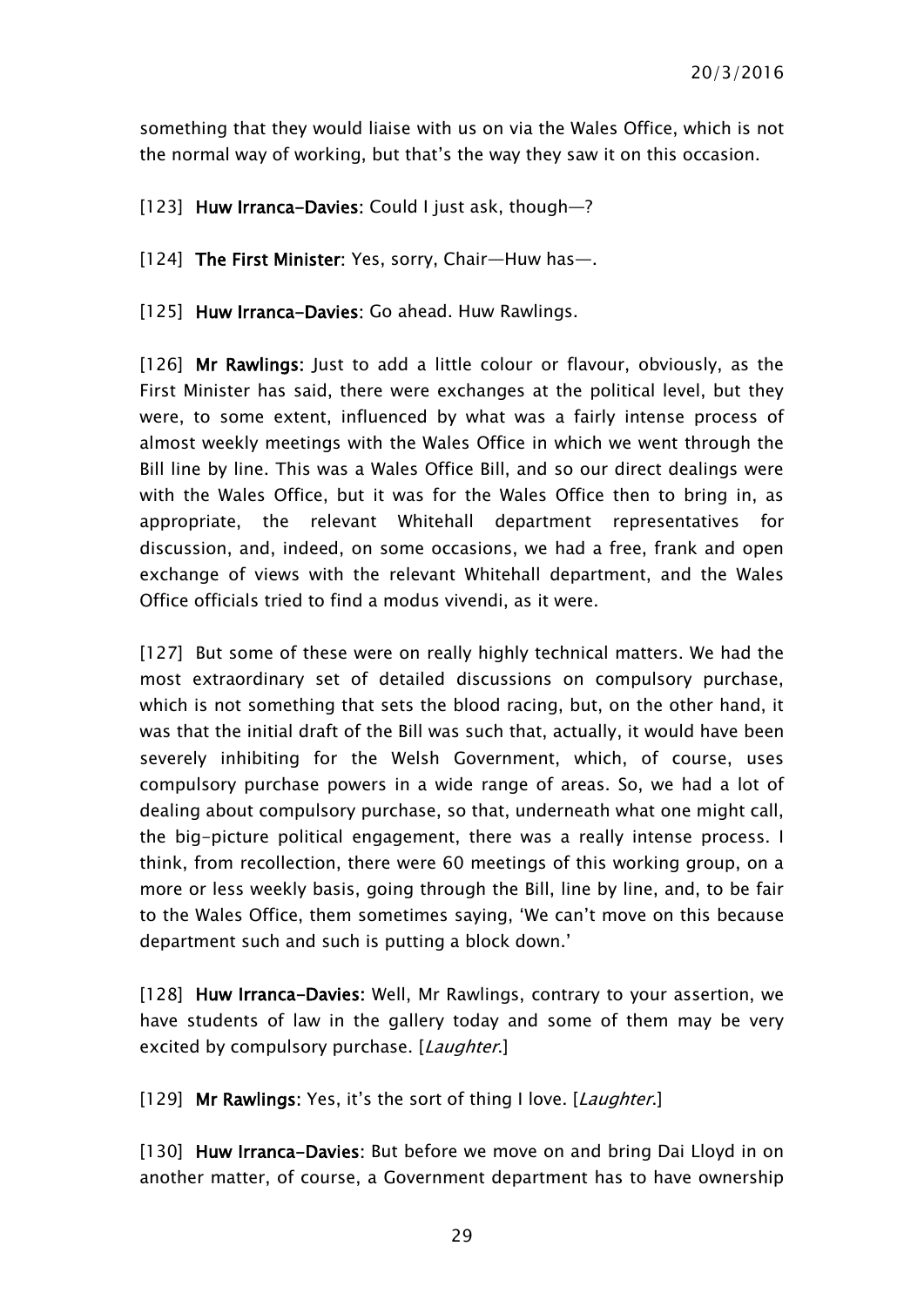of a Bill going through Parliament to turn it into an Act, and it makes complete sense that that would be the Wales Office. But, in terms of David's point on the overall process—the high-level engagement and the agreement that you've expressed your frustration at—do you look back and think, 'Well, as a First Minister, where would we have set that agreement?' Would it have been with the Wales Office, with the Secretary of State? Or would it have been directly First Minister to Prime Minister?

[131] The First Minister: No, it was never that. It was a Wales Office Bill. We would push for things to be devolved. The Wales Office would—. In fairness, they did a fair bit of work in looking to advocate what we had said. We were successful on some occasions such as with CIL, for example. On other occasions, the response would be, 'We've tried, but we can't get the Whitehall department to shift.'

[132] Huw Irranca-Davies: Yes, and I can see, Mr Rawlings, you are nodding there as well on the engagement with the Wales Office. David.

[133] David Melding: You may not have the information to hand, but was your impression that—I think there've been two Scotland Acts, more or less, in this same period as well or in the last few years—the process there was any different? Was there more interaction between the Governments? It sounds almost that you were one of the consultees really when the Bill was published. You could make your representations and you could work through some of the things, but you weren't co-drafting it in any way.

[134] Mr Rawlings: Very far from it. I think-

[135] David Melding: But, in Scotland, was there more of that type—?

[136] Mr Rawlings: Sometimes there was, because, if you look at the Scotland Act 2016, that was a product of the Smith Commission and, clearly, the Scotland Office had a responsibility within the UK Government to deliver the Smith Commission proposals and, of course, the Scottish Government was taking a view as to the nature of those proposals and the extent to which what the Scotland Office was doing—whether it was delivering them or not. So, I think there was fairly intense engagement there.

[137] Our engagement with the Wales Office was very intense once we had a Bill on which we were working. The point, I think, is correctly made, that the initial drafting of the Bill took place without any significant Welsh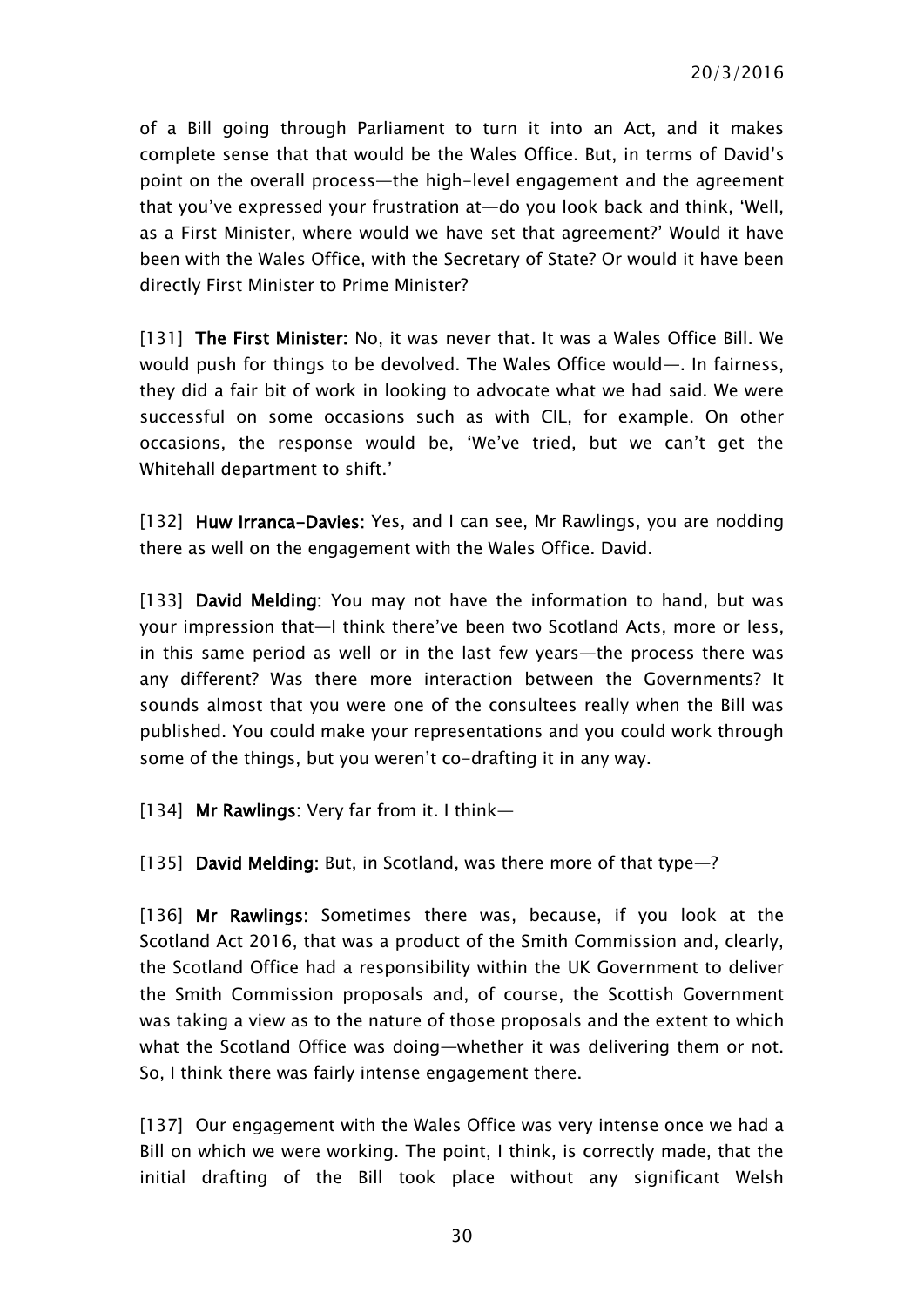Government input. That was a conscious policy decision taken by the UK Government. At that point, when the first version of the Bill was produced, we pushed back very hard and, as you will recall, that Bill was paused and then it was reworked and, in that reworked phase, once we had a reworked Bill, that is when we got into this very detailed engagement with the Wales Office to say, 'Yes, but', and, 'You need to this', and so on.

[138] Huw Irranca-Davies: It's a very important—sorry, Dai, I promise I won't delay. A very important thing, in terms of the inquiry that we're looking at, is how you do constitutional arrangements. It's great to hear and reassuring to hear of the constructive engagement with the Wales Office. I think all committee members will have taken note of that, but, in taking forward anything in future—heaven forfend we end up here again at some point, once Brexit and everything else is out of the way, and we're doing it again—First Minister, what would be your idea of the conception of another stage of constitutional reform, not the detailed technical and legal issues, but how it's actually formed and where it comes from? I would just suggest that it seems to me that it needs to be from the First Minister of each nation to Prime Minister. It needs to be at that level to be agreed.

[139] The First Minister: Yes, ideally it should be. I don't think there's a difficulty in the day-to-day shaping of the legislation being done by the Wales Office. But, yes, it should be an agreement between heads of Government in that sense. Part of the problem with the Wales Bill process was that the original Bill was so dire that literally nobody supported it. It was an example of what happens if you write around to Whitehall departments and ask them what they think should be devolved. Inevitably, we had the situation then where the whole ethos behind the original Bill was that, because of the single jurisdiction, as much limitation as possible should be put on the Assembly's ability to legislate, which went right across the 2011 referendum result.

[140] So, the process was not helped at the start because of that original Bill. It would have been better for there to have been co-drafting. That doesn't mean there would have been agreement on absolutely everything, and we understood that. But, because of the process around the original Bill and the original Bill itself was so flawed, that influenced, inevitably, the way we saw the second Bill.

[141] Huw Irranca-Davies: Thank you. Dai Lloyd.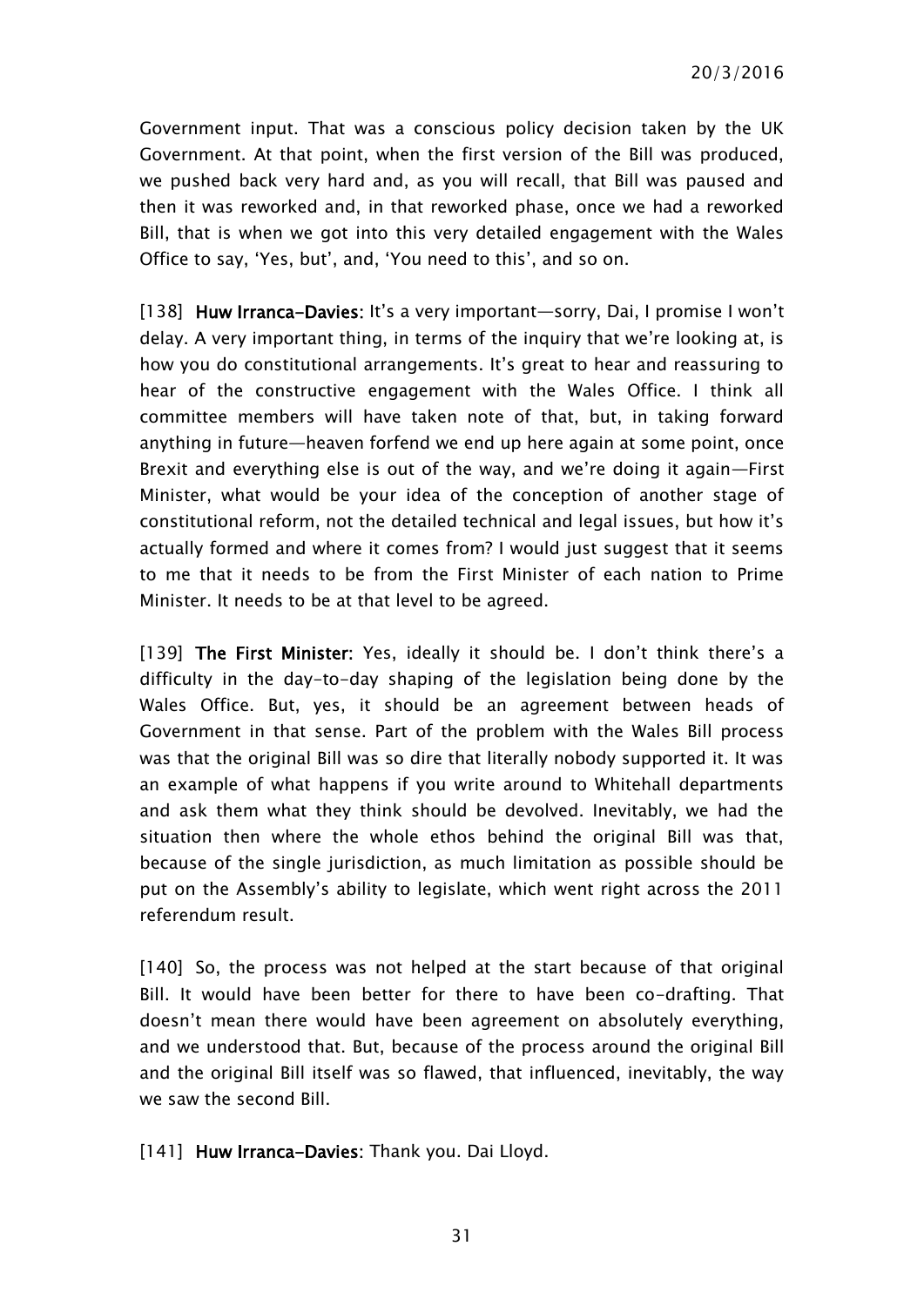[142] Dai Lloyd: Diolch yn fawr, Dai Lloyd: Thank you very much, Gadeirydd. A symud ymlaen i fater a Chair. Moving on to a matter that will fydd o ddiddordeb mawr, yn naturiol, be of great interest, naturally, to i rai o fyfyrwyr y confensiwn Sewel—nid wyf i'n credu Sewel convention—I don't think they eu bod yn siarad am ddim byd arall talk about anything else in this part yn y parthau yma.

Sewel, lle mae, dywedwch, convention, where, say, the UK Llywodraeth Llundain yn rhywbeth ac, yn ôl y confensiwn yna, according to that convention, then yn cael rhyw fath o gytundeb efo chi would have some sort of agreement yma yng Nghaerdydd ac eraill yn yr with you here in Cardiff and others in Alban. Wrth gwrs, buasai nifer Scotland. A number of us would like ohonom ni yn licio gweld y to see that convention being made a confensiwn yna yn fater o gyfraith. matter of law. It's not, and we heard Nid yw e, ac fe gawsom ni hynny, that when the Supreme Court said wrth gwrs, pan ddywedodd yr Uchel what it did about the article 50 Lys beth ddywedodd ynglŷn â'r ruling. busnes erthygl 50, yn y lle cyntaf.

[144] Wedyn, yn fwy cyffredinol, i Then, more generally, to pursue the fynd ar ôl y mater o adael Ewrop, yn y issue of exiting the EU, first of all, lle cyntaf, ac erthygl 50, a ydych chi'n and article 50, do you think that that credu bod y dyfarniad yna ar erthygl ruling with regard to article 50 has 50 wedi gwanhau confensiwn Sewel? weakened the Sewel convention? Wedi dweud hynny, confensiwn ydyw, Having said that, it's a convention, nid mater o gyfraith. Hynny yw, not a matter of law. That is, it's mae'n ddigon gwan fel yw e, ond a sufficiently weak at the moment, but yw e wedi cael ei wanhau yn fwy has it been weakened more generally, cyffredinol, yn bellach, y tu hwnt i and further beyond that, as we exit hynny, wrth i ni adael yr Undeb the EU? Ewropeaidd?

[145] Y Prif Weinidog: Nid wyf i'n The First Minister: I don't think it credu ei fod e'n gwneud gwahaniaeth makes a difference one way or the yn un ffordd neu'r llall, achos other, because a convention is a confensiwn yw confensiwn. Wrth convention. Of course, this brings us gwrs, mae hyn yn dod nôl i'r syniad o back to this concept of parliamentary

 $q$ yfraith— some of the law students here—the of the world.

[143] Yn y lle cyntaf, confensiwn In the first instance, the Sewel pasio Government passes something and,

sofraniaeth seneddol, sef bod Senedd sovereignty, namely that the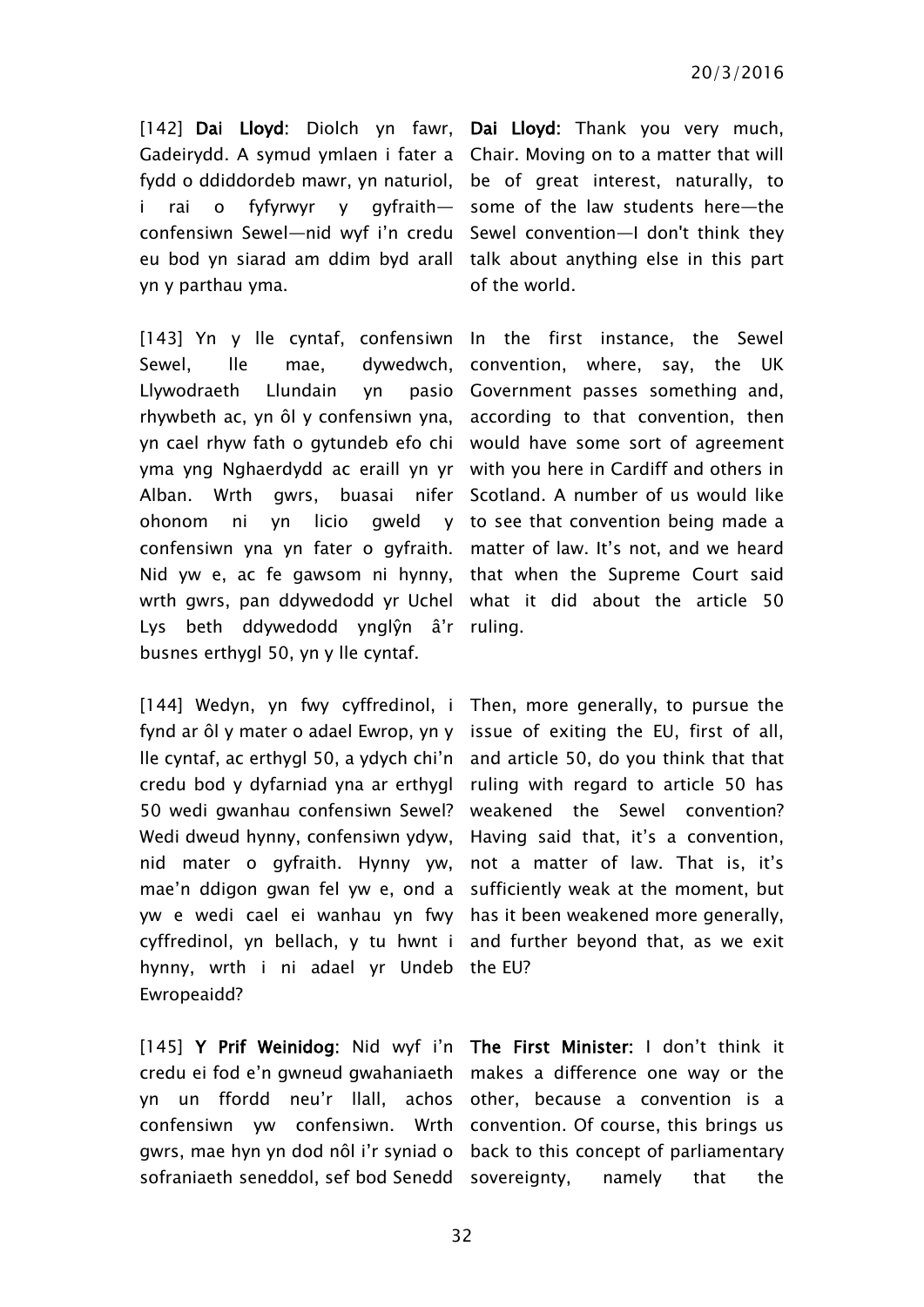Llundain yn gallu gwneud beth Parliament in London can do as it bynnag maen nhw'n moyn ta beth. Er chooses in any case. In order to mwyn newid y system fel bod y change the system so that the confensiwn yn troi mewn i rywbeth convention becomes strengthened, cryfach, byddai'n rhaid newid y you'd have to change the system's system ar hyn o bryd, ynglŷn â current position on sovereignty, to a sofraniaeth, i system lle sofraniaeth yn cael ei rhannu, yn yr as is the situation in Canada. Then, un modd â Chanada. Wedyn, byddai one can turn a convention into modd troi confensiwn mewn i something that is more robust and rywbeth mwy cadarn a chyfreithiol.

[146] Dai Lloyd: Wrth gwrs, pan Dai Lloyd: Of course, when we had gawsom ni'r trafodaethau wedyn ar the discussions with regard to the yr LCM ar Ddeddf Cymru 2017, ni LCM on the Wales Act 2017, it didn't ddaeth o'n fater o gyfraith. Mae'n dal became a matter of law. It is still a yn fater o gonfensiwn, y busnes yma matter of convention, this issue of efo Sewel. A ydy o'n fater o bryder i Sewel. It is a cause for concern for chi eich bod chi wedi colli cyfle neu you that you've lost an opportunity wedi colli pwerau?

mae system where sovereignty is shared, legally binding.

or lost powers?

#### 16:00

[147] Byddai rhai ohonom dweud ein bod ni yn colli pwerau we are losing powers here because achos rhan o'r ddadl, fel rŷch chi'n part of the debate at the time, and cofio ar y dydd, a rhan o bwrpas y the purpose when Plaid Cymru voted peth, pan wnaeth Plaid bleidleisio yn erbyn Deddf Cymru, oedd ein bod ni'n credu ein bod ni yn powers and that they were being colli pwerau nôl i Lundain, ddim jest rolled back to London, not just achos bod nifer o bwerau yn cael eu cadw i fyny yn Llundain. Mae'r rhestr reserved in London. The list there is yna yn eang iawn, yn hir iawn—193 o very long. I think there are 193 bwerau, o gymharu efo rhestr weddol powers as compared to a relatively fer i'r Alban, er enghraifft, sydd efo'r un math o *reserved model*, felly. Ond, wrth gwrs, mae'r pethau sydd reserved model. But, of course, the yn cael eu cadw i fyny yn fanna nawr issues that are reserved there are lawer iawn yn hirach nawr nag yn much longer now. So, we are losing nhw hyd yn oed heddiw. Felly, rydym powers. But specifically with regard

ni'n Perhaps some of us would say that Cymru against the Wales Bill, was because we thought that we were losing because a number powers are short list of powers with regard to Scotland, which has the same kind of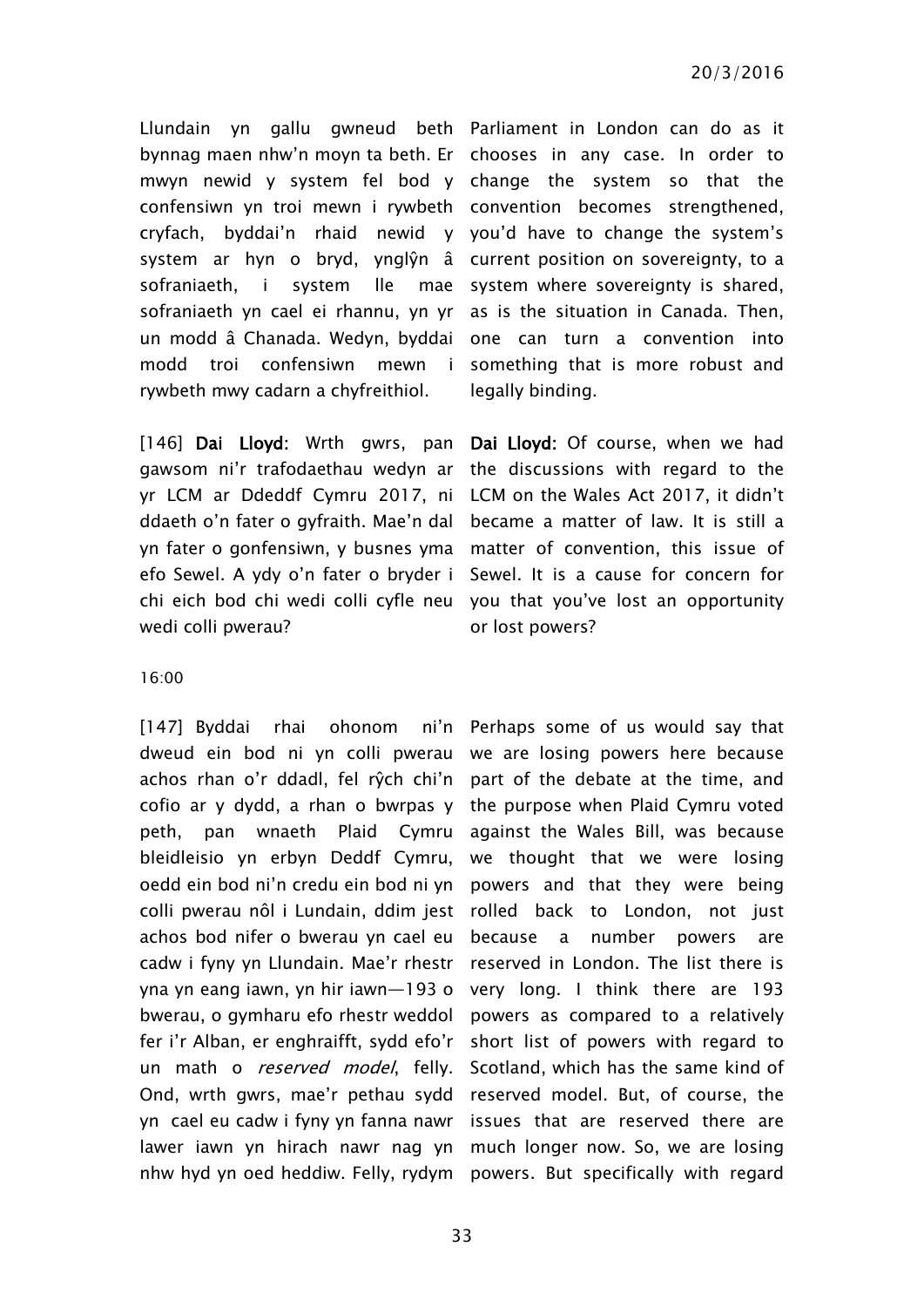ni yn colli pwerau. Ond yn benodol ar to that, the Government, under the ben hynny hefyd, mae'r Llywodraeth, Wales Act 2017—the United Kingdom o dan Ddeddf Cymru Llywodraeth y Deyrnas Unedig, felly— and say, and can make changes yn dal i allu cerdded i mewn a dweud, without having the consent of the a newid pethau, heb gael eich Welsh Government. cysyniad chi fel Llywodraeth Cymru.

un peth ag unrhyw ran o'r Deyrnas Unedig. Ac unwaith eto, mae'n dod yn ôl o'r syniad hyn o sofraniaeth seneddol. Byddai pris enfawr gwleidyddol, wrth gwrs, ynglŷn â gwneud hynny. Yr un peth—mae yna would be a huge political price to pay bris enfawr gwleidyddol ynglŷn â cheisio newid cyfraith yng Nghymru, o achos y ffaith, er ei bod hi'n bosib yn gyfansoddiadol i wneud hynny, mae yna bris enfawr ynglŷn â'r pris gwleidyddol. Y ffordd i newid hyn yw ystyried system lle mae sofraniaeth yn cael ei hailystyried a'i rhannu, system o bartneriaeth ynglŷn â'r cydgyngor, fel y dywedais i. Rŷn ni'n gwybod ei bod yn gweithio mewn gwledydd eraill. Nid oes rheswm pam na ddylai hyn weithio yn y Deyrnas Unedig. Tra bo sofraniaeth seneddol gyda ni fel syniad, bydd hi wastad yn bosib i Senedd y Deyrnas Unedig wneud beth bynnag mae hi'n ei moyn Ireland. And that's what we need to yng Nghymru, yn yr Alban a Gogledd change for the future. Iwerddon. A'r syniad yna sydd eisiau ei newid ar gyfer y dyfodol.

[149] Dai Lloyd: Ac yn bellach at Dai Lloyd: And further to that, a few hynny, cwpl o wythnosau nôl yn unig weeks ago, we were discussing in nawr, roeddem ni'n trafod yn y this committee the Trade Union pwyllgor yma Fil yr Unedau Llafur (Wales) Bill—the Bill put forward by

2017- Government, that is-can still walk in

[148] Y Prif Weinidog: Mae hynny yr The First Minister: That's true of any part of the UK. And again, it comes back to this issue of parliamentary sovereignty. There would be a huge political price to pay, of course, in terms of doing that. Just as there in terms of seeking to change law in Wales. Although it is constitutionally possible to do that, there would be a huge political price to pay for doing that. Now the way to change this is to consider a system where sovereignty reconsidered and shared—a partnership in terms of the JMC, and we know that this works elsewhere, and there's no reason why it shouldn't work within the UK. But whilst we do have parliamentary sovereignty as a concept, it would always be possible for the UK Parliament to do as it chooses in Wales, in Scotland and in Northern

(Cymru) eich Llywodraeth chi eleni. your Government that you hope to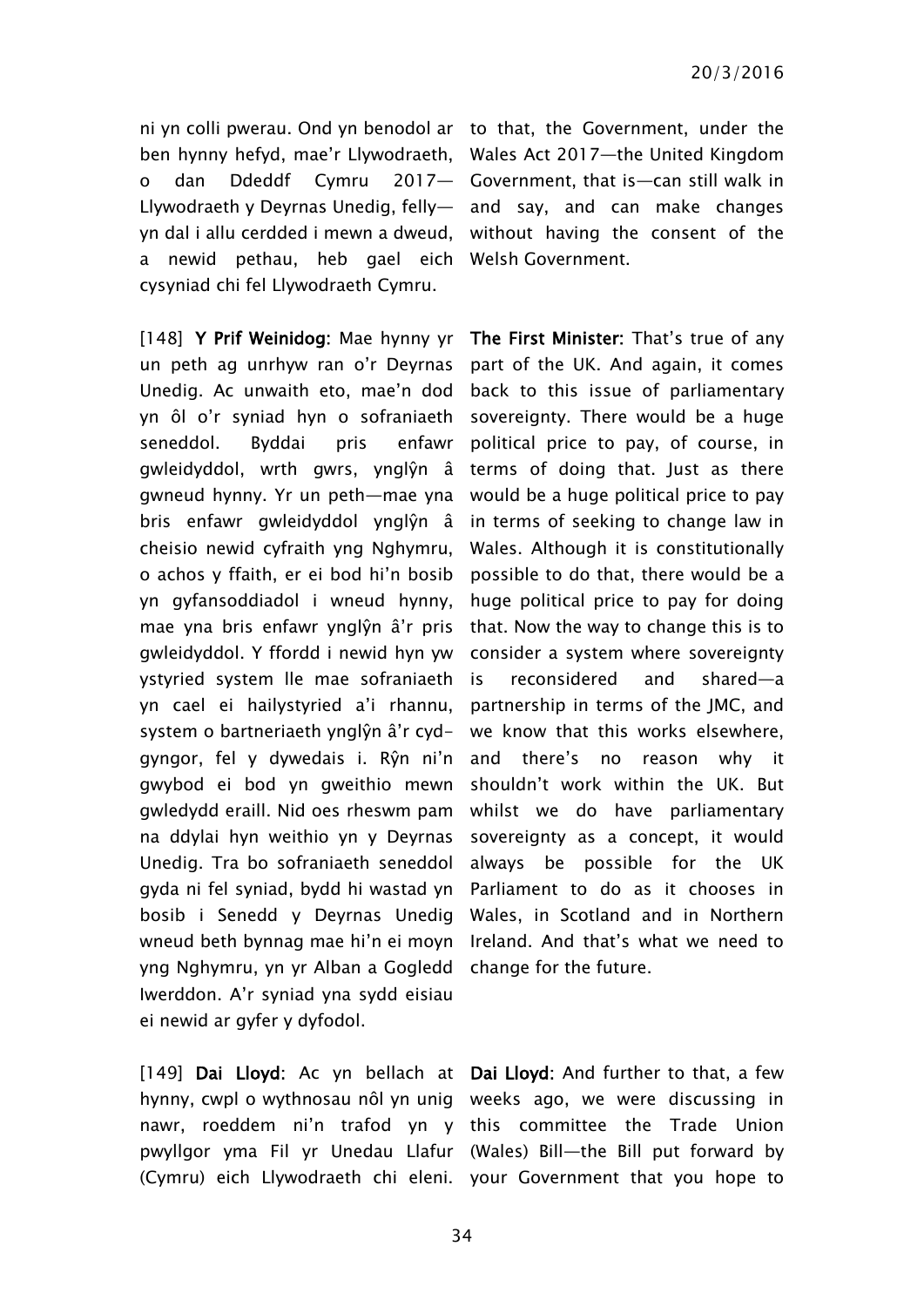Rydych chi'n gobeithio ei basio e, ac pass. And we also support that as a yn ddigon teg—rydym ni hefyd yn party. But, of course, naturally, when cefnogi hwnnw fel plaid. Ond wrth the Wales Act 2017 kicks in next gwrs, yn naturiol, pan fydd Deddf April, the powers with regard to Cymru 2017 yn cicio i mewn ym mis employment law, industrial Ebrill nesaf, bydd yna bwerau ynglŷn relations—they will be rolled back to â employment law, relations—maen nhw'n cael eu tynnu London, part of that reserved model. nôl i'r rhestr sy'n cael eu cadw i fyny And as part of that we'll be losing yn Llundain, rhan o'r *reserved model* powers. And we've seen the letter yna—hynny yw rydym ni'n colli pwerau. Ac wrth gwrs, rydym ni wedi Westminster foresees using those gweld llythyr oddi wrth y Gweinidog powers in order to perhaps abolish cyfatebol i fyny yn San Steffan sy'n your Bill, and to have a new Bill in rhagweld defnyddio hynny er mwyn place under those powers, because efallai diddymu eich Bil chi a chael un from next year on he'll be able to do newydd o dan y pwerau newydd, that. How do you respond to that? achos o'r flwyddyn nesaf ymlaen bydd e'n gallu gwneud hynny. Sut ydych chi'n ymateb i hynny?

[150] Y Prif Weinidog: Mae'r asesiad The First Minister: That assessment is yna'n iawn. Roeddwn i'n gwybod bod y pŵer yn mynd i gael ei golli, ond was to be lost, but we considered the gwnaethom ni ystyried y pecyn yn gyflawn. Nawr, wrth gwrs, mae yna sialens i Lywodraeth y Deyrnas Unedig, a'r sialens yw hyn: bydd y this: the Bill will be passed in the gyfraith yn cael ei phasio yn y Assembly and then the Westminster Cynulliad. Wedi hynny, wrth gwrs, bydd Senedd San Steffan yn ceisio newid cyfraith sydd wedi cael ei chreu yng Nghymru, ac felly bydd gan Dŷ'r Arglwyddi farn ar hynny. Yn fy marn, mae e'n *precedent* gwael Parliament tries to overturn the will iawn lle mae Senedd y Deyrnas of the Welsh Assembly, and I think Unedig yn trial gwrthdroi beth mae this is a question that the House of Senedd Cymru wedi ei basio, a bydd Lords will be extremely interested in.hynny'n gwestiwn, rwy'n credu, y bydd Tŷ'r Arglwyddi â diddordeb mawr ynddo.

industrial that reserved-powers list kept in corresponding Minister in

> accurate. We knew that the power package in its entirety. Now, of course, there is a challenge for the UK Government and the challenge is Parliament will be seeking to change a law made in Wales. And I'm sure the House of Lords would have a view on that. In my view, it is a very dangerous precedent where the UK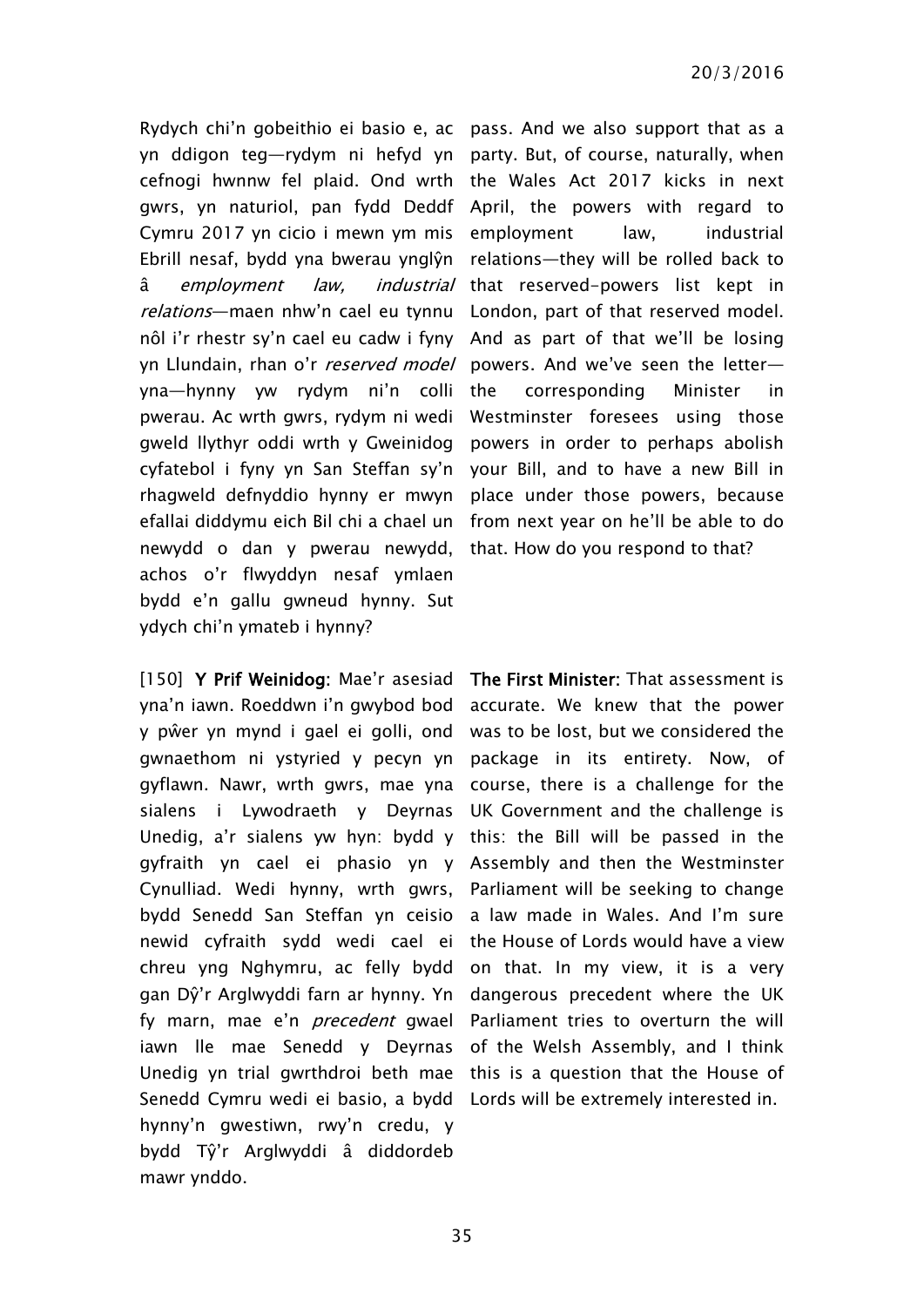#### [151] Dai Lloyd: Diolch. Dai Lloyd: Thank you.

[152] Huw Irranca-Davies: David, do you want to take us on?

[153] David Melding: In fairness to the First Minister, I think he's respectfully said that how Parliaments arrange their own work is for Parliaments. But if I can just tempt you to say—you know, issues that traditionally have involved a sharing of competence or cross-border issues, and certainly given what's likely to happen post Brexit—what's your view of, say, Westminster UK Ministers coming to Cardiff to give evidence occasionally and, vice versa, Members of the Welsh Government giving evidence to Westminster committees in areas where we are looking at joint competences, or the exercise of policies under framework agreements, for instance, if that's where we end up? Do you think there ought to be more effective measures put in place to allow Members of the UK Executive to come here and be, to some extent, scrutinised and vice versa?

[154] The First Minister: It's been fairly common practice for Welsh Government Ministers to give evidence to committees of both the Commons and the Lords. I've done it myself. It's not an issue, as long as it is understood, of course, that those Ministers are not answerable or accountable to the Westminster committees. The same applies, of course, if UK Ministers come and give evidence to Assembly committees. We have always taken the view that we will look to give evidence to a committee on constitutional issues, or other issues in the past, as long as it's understood that we're not there to be answerable to those committees.

[155] David Melding: There could be a level of scrutiny but there isn't accountability, you're right, and that would rest in Cardiff, or in Westminster, depending on which Government we're talking about. So, anyway, I think that's a clear answer. Thank you.

[156] Huw Irranca-Davies: Now, we've overlapped—I'm going to bring Nigel in here—in some of our questions into—. Sorry, 'Nigel'—Nathan. My apologies. My apologies. I'm going to bring Nathan in in a moment. We've overlapped slightly into the area covered in 'Securing Wales' Future', but it's no surprise there, as some of the areas we're taking evidence on very much run over that, so we make no apologies for that, but it might be quite interesting if we try and drive down a little bit deeper into your thoughts. So, what we will do, first of all—for ourselves as well as for you, First Minister,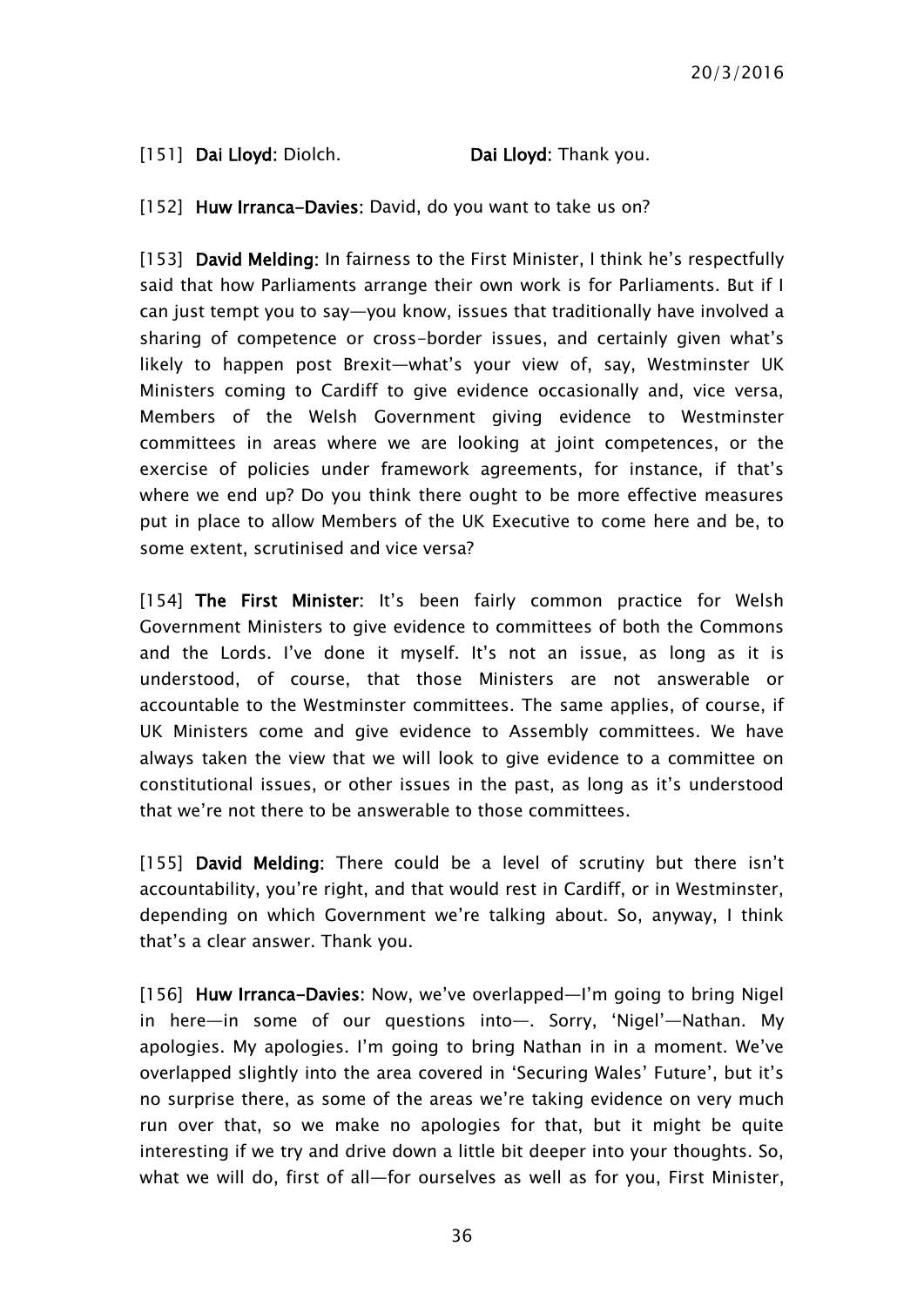because I know your stamina is fine—we're flagging a little bit, so we're going to take a very short break, and we will return in 10 minutes. So, we'll close the session there and return in 10 minutes.

> Gohiriwyd y cyfarfod rhwng 16:06 ac 16:17. The meeting adjourned between 16:06 and 16:17.

# <span id="page-36-0"></span>Papur Gwyn Llywodraeth Cymru—'Sicrhau Dyfodol Cymru': Sesiwn Dystiolaeth 1 Welsh Government White Paper—'Securing Wales' Future': Evidence Session 1

[157] Huw Irranca-Davies: First Minister, welcome back—[*Inaudible*.]—to the Constitutional and Legislative Affairs Committee, where we have the First Minister. It was remiss of me, as we began earlier on, because we were already under way, that I didn't ask you—sorry—to introduce those beside you who've already spoken or who are hiding there quietly. Would you like to, or would they like to introduce themselves, please?

[158] The First Minister: Yes, Hugh.

[159] Dr Rawlings: I'm Hugh Rawlings, director of constitutional affairs and inter-governmental relations.

[160] The First Minister: Des.

[161] Mr Clifford: I'm Des Clifford, director of the Office of the First Minister.

[162] Huw Irranca-Davies: Brilliant, thank you very much. You're on record now, so you can't hide anymore. [*Laughter*.] Okay, we're going to move straight into the second session, and, Nathan, you're going to begin for us.

[163] Nathan Gill: Yes, thank you. First Minister, is the proposal for a constitutional convention now a non-starter on the basis that the Scots have decided to go ahead with a second referendum?

[164] The First Minister: Far from it—I think we have to plan for the future on the basis that the UK will keep its current boundaries and borders. So, no, I think the constitutional convention is still very much alive and there is still a need to make sure that we have a constitutional that fits the twenty-first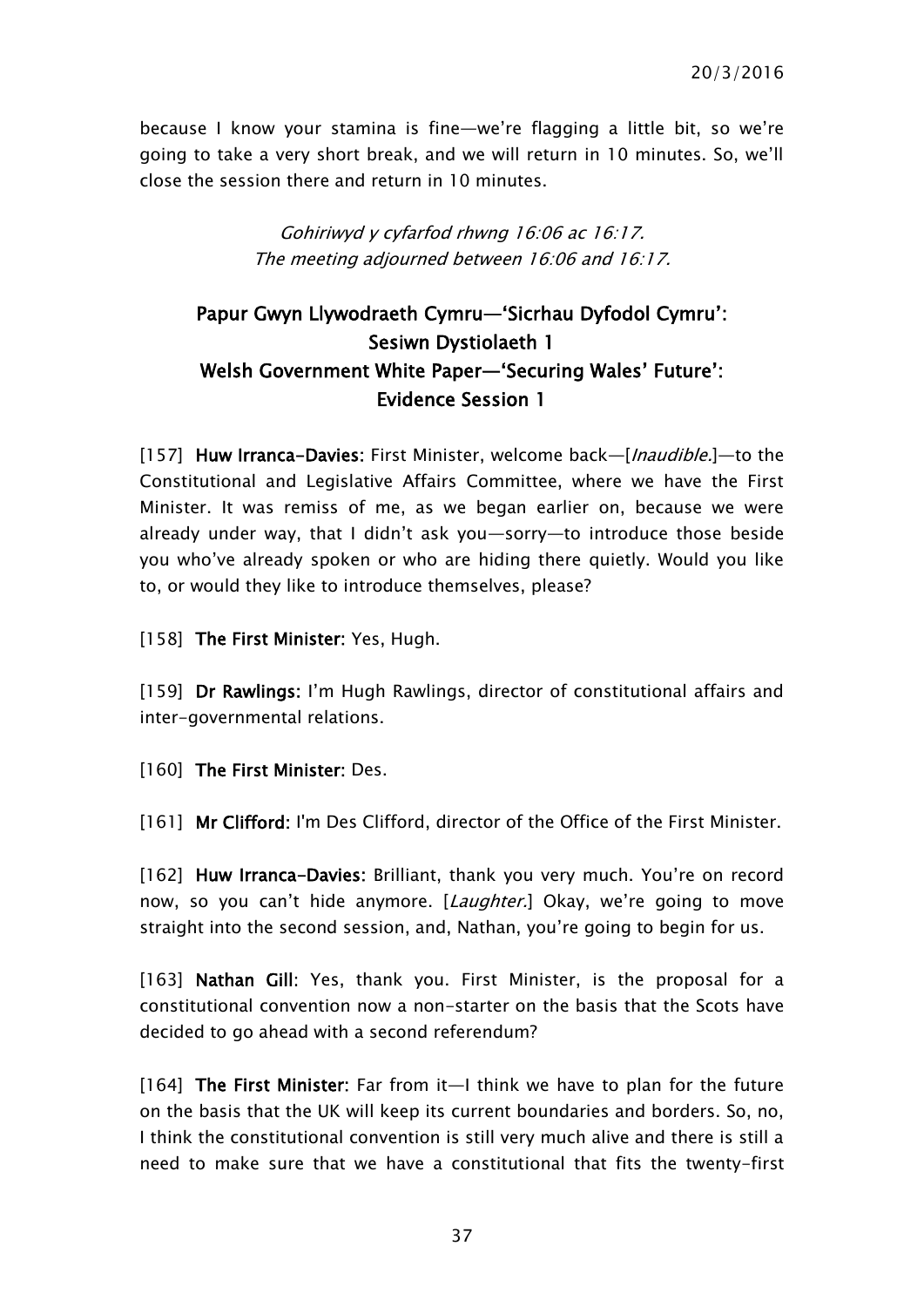century, not the nineteenth.

[165] Nathan Gill: Okay, I would completely agree with that. Thank you.

[166] Huw Irranca-Davies: David.

[167] David Melding: In our discussions earlier with the law students here, a couple of them asked me what I thought it was a very pertinent question: 'Will we end up with a written constitution?' Would that be the main outcome, really—the sign of agreement and success of a constitutional convention?

[168] The First Minister: There is no reason why the UK couldn't have a written constitution. In Wales, effectively, we do have a written constitution because that's what the legislation gives us. We know that there are plenty of other Commonwealth countries that are in that sort of position. That said, I don't think this is something that's going to happen immediately. We all know that this would be many, many years in the making. There are arguments both ways. An unwritten constitution delivers a degree of flexibility that has enabled the UK to bend to the demands of the national identities within it; we know that in some written constitutions they become quite rigid. The US constitution is possibly an example of that, where things are—. You know, the constitution was written many centuries ago and that tends to corral constitutional thinking in America in a particular way.

[169] David Melding: But there is a sense, isn't there, that some sort of act of state-wide reaffirmation is required now because of what's happening at an incredible pace to the British state?

[170] The First Minister: I think the issue of the Council of Ministers and, indeed, the issue of the internal single market can actually be done by convention to begin with. I think it's possible to do that without the need for legislation. But with all these things, the conventions only work if the conventions are respected. They have been, by and large, so far, but if a situation was to arise that the conventions themselves were ineffective, then that would be the time to look at a written constitution.

[171] David Melding: To go a bit more—. Adopting a wider scope, are you surprised sometimes that there isn't a greater sense of danger amongst the politicians you talk to, perhaps in Westminster, about the state the British state is in at the moment?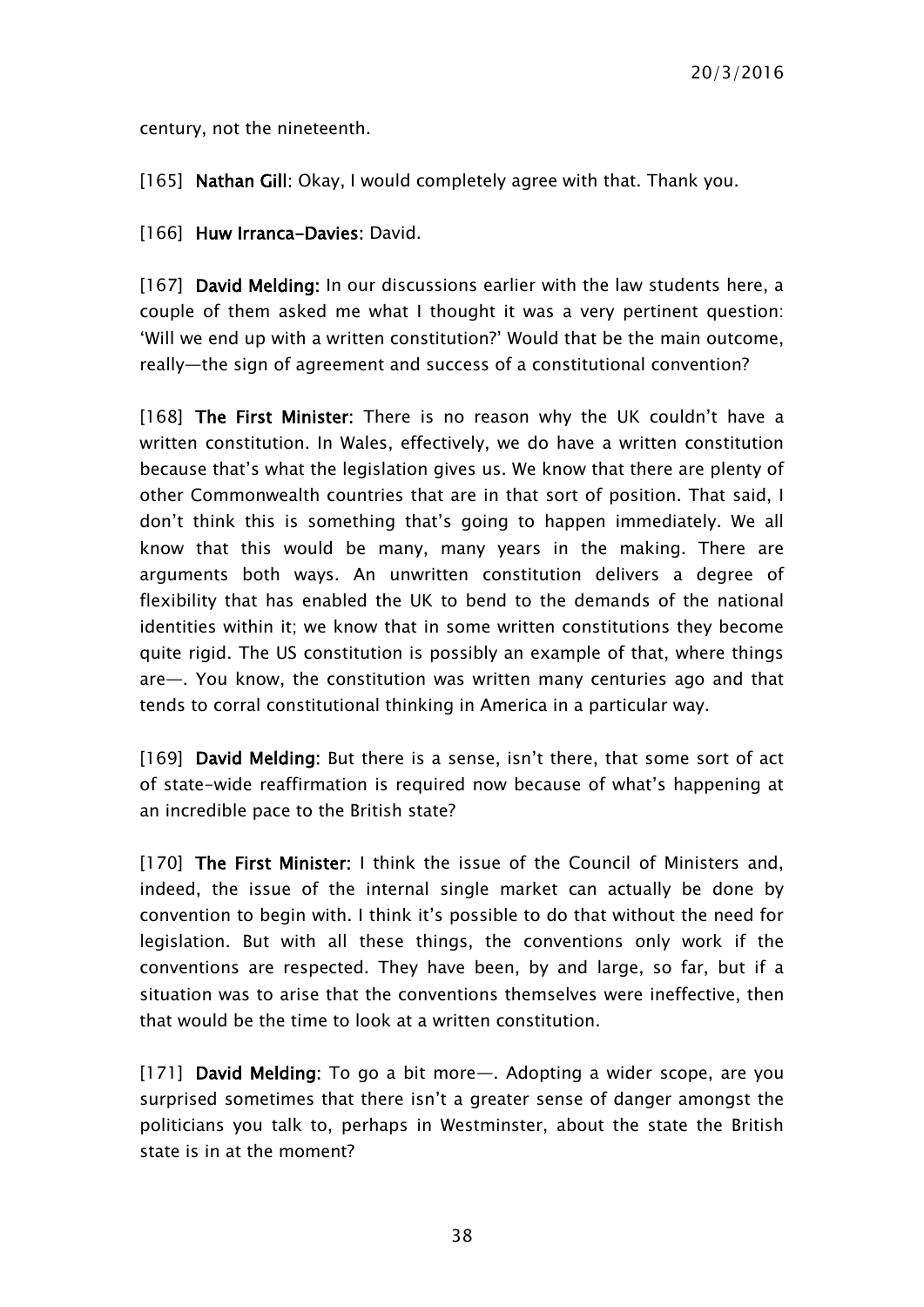[172] The First Minister: I think the focus has been very heavily on Brexit and the UK's relationship with the EU. The danger with that is that people don't look over their shoulders to see what's happening within the UK itself. People heard arguments in the EU referendum that powers would be returned to Parliament. Which one? That question was never put. So, I think we must guard against failing to understand the need to see change within the UK, even as we deal with the complex question of the UK's relationship with the rest of Europe.

[173] David Melding: I think one criticism, perhaps, some could make of some of the ideas that you're putting forward is that they have a great sort of internal coherence, and if we were agreeing as first principles our system of governance, and the peoples of the United Kingdom were coming together to form a constitution, they may well adopt the sort of institutions you are proposing, but we're coming at the whole challenge from the other side. We have a state that was unitary, then became partially devolved and then has gone through some really big critical shifts like a call for secession movement and then Brexit. Trying amongst all that rubble to get people together and say, 'Ah, but this is the core of what a British state should be, and this is how the sovereignty should be shared'—it's a big task in that sort of maelstrom, isn't it?

[174] The First Minister: That can't be done in two years. I'll outline what I think is important to do within the article 50 period, but the issue of the wider working of the UK constitution obviously will take some years to resolve. I think sometimes there's an element of self-delusion in the UK, where people think the UK has always operated in a particular way for centuries. The current UK is only about 100 years old with its current borders. The UK's constitution evolved itself. It wasn't written in stone in the thirteenth century or the fourteenth century—it evolved itself with the Bill of Rights, with the—. The same arguments were used with the great reform Acts—we don't want people to vote unless they have a property qualification because it's the way it's always been. Well, countries prosper as they adapt. The great challenge for the twenty-first century is to adapt to the strong national identities that exist, and have grown again, in the UK, but to create a state where people feel their national identities have a home in that state and the state provides a sense of common purpose for everybody.

[175] David Melding: I think another fact is that the union is 69 years older than the United States of America, but often in the behaviour of British politicians it seems to be Arthurian in its antiquity, which is obviously not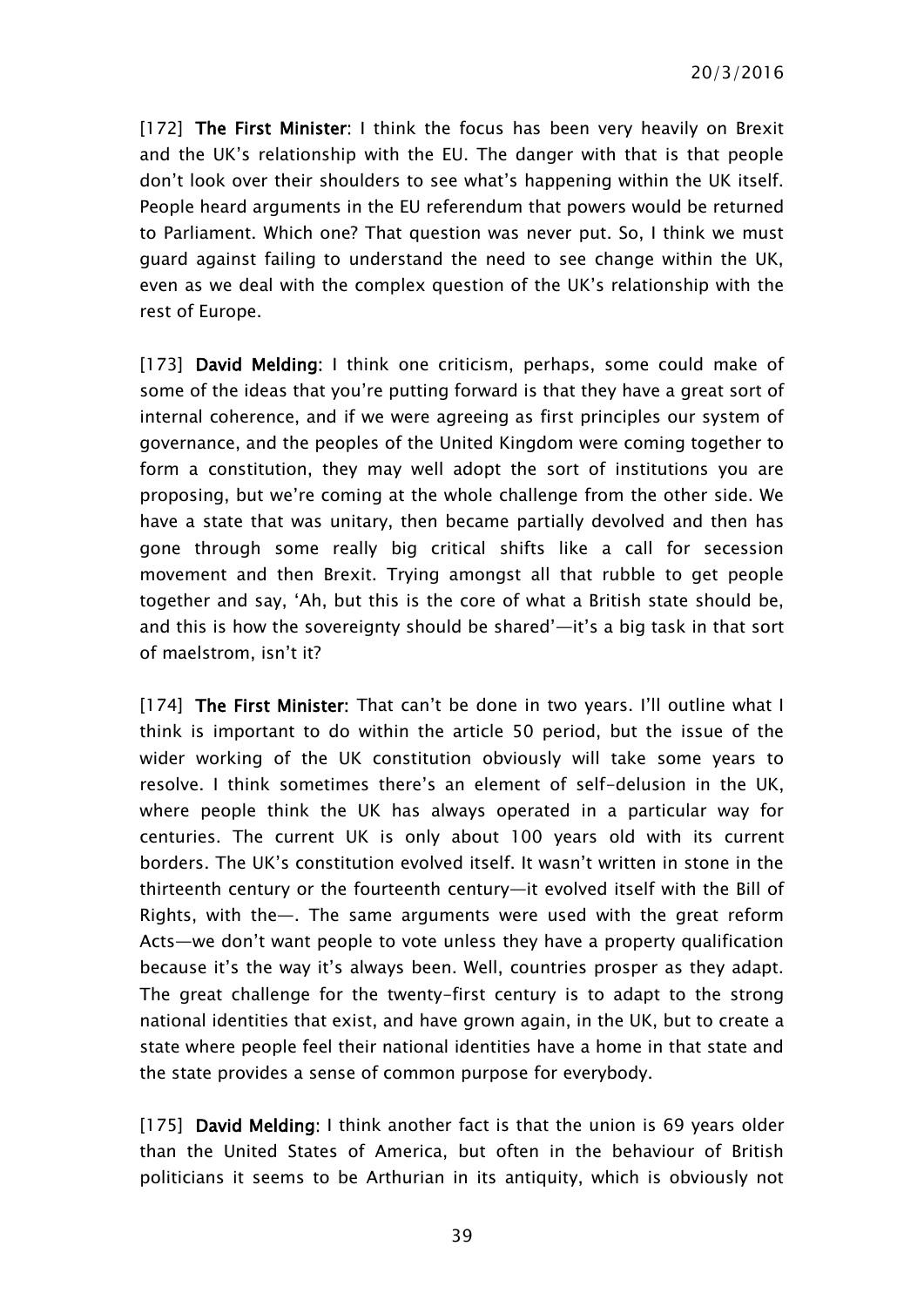true. It comes back to—. The lack of appetite among certain politicians who would describe themselves as unionists for change must be holding back your vision a bit, it seems to me. And that's amongst all parties. We can't even—. Let's face it, we can't even reform the House of Lords, which is screaming out for a purpose that doesn't overshadow the House of Commons and would be useful. I couldn't think of anything more logical to do with it than make it the chamber of the union and the great federal institution in our constitution, and we can't even get agreement on that.

[176] The First Minister: Tradition is important, but it's important not to be hidebound by tradition. We see, in history, countries that have been powerful and then become inward-looking, and become so traditional that they can't change even if circumstances mean that change has got to happen. China's a prime example of that. China was by far the most powerful nation on the planet up until about the sixteenth century. They decided they would then no longer sail the world with their ships and became very inward-looking. As a result of that, two centuries later, they were very weak when faced with the challenge of the Western navies. Those mistakes have to be understood in history in order for them not to happen again. So, for me, people will look at institutions, and institutions are important, but people get the impression they've always operated in a particular way. They haven't—they've had to adapt.

[177] The reason why the great reform Acts were passed in the nineteenth century was because there was overwhelming demand for—it wasn't universal suffrage at the time, as we know, but for greater suffrage, rather than people saying, 'We can't do this, because it's always been this way'. This is the reason why the Republic of Ireland exists. If the British state in the late nineteenth century had been flexible enough to accommodate a degree of home rule, Ireland may well not have become an independent state as it did. But it wasn't flexible enough, and then we saw the ending of the UK of Great Britain and Ireland in 1920, and the UK with its current borders. I wouldn't want to see that situation repeat itself when it comes to Scotland.

[178] David Melding: I share your sense of urgency—there's very little you're saying that I profoundly disagree with. My final question is: what happened in Scotland last week, where does that put your sort of vision? It seems you've got to have a level of buy-in, or some influence in Scotland, where, if they don't get plan A, which, for them, for the Scottish Government, is independence, then they're going to need other arrangements that make the UK state more amenable to them. How are you going to use your diplomatic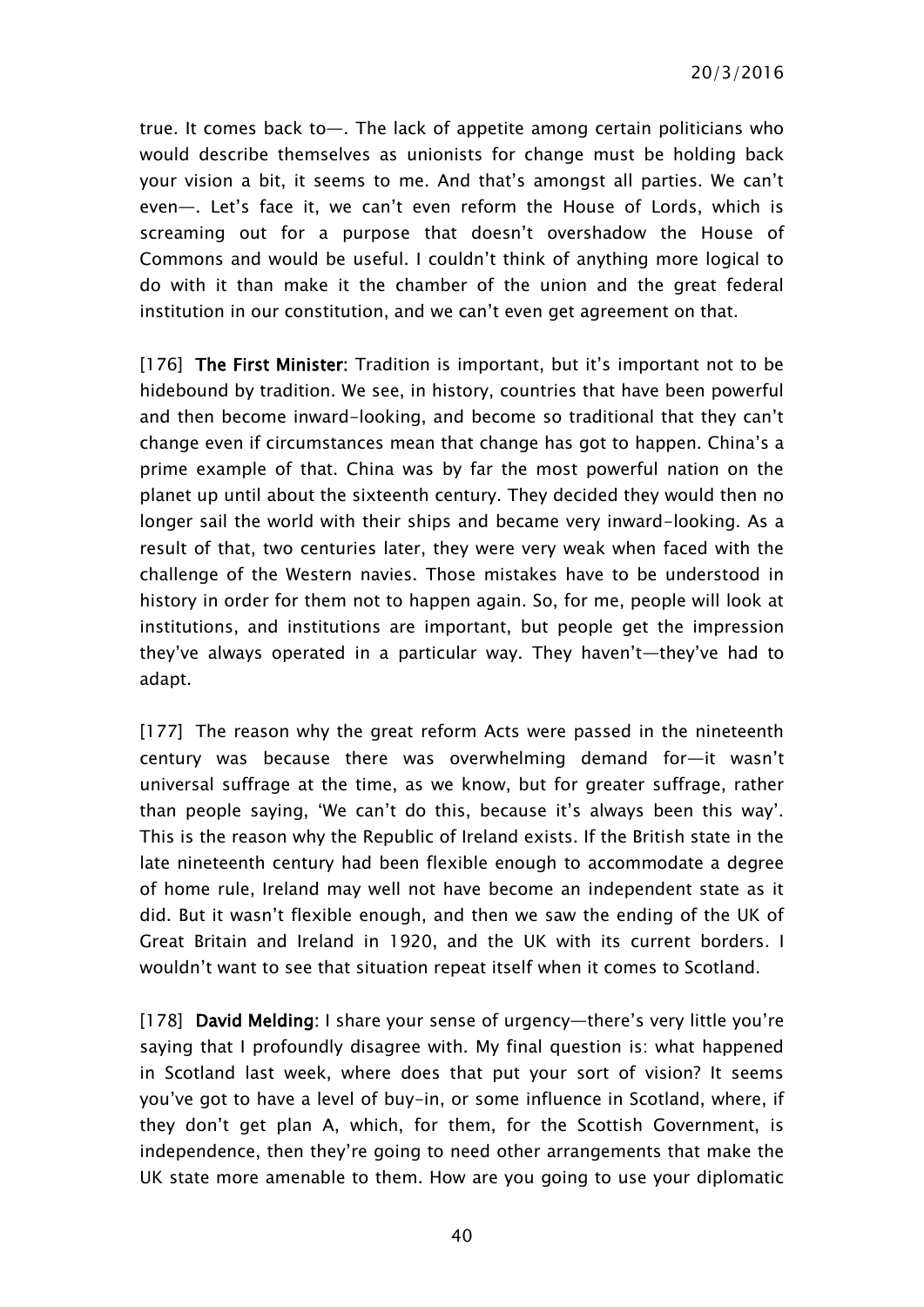charm to get some level of engagement, because, without them, we're not going to go forward, are we, on these fundamentals?

[179] The First Minister: With the first Scottish referendum, it's fair to say that whenever we looked to a particular issue where we'd want to form common cause with Scotland the response was always, 'Well, no, we've got our trajectory—we want to be independent and that's it. Good luck, but this is what we want'. In the discussions I've had with the Scottish First Minister, that's not the view that she's taken. I've said to her, 'Look, there are issues here that will still need to be resolved'. They don't see themselves as disappearing off the scene. They've outlined a particular trajectory, that's true—the Scottish Government has expressed its view on where it wants to go—but I have outlined my concern that I wouldn't want that to mean that Scotland disappears from the stage in the meantime. Scotland will still be an important country in shaping these islands in the future.

[180] David Melding: Thank you.

[181] Huw Irranca-Davies: First Minister, Chapter 7 of the White Paper 'Securing Wales' Future' turns to constitutional and devolution issues, and that's excited us a lot. Within it, you do turn to some of the issues we've already been discussing—the frameworks that would be potentially good frameworks, as you've just described them, fit for this century and hopefully beyond. Within that, it says within the White Paper that one of the things that would underpin this is

[182] 'the free consent of the three devolved legislatures and administrations to participate on equal terms with the UK Government, representing the interests of England'.

[183] Just explain to us how that works. The parity issue is significant, clearly, because there has been good practice on this before where there's been genuine engagement and understanding, when it works well, by consent. But, this issue of the UK Government sitting at that table representing the interests of England—in your mind, how does that work?

[184] The First Minister: This is the great dilemma, in the sense that the UK Government is not the UK Government at all times—in some areas that are devolved, it is effectively the English Government. That's recognised, of course, by English votes for English laws in Parliament. This is not some kind of strange radical idea—it has already been noted in Parliament.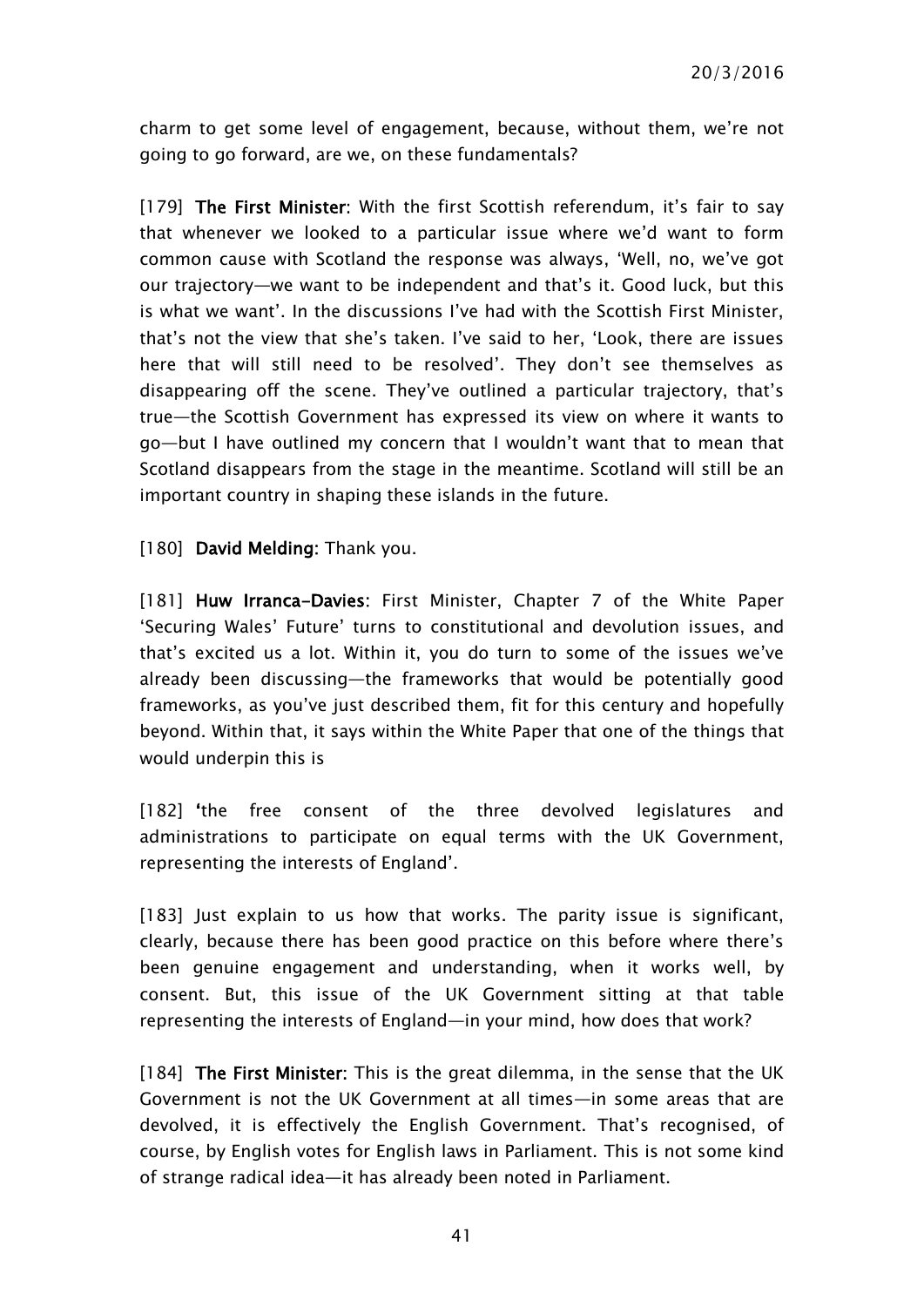[185] Huw Irranca-Davies: But we know how complex that is proving.

[186] The First Minister: Hugely complex, but it needn't be that complex. Let's take, for example, the issue of agriculture and fisheries—wholly devolved. In reality, the UK Government's role in a Council of Ministers meeting on agriculture is to represent England, because that is what it does now. So, there is no difficulty there in the UK Government wearing that hat when it comes to discussions along those lines. The same with fisheriesthere has been an ongoing issue for many years between ourselves and the Department for Environment, Food and Rural Affairs over the issue of fishing quotas, where they wanted us to give up part of our quota. Naturally we've said 'no'. The EU has been the back-stop—if that's gone, there's nothing to stop DEFRA's intentions from being made real. Now, in those circumstances, we would need to make sure that there's a council of Ministers looking at fisheries, and that DEFRA in those circumstances is representing England in order to avoid that conflict of interest.

[187] Huw Irranca-Davies: So, clearly, you are optimistic that, if there was a will to make that happen, that model could actually work. There needn't be a conflict between being a UK Minister and an England Minister. In fact, it's been proven to work before where there's a real willingness to make it work in some—if not the JMC, certainly in agricultural meetings and so on.

#### 16:30

[188] The First Minister: When I was attending meetings in the early part of the last decade—the monthly meetings that I've mentioned before, where we would agree the line for the UK to take at the Council of Ministers—there was a Minister there representing England at that. It was Joyce Quin, actually, and her role was to be the Minister representing England. It didn't really work, because, at the end of the day, Nick Brown, who was there at the time, had the international role for the UK. Of course, I understood that, but in the main he was the English agriculture secretary in that sense. Where you have clear delineation, such as in agriculture and fisheries, it's actually quite easy to set up a Council of Ministers process, because it's quite clear who does what.

[189] Huw Irranca-Davies: Indeed, but you could see it working in areas where there are more complex issues, where it isn't so clearly delineated, and where you'd have confidence that, if there was a will, you could indeed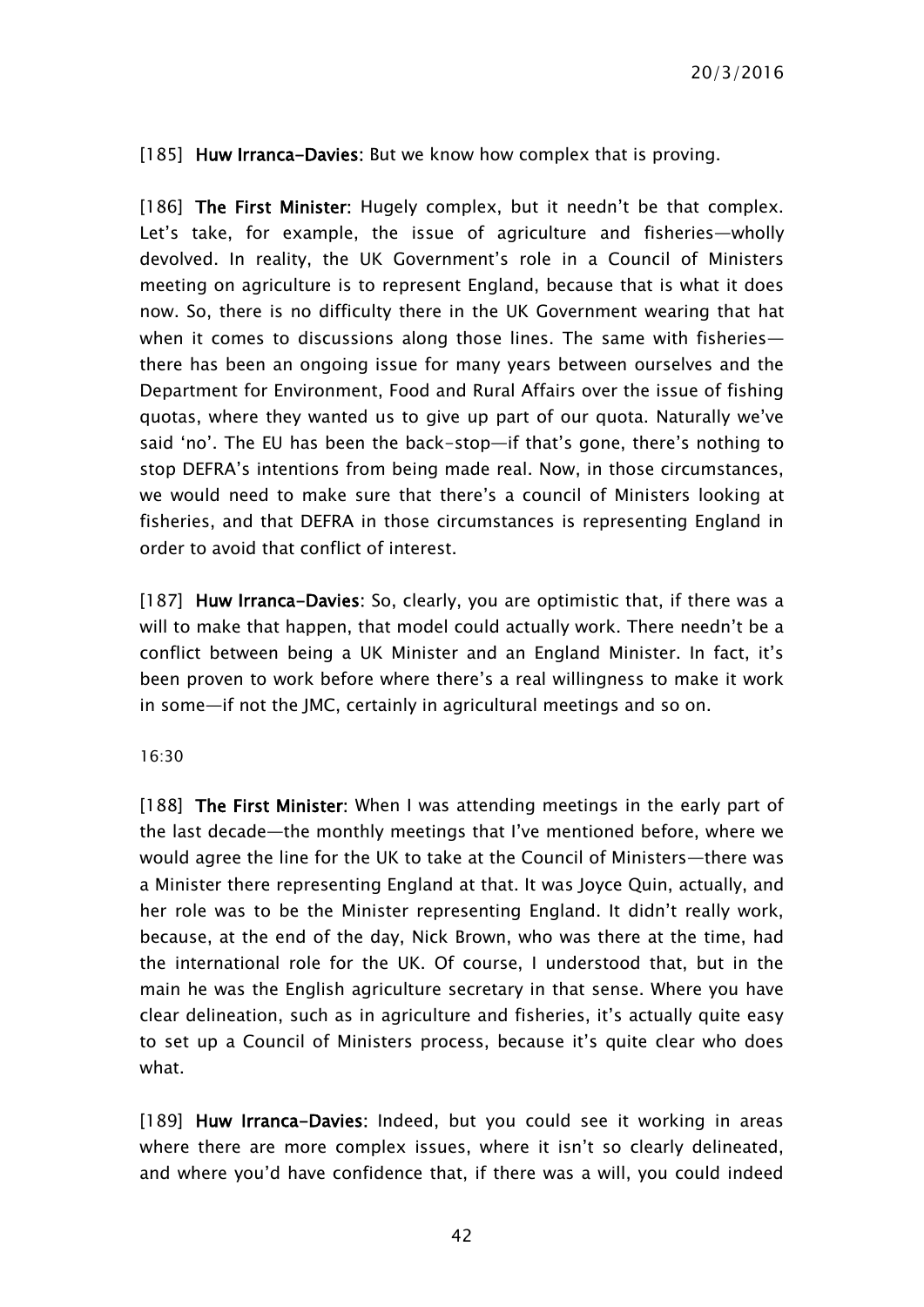sit around a table where the Minister sitting in that pole position, potentially chairing that meeting, could step aside from being the UK Minister and just be the England Minister for a moment and then step back into the role of being the UK Minister.

[190] The First Minister: As long as the process is one that leads to agreement—that's the important thing—and not a process where the UK Secretary of State puts on a different hat and then at the end of the day takes the decision for everyone else—that clearly doesn't work. But I think this is easily manageable. There are many issues over the past 20 years that we've dealt with and that we've managed, and it would be perfectly possible in an area that's devolved, knowing that there needs to be collective agreement on a way forward, for that UK Minister to act as the English Minister in those circumstances, because de facto that's what's happening now in a lot of areas.

[191] Huw Irranca-Davies: Yes. I assume that your argument would be that this would not be a difficult step to take—it would almost be within the current structures if there was a will to do it. Okay, you can move towards a council of Ministers structure, perhaps, but it's not full-blown federalism it's not saying, 'Let's rotate the leadership of a JMC meeting around each one of the different devolved administrations and so on'. It's not that far a step from—

[192] The First Minister: No, it's not. As the senior head of Government, of course, these days, I could make that argument that the tendency, I think, in the G7 is for that to happen, but I won't make that argument today. I think what's important is that it's understood that there will be occasions when UK Government Ministers are there to represent England. It's been a reality for years. It's not a weakness—it reflects what has become practice over many years, and, as long as you have a mechanism to resolve issues and agree issues, I don't see that's a problem.

[193] Huw Irranca-Davies: Okay. I'm going to come to, in a moment, whether these ideas and aspirations are realistic, based on the politics of where we are at the moment, but I want to ask one other thing. You've mentioned in the previous session the importance of an arbitration mechanism to this, otherwise it goes into gridlock—that type of JMC or even Council of Ministers—where there cannot be agreement. Would I be right in saying that that is a key part of what your proposals would be—some form of arbitration—and, if so, who would do it?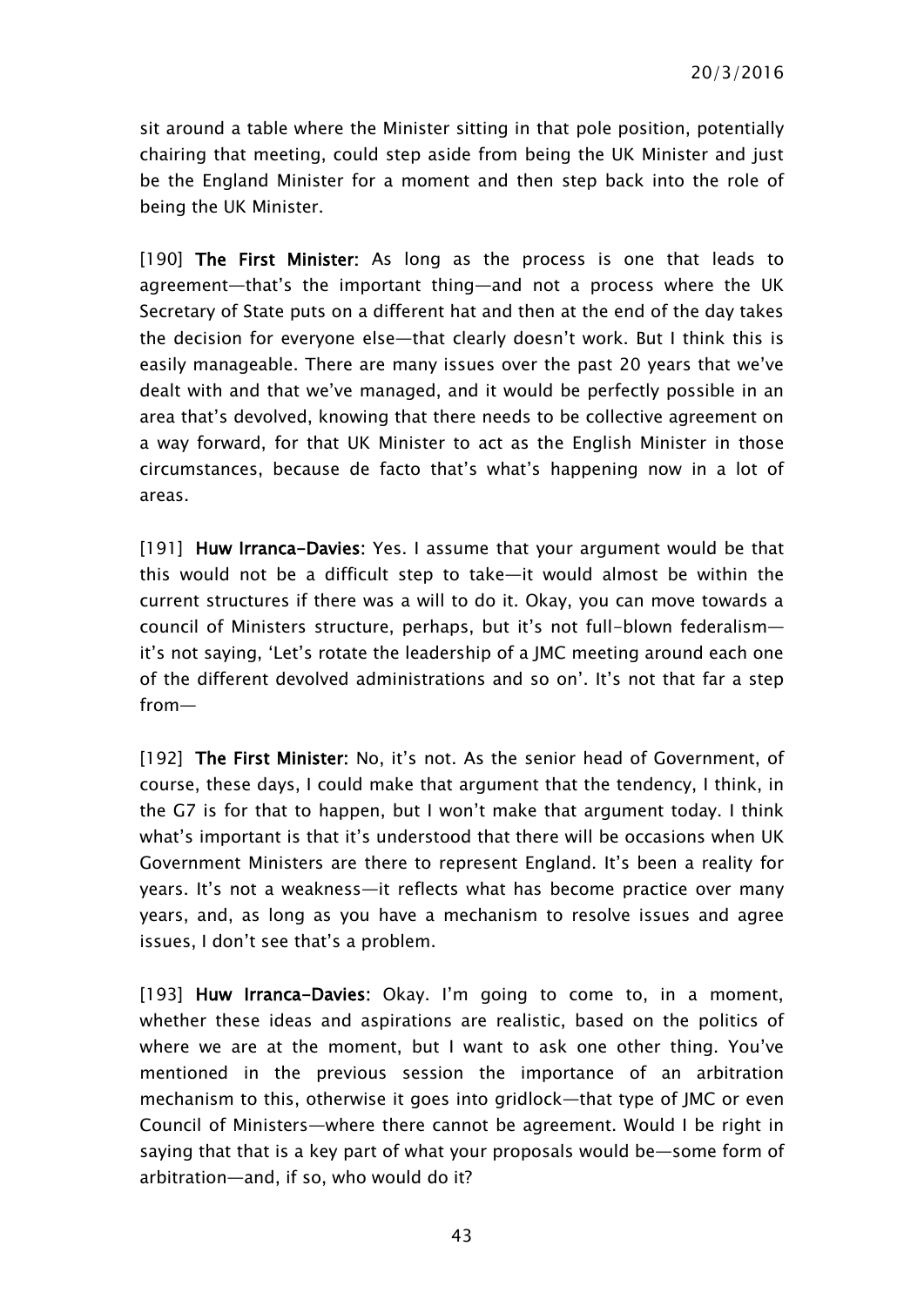[194] The First Minister: An adjudication process, rather than arbitration—it has to be a body that decides.

[195] Huw Irranca-Davies: A binding adjudication, yes.

[196] The First Minister: It could be the Supreme Court, but it needs to be a trade court of some kind. The European Court of Justice performs that role in the European single market, and the US Supreme Court regulates interstate commerce in the US. If you have a single market, either you have no rules, in which case, you don't really have a single market, or you have rules that reflect state-aid rules, as now. But, if you have those rules, there has to be somebody to police those rules and police those rules in such a way that is objective.

[197] Huw Irranca-Davies: With those, and the other proposals that you have within the White Paper on constitutional matters, are you in a position to tell us whether you've begun those discussions, even informally, with the Prime Minister, to say, 'Look, here's a way in which not only can we bring forward a process, a mechanism that's fit for the twenty first century, but one that might even help hold the union together'—are you at the foothills of those discussions yet?

[198] The First Minister: Yes, and we discussed it further this morning.

[199] Huw Irranca-Davies: Productively.

[200] The First Minister: Certainly, we went into greater depth this morning, and I felt that the discussions were more constructive this morning. Ultimately, of course, there's this dilemma: if there were to be rules for the internal single market of the UK, but no mechanism to enforce those rules, the incentive would be for each devolved Government to drive a coach and horses through those rules on the basis that there's nobody to enforce them. That's not a stable way of doing things. The current dispute resolution process within the JMC is unsatisfactory in the sense that, if there is a dispute with the UK Government, it's the UK Government ultimately that resolves the dispute. We put forward alternative mechanisms. It's not actually been a problem. Disputes have been resolved satisfactorily before getting to the final stage, but it doesn't look right for a dispute, effectively, to run into the sand because there's no independent person or body who can provide a definitive ruling.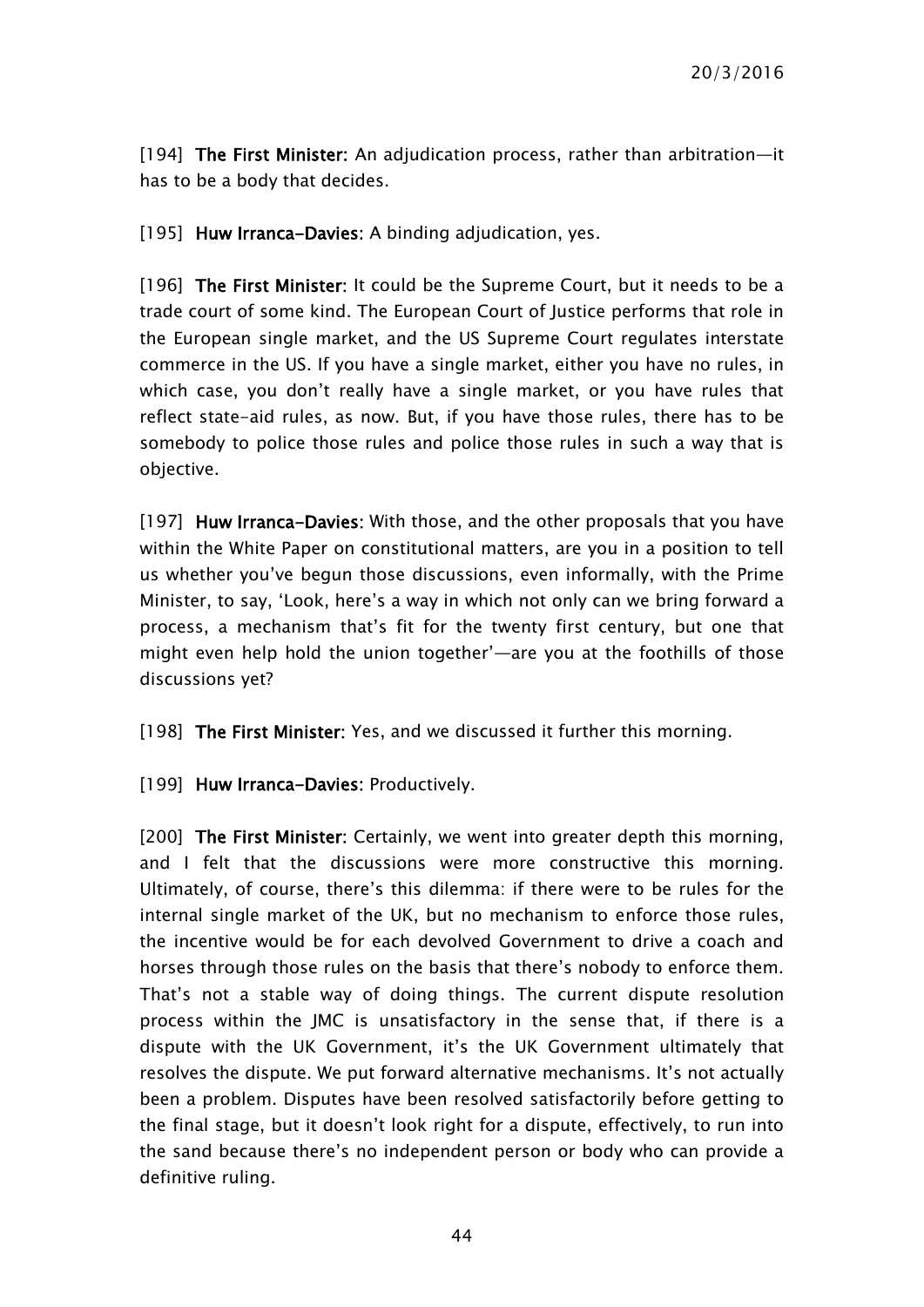[201] Huw Irranca-Davies: I only have one other question before I hand over to colleagues, and it's to come back to that earlier aspect. You highlighted, with some concern, some of the comments that have been made, including this morning, about where powers coming down in this transition out of the EU, where they come to, and yet the Prime Minister has said, and I quote:

[202] 'we must ensure that right powers sit at the right level to ensure our United Kingdom can operate effectively'.

[203] That, from the Prime Minister, sounds quite reassuring: recognise where they are and make them sit at the right level. So, how much should we be concerned about the conflicting statements that are out there when the Prime Minister says something like that?

[204] The First Minister: Well, the issue is: what are those powers? It's the detail, at the end of the day. There are some areas that, on the face of it, are not devolved, but where we would have a very strong interest. Let's take, for example, the issue of trade agreements. Free trade agreements are not devolved; clearly so. But if, for example, there were to be a free trade agreement with New Zealand, which meant that the current restrictions on New Zealand lamb were removed, that would be very bad for Welsh farmers. Clearly, we have a role there in influencing the UK Government's view when it comes to free trade agreements. So, the line is not always clear to that extent. We know that international relations are not devolved—quite so, in terms of concluding treaties—but an extreme interpretation of that would mean that we don't have the right to have any kind of representation abroad. There has to be some give and take here in terms of the way that these things are interpreted. The problem is, what the Prime Minister has said sounds fine, in principle, but how will it work in practice? The devil is in the detail.

[205] Huw Irranca-Davies: I'm going to bring Nathan in in a moment, but that is a very good example: the trade aspects of our food produce and the New Zealand trade agreements. That's not devolved. So, in your scenario, if there was a working mechanism of the type that you now describe—the type that you can now envisage—there would be a role for devolved Ministers to set the agenda in a council of Ministers to say, 'This needs to be on it, and we need an agreed UK approach that must take into account the needs of Wales, as well as Northern Ireland and Scotland, because it's not a devolved issue.'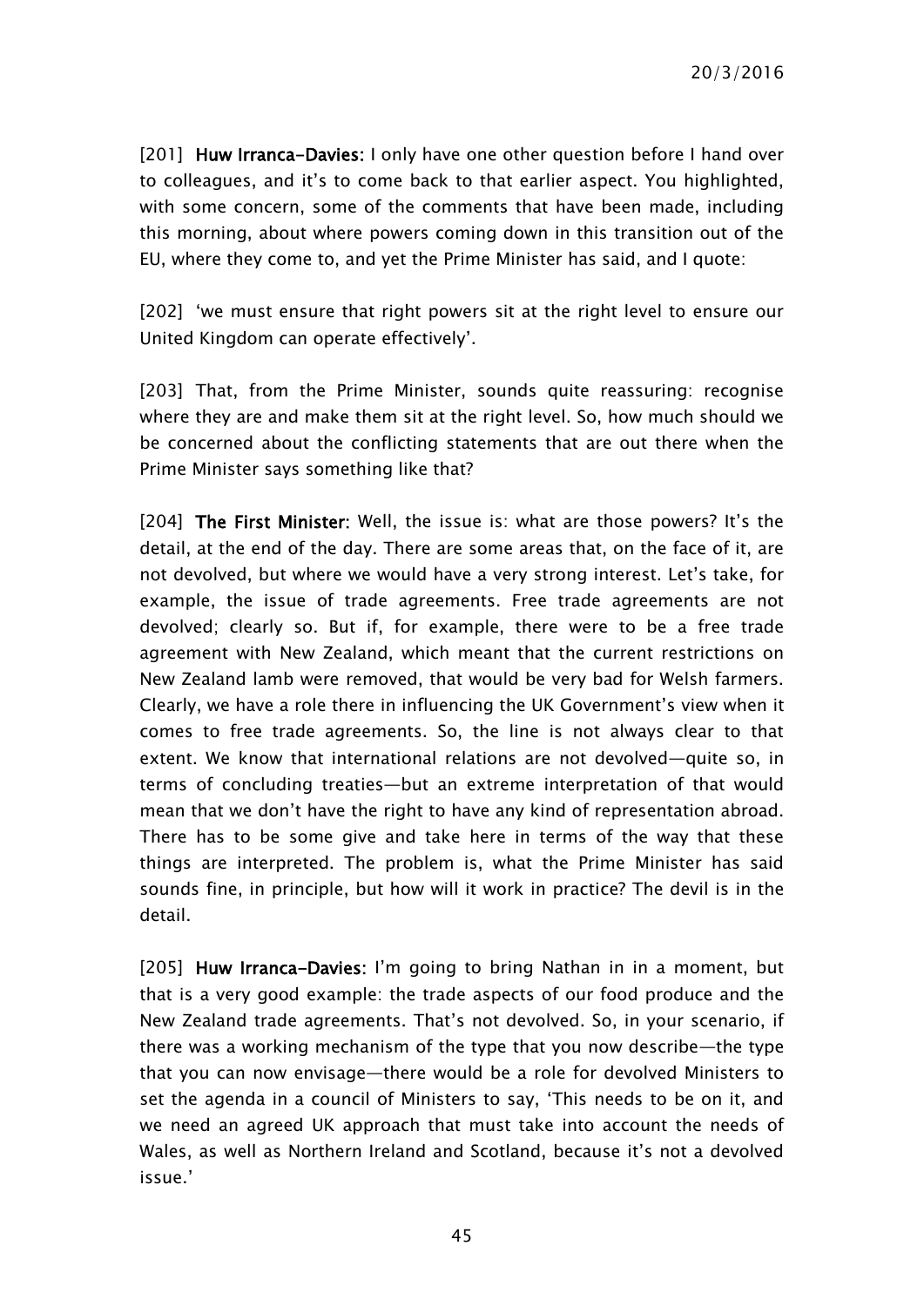[206] The First Minister: I wouldn't go as far as to say that there will be a veto because that could work in the other way—in the other direction—but I would go as far as to say that it's hugely important that, where free trade agreements are concluded, there is, firstly, a full process where the devolved Governments can make their views known, and there is a process where the UK Government understands what the consequences would be of a particular course of action.

[207] Huw Irranca-Davies: Practical examples are sometimes quite useful. So, in a clear issue like that where, actually, even though it's of vital importance to Wales—this issue of New Zealand quotas, let's say, for example—and trade is not a devolved issue, you might argue very eloquently, powerfully and repeatedly in the run-up to a council of Ministers that this is a real red line, almost like we used to do in Brussels—'This is a real red line; we cannot come out without it'—and yet the UK Minister is saying, 'It's vitally important for you, I know, but I've got Scottish interests, I've got Northern Ireland interests, I've got English interests; within our UK framework, I'm sorry, you can't get it.' We'd have to accept that.

[208] The First Minister: In an area that wasn't devolved, the answer to that has to be 'yes', logically; but in an area that is devolved, the answer to that has to be 'no'. Why should we have to accept the creation of a general framework of agricultural policy that we had no role in creating? Because the suspicion would be that it's been set up for a particular group of farmers, for example, in a particular part of the UK, whereas something that has wider buy-in has greater strength.

[209] Huw Irranca-Davies: So, what I find interesting there—the key words there:

[210] 'that we had no role in creating'.

[211] So, part of the key to this is actually in creating the agreed agendathe terms of reference for discussion—and making that a meaningful engagement. You might occasionally lose the odd battle, but you need to be—

[212] The First Minister: Yes, that's the nature of a discussion or negotiation. There are some areas—. Let's take animal health. I've used this before. Great Britain is one animal health zone. It would make little sense for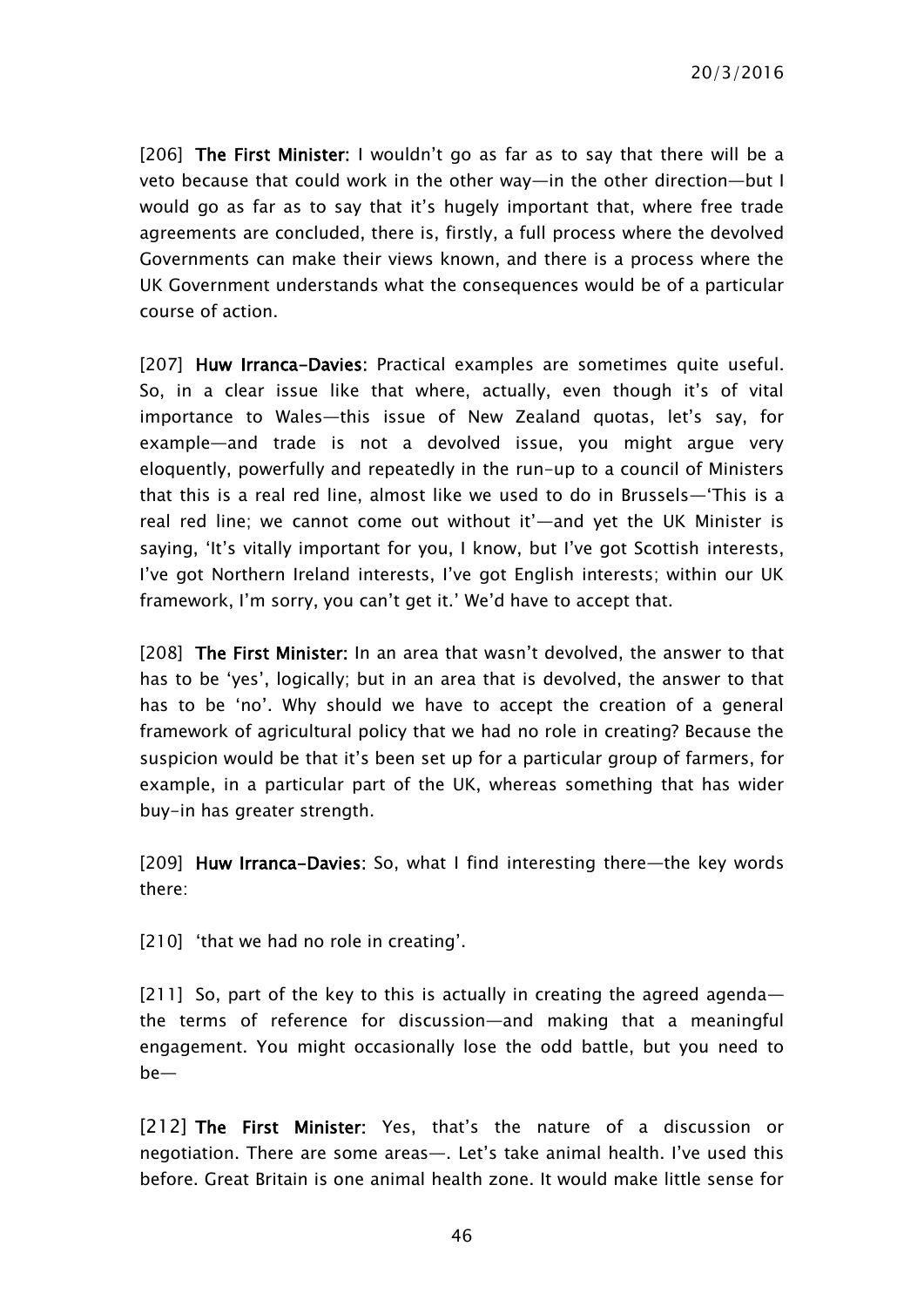there to be three conflicting animal health regimes on one island. In fact, even though this is devolved, that's not what happens; we work very closely together. Now, in a situation such as that, it would make sense to sit down and work out a common approach, pretty much as happens now, to disease control. But that's very different from being told by one of the three, 'This is what is going to happen, like it or not,' as opposed to, 'This is what we've agreed, we've all signed up to it, let's do it.'

[213] Huw Irranca-Davies: Yes. Nathan.

[214] Nathan Gill: Thank you, Chair. Just looking then, still at the internal single market for the UK, you mentioned about dispute resolution. Do you see that the Supreme Court would be where this would be resolved, or maybe a new institution?

[215] The First Minister: It's quite possible, it could be the Supreme Court. I'm not wedded to any particular court. I think it has to be a court. I think it would be better if a specialist trade court was established—it doesn't have to be—but the important principle is that it is an independent court that's able to police the rules of the single market. That's the norm in other single markets around the world.

[216] Nathan Gill: And how long do you think that would take to set up if it was a new organisation?

[217] The First Minister: It's already there. If the Supreme Court was the designated body, it's there already. It doesn't need any more work.

[218] Nathan Gill: Okay. Just looking back at the House of Commons committee on leaving the EU on 7 March, when they interviewed Mark Drakeford, and Jonathan Edwards, the MP, he asked specifically:

[219] 'Do you expect to have foresight of that letter before it goes?'

[220] They're talking about the article 50 letter here. And he says:

[221] 'Are you having any input into that letter?'

[222] To which Mark Drakeford replied—I'm just going to paraphrase him basically, it depends a great deal on what the nature of the letter will be, whether it's a very short, simple letter, basically just triggering article 50, or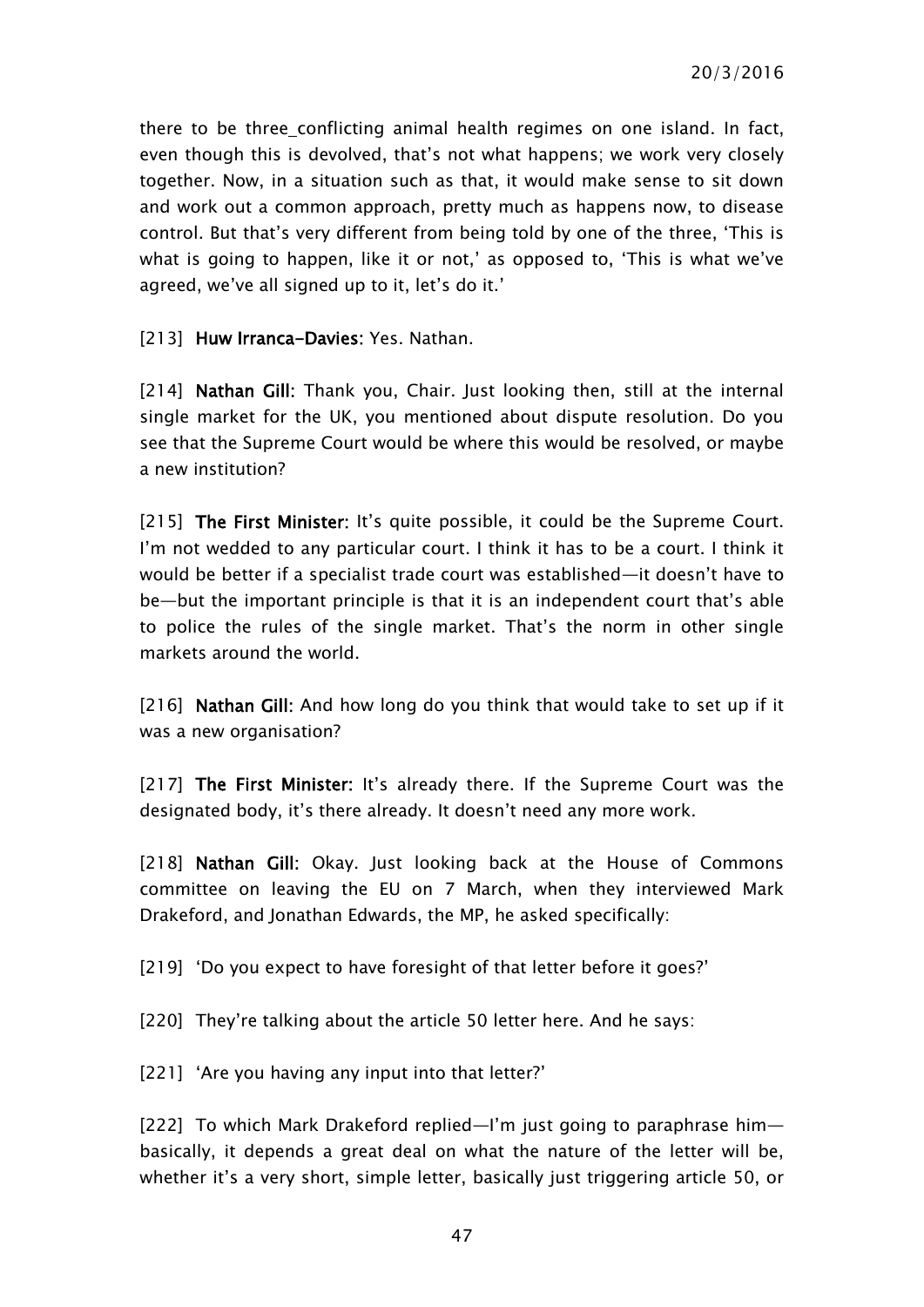whether or not it's a letter that goes further and actually created parameters for the triggering of article 50, because then that would be a different matter. So, my question is, based on the fact that, obviously, you've met with the Prime Minister this morning: are you aware of what the letter triggering article 50 will contain? Will it be a very succinct, 'We are now triggering article 50', or is there more to it? And if there is more to it, what input will you have and do you feel that you should have with regard to that?

[223] The First Minister: We did discuss this this morning. The honest answer is, 'No-one knows', because it's never been done before. There's no precedent. I think the UK Government are genuinely wrestling with what the letter—. Is it simply, 'Dear Sirs, take notice that article 50 is now triggered, yours et cetera'? Or, does it have to be more detailed than that? No-one actually knows. To me—

[224] Nathan Gill: So, they haven't actually written a letter yet then.

[225] The First Minister: I've not got the impression that a letter is ready yet.

[226] **Nathan Gill: Okay.** 

[227] The First Minister: To me, I think the shorter the better. This is about triggering a process. There's no point going into more detail if no more detail is required at this stage, so, for me, it's just a question of triggering article 50, and then getting to work on the negotiating process.

[228] Nathan Gill: Okay. Thank you very much, First Minister.

[229] Huw Irranca-Davies: Dai, you're going to take us onto the great repeal Bill.

[230] Dai Lloyd: Yes, well, less of the great, really.

[231] Diolch, Gadeirydd. Trof ymlaen [232] Thank you, Chair. Turning now at y rhan o'r Papur Gwyn sy'n sôn am to the part of the White Paper that y Bil diddymu mawr, Llywodraeth Cymru wedi bod yn rhan the Welsh Government been involved o unrhyw drafodaethau o gwbl gyda in any discussions at all with the Llywodraeth y Deyrnas Unedig ynglŷn United Kingdom Government on this â'r Bil diddymu mawr?

a ydy talks about the great repeal Bill, has great repeal Bill?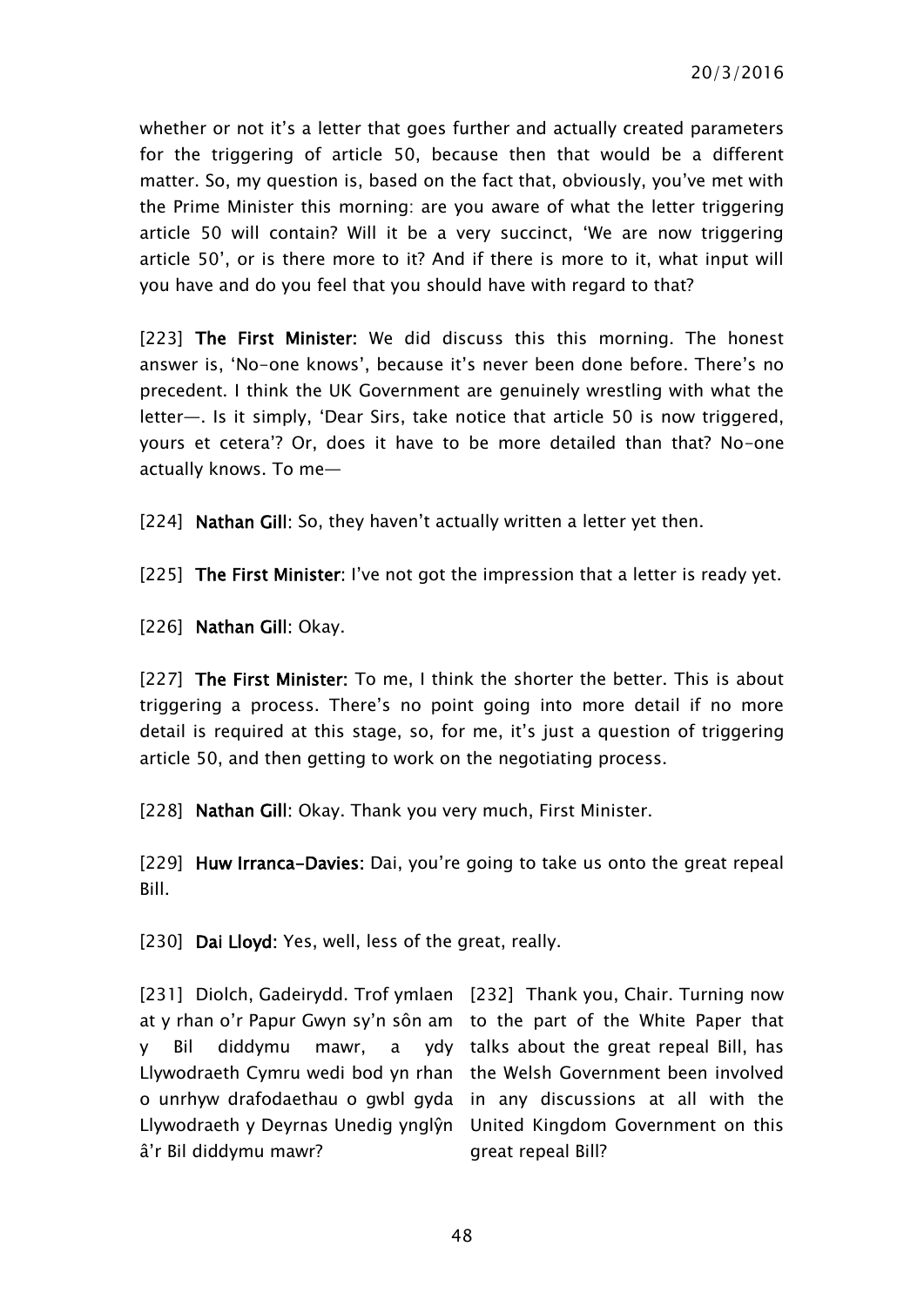[233] Y Prif Weinidog: Ynglŷn â'r The First Minister: In terms of the manylion, na. Mae'n wir i ddweud taw detail, no. It's try to say that this isn't nid Bil mawr i gael gwared ar bethau a great repeal Bill, but a Bill to retain yw hwn, ond Bil mawr i gadw pethau. Dyna'r ffordd mae wedi cael ei gyflwyno i ni. Beth sydd wedi cael ei we've been told is that the Bill aims ddweud wrthym ni yw taw natur y Bil to ensure that the European body of yw sicrhau bod y corff cyfreithiol Ewropeaidd sydd gennym ni nawr yn sefyll yn y gwahanol systemau o throughout the United Kingdom so gyfiawnder trwy'r Deyrnas Unedig er mwyn i'r Seneddau gwahanol ystyried can consider what they want to retain beth yn gwmws maen nhw'n moyn and what they don't want to retain. cadw neu na. Mae hynny'n hollol That's quite sensible. If the Bill were synhwyrol. Wrth gwrs, petasai'r Bil yn to go further and were to look at the mynd ymhellach ac yn dechrau boundaries of devolution, then our edrych ar ble fyddai ffiniau datganoli, wel, byddai barn gwahanol gyda ni. not how the Bill has been presented Ond, nid dyna'r ffordd y mae'r Bil to us. wedi cael ei gyflwyno i ni.

[234] Dai Lloyd: Diolch am hynny. Dai Lloyd: Thank you for that. Further Ymhellach i hynny—ac rydw i'n to that response—I quote now from dyfynnu nawr o'r Papur Gwyn—rŷch the White paper—you state that the chi'n dweud na ddylai'r Bil diddymu great repeal Bill mawr arwain at y Deyrnas Unedig yn

[235] 'crafangu pwerau datganoledig 'must not result in devolved powers yn ôl. Bydd unrhyw ymgais o'r fath yn cael ei gwrthwynebu'n gennym'.

[236] Gennych chi, felly. Nawr, mae Or by you. Now, there's significant yna her sylweddol yn y fan hyn hefyd, challenge here as well, naturally. I yn naturiol. Ni wnaf ailadrodd y won't repeat what we've said about busnes ynglŷn â Deddf Cymru, ond the Wales Act, but some of us would buasai rhai ohonom yn dweud ein say that we're losing powers there, bod ni'n colli pwerau yn fanna, mae and there's a danger with the great yna beryg efo'r Bil diddymu mawr y repeal Bill that European powers that bydd pwerau Ewropeaidd sydd yng lie in Wales at present will be Nghymru ar hyn o bryd, byddan devolved from Europe to London and

certain things. That's the way it's been presented to us. Now, what law that we have now will remain in the various iustice systems that the various different Parliaments view would be different. But, that's

being clawed back to the UK gadarn Government. Any attempt to do so will be firmly resisted by us.'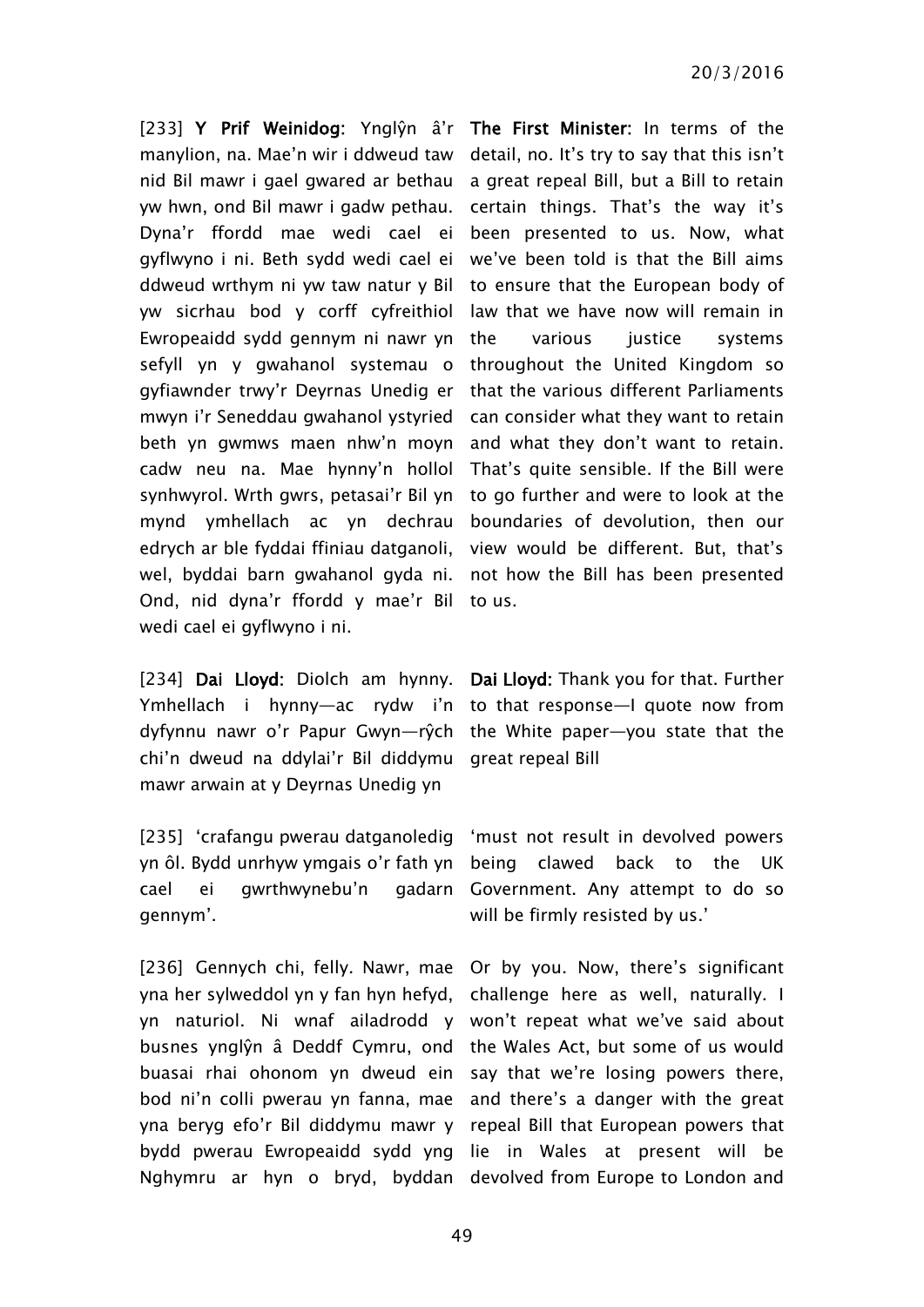nhw'n cael eu datganoli o Ewrop i no further. That would mean then Lundain a ddim pellach. Mae hynny'n that Wales again loses out on the golygu Cymru eto yn colli pwerau yn powers. fanna.

16:45

ei ddweud ynglŷn gwrthwynebiad tawel, wrthgyferbynnu â beth sy'n digwydd lot of noise there—and in Northern yn yr Alban—mae yna lot o glochdar Ireland. But, at the end of the day, yn fanna—ac yng Ngogledd the poorest settlement, in terms of Iwerddon. Ond, ar ddiwedd y dydd, devolution, is in Wales. Even the mae'r setliad salaf yn nhermau police have not been devolved to datganoli yng Nghymru. Nid ydy hyd here. The police have even been yn oed yr heddlu wedi cael ei devolved to the London Assembly, to ddatganoli i fan hyn. Mae'r heddlu Scotland, to Northern Ireland and hyd yn oed wedi cael ei ddatganoli i even to Manchester, but not here to Gynulliad Llundain, i'r Alban, i Wales. Ogledd Iwerddon a hyd yn oed i Fanceinion, ond ddim yma i Gymru.

[238] Bydd rhai pobl, megis yn fy Some people, such as those in my mhlaid i, yn gofyn: sut y mae'r party, will ask: how is that quiet gwrthwynebiad tawel yma, o'ch plaid chi, felly, yn talu ar ei ben, achos ar paying dividends, because ultimately, ddiwedd y dydd, rŷm ni yn y man gwanaf yn ddatganoledig? Dyna sy'n terms of devolution? That is what pryderu rhai ohonom ni ynglŷn â concerns some of us with regard to Deddf Cymru, ond rŷm ni wedi cael y the Wales Act, but we've had that ddadl yna ac rŷm ni yn mynd i golli discussion and we are going to lose pwerau. Ond hefyd nawr, ynglŷn â'r powers. But now also, with regard to Bil diddymu mawr yma, mae yna the great repeal Bill, there is a danger beryg y byddwn ni eto yn colli here again that we'll lose powers with pwerau amaethyddiaeth a physgota regard to agriculture and fisheries sydd gyda ni y nawr. gwrthwynebiad tawel yma sydd gyda resistance that you have, are you chi, a ydych chi'n mynd i ddibynnu ar going to rely on that to bear fruit hwnnw i ddwyn ffrwyth yn fan hyn here as well, and is there any hope in hefyd, ac unrhyw obaith ar ben that regard?

[237] Rwy'n clywed beth rŷch chi'n l've heard what you said about your a'ch quiet resistance, in contrast with what happens in Scotland—there is a

> resistance from your party, therefore, we are in the poorest position in Y that we currently have. So, this quiet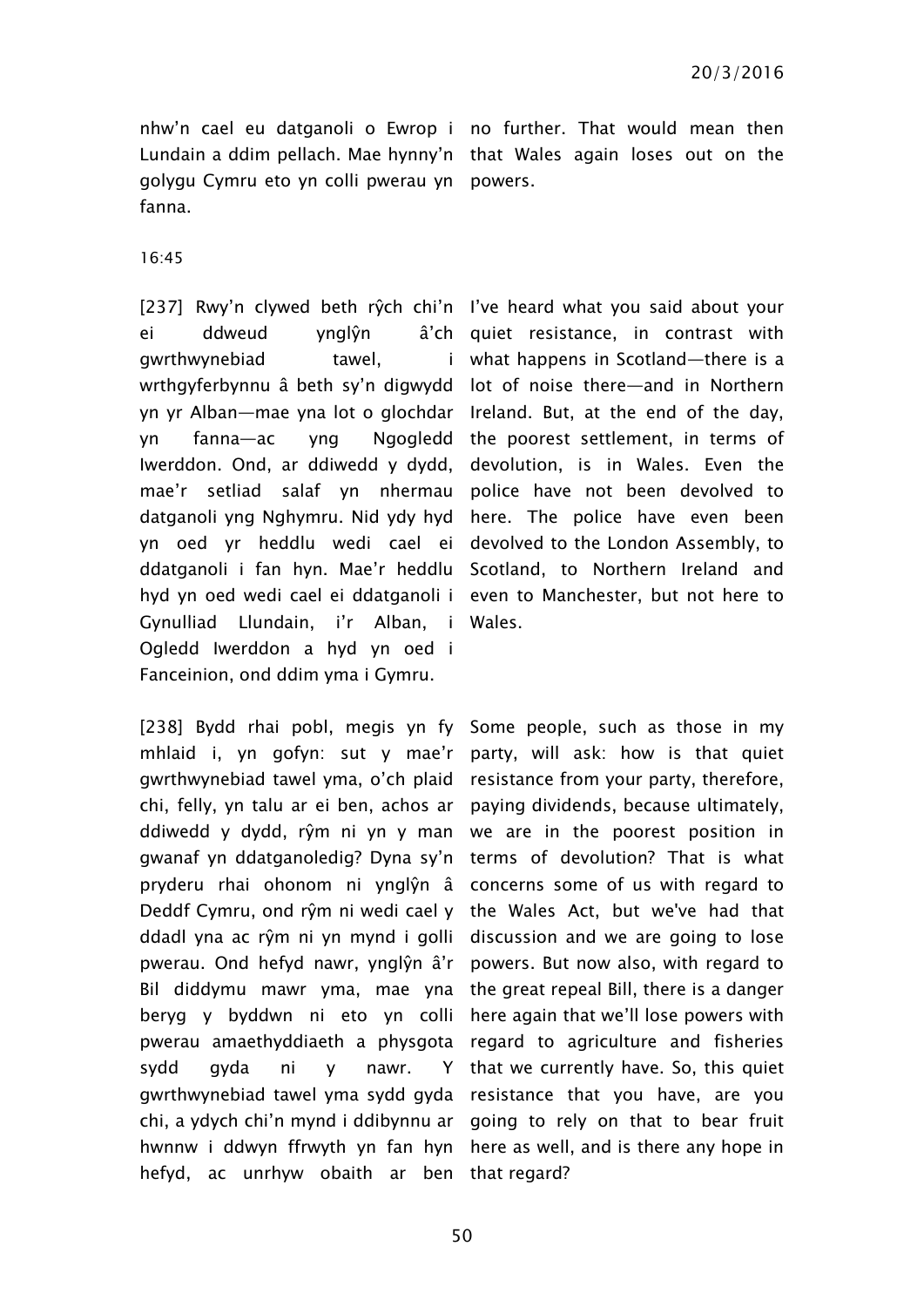hynny?

[239] Y Prif Weinidog: Ni fyddwn ni'n The First Minister: We won't be dawel os bydd hynny'n digwydd, fe staying quiet if that were to happen. I allaf i ddweud hynny. Byddwn yn would certainly be raising my voice in eithaf uchel fy nghloch ynglŷn â those circumstances. hynny.

[240] Sawl gwaith y mae Llywodraeth On a number of occasions the UK y Deyrnas Unedig wedi dweud Government has told us that the aim wrthym taw nid nod y Bil hwnnw yw of the Bill is not to withdraw powers tynnu pwerau yn ôl neu gadw pwerau or to retain powers in London that yn Llundain sydd yn dod o Frwsel. are repatriated from Brussels. We Byddem yn hollol yn erbyn hynny. Ni would be entirely opposed to that. fyddem yn dawel ynglŷn â hynny a We would not remain silent in byddem yn gwrthwynebu'r holl beth opposing the whole issue because achos byddai hynny'n effeithio ar yr that would affect Scotland and Alban ac ar Ogledd Iwerddon hefyd. Byddai'r un egwyddor yn iawn i principle would apply to Wales—not Gymru—ddim yn iawn ei fod e'n that it's something that I would rhywbeth y byddwn yn ei gefnogi, ond byddai'r un egwyddor ynglŷn â delio â Chymru a'r Alban a Gogledd Iwerddon. Nid oes modd tawel i fod yn erbyn unrhyw fath o drosglwyddo pwerau o Gymru i Lundain o achos y Bil hwn.

[241] Dai Lloyd: Ar hyn o bryd, a oes Dai Lloyd: At present, is there a yna broses lle fedrwch chi fynd i'r afael â'r manylion sydd ddim yn eglur i rai ohonom ni nawr? Beth sydd yn some of us at present? What is going mynd i ddigwydd ynglŷn â'r Bil to happen with the great repeal Bill? diddymu mawr yma? A ydych chi, fel Are you, as the Welsh Government, Llywodraeth Cymru, yn rhan o part of any kind of process that can unrhyw broses sydd yn gallu craffu ar scrutinise how this process goes sut y mae'r broses yma yn mynd forward? Can you have any influence ymlaen? A ydych chi'n dylanwadu nawr yn lle aros tan y be published when it might be too bydd pethau wedi cael eu cyhoeddi late?

Northern Ireland too. The same support, but it would be the same principle in terms of dealing with Wales as would be the case in Scotland and Northern Ireland. One can't remain silent in one's opposition to any powers being clawed back from Wales to London because of this Bill.

process whereby you can get to grips with the details that are not clear to gallu now instead of waiting for things to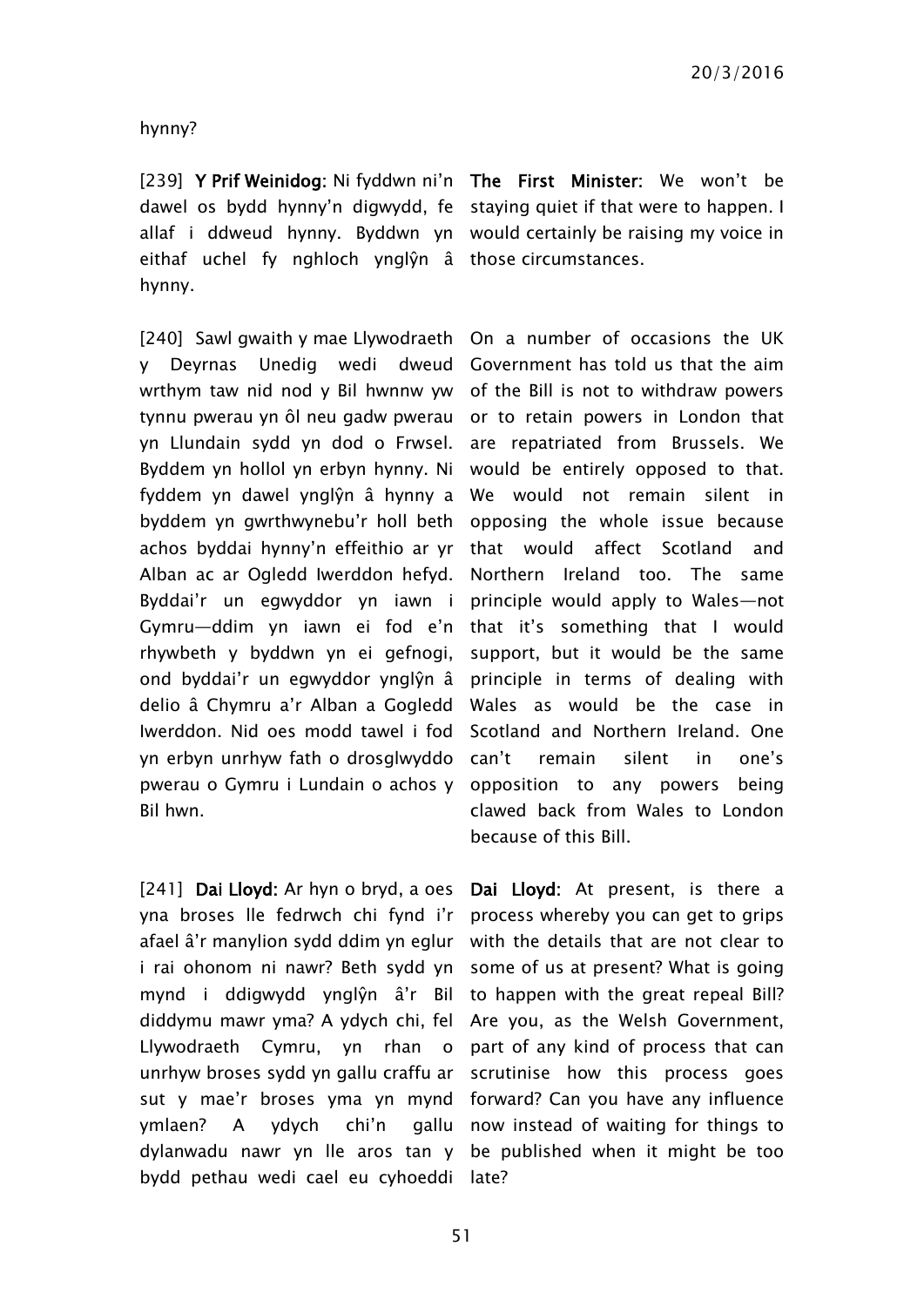ac efallai y bydd yn rhy hwyr?

[242] Y Prif Weinidog: Nid yw'n The First Minister: We're not in a sefyllfa lle gallwn ni gyd-ddrafftio'r position where we can jointly draft a Bil—eu Bil nhw yw hwn. Maen nhw Bill—this is their Bill. They have wedi addo y byddan nhw'n siario'r Bil promised that they will share the drafft gyda ni cyn gynted ag sydd yn draft Bill with us as soon as possible. bosib. Maen nhw wedi dweud wrthym They've told us what the aim of the ni beth yw nod y Bil ac rydym ni wedi Bill is and we've made it entirely clear ei wneud yn berffaith glir beth yn what we wouldn't want to see gwmws na fyddem am ei weld yn y Bil, sef newid y ffiniau datganoledig.

included in the Bill, which are changes to the boundaries of devolution.

[243] Dai Lloyd: Diolch yn fawr. Dai Lloyd: Thank you.

[244] Huw Irranca-Davies: David, did you want to come in on this?

[245] David Melding: Yes. I just wanted to ask the First Minister what planning has been done on your interpretation of what happens to current EU competencies, and that they are returned basically to Edinburgh, Cardiff and London. What legislative workload would the Government have to sort out how much of that will be what we'll just leave in place, acquiesce to, and how much would be changed? And what sort of balance between primary legislation and secondary legislation would your Government be relying on?

[246] The First Minister: Our view is that the status quo means that we will see the devolution of these powers once they return. There is no need to be proactive. In fact, it will be the Government in Westminster who'd need to be proactive in preventing those powers from being devolved automatically. That's our view of the situation.

[247] In terms of what happens when we examine which legislation we'd want to keep as we leave the EU, I think the environment is probably the most complex area: there are, I think, 4,000 different sets of regulations in the environment, many of them made on an England and Wales basis, when the Environment Agency was the single regulatory body. So, that's quite complex. We'd have to go through that and I suspect most of it we'd keep. We'd have to go through every regulation, all secondary legislation, and then if we decided that we wanted to amend or repeal various items of secondary legislation, we'd then have to untangle that legislation from the English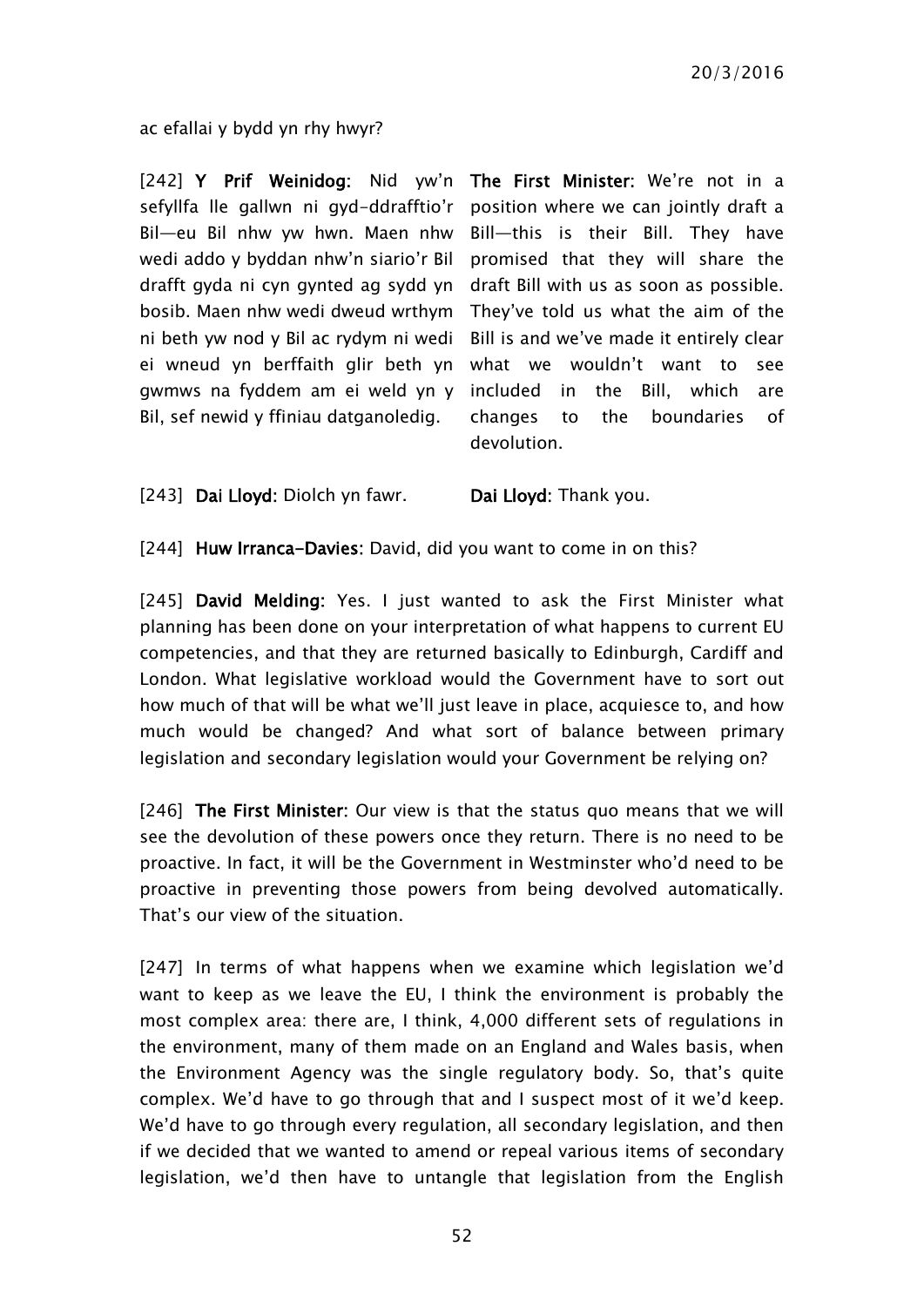legislation, England and Wales legislation, and then go from there. So, the environment is pretty much the most complex area, I would say, in terms of the volume of legislation—almost all of it secondary, and because of the fact that so much of it was made jointly in years gone by.

[248] David Melding: The point I'm making is that, if your interpretation, and it's also the interpretation of the Scottish Government—I'm not sure about Northern Ireland—. Then current EU competences will have to be you'll either accept the current legislation that underpins them, or you will start to adapt it or amend it or even pass alternative legislation. Now, that's likely to be a huge workload—even if you just decide you're not going to change something, you need to go through some sort of process. I don't know if you've had sight of the Institute for Government's report today, 'Legislating Brexit', where it kind of warns the UK Government not to overrely on secondary legislation and, in particular, the use of Henry VIII powers. And, you know, you do have a sort of duty of care, if you're going to go down this line of saying, 'Look, it all comes back to us in our interpretation', and then what we agree for a UK framework is what we agree, and we then have to underpin everything else in terms of either confirming current EU legislation as written into our law, or amending the bits that we want to change—and, presumably, there'll be a high expectation among the public that you're not just going to have everything that Europe did still applied domestically in Wales. I mean, that seems very illogical if you wanted to take back control and have less regulation or whatever the demands will be. What's the plan?

[249] The First Minister: I'll ask Des to come in in a moment, because this is something that we've been looking at. We know that there's a need to build capacity in policy in areas that previously were dealt with by EU. So, we know that those are challenges for us, and, Des, I might ask you to come in in terms of what we've done in terms of staffing.

[250] Mr Clifford: Thanks, First Minister. So, I think it is pretty clear that, whatever happens, there is a whole bunch of scenarios that might potentially develop. It's pretty clear, whatever happens, that there will be a substantial amount of new work for the Welsh Government, some of it legal, some of it policy-related, some of it to do with implementation of policy in the long term. We have corralled various parts of the staff already working directly on European business—I would say there's probably around 30 or 40 full-time equivalent people working directly at the moment on issues relating to EU exit, and then a much wider group of people than that working indirectly and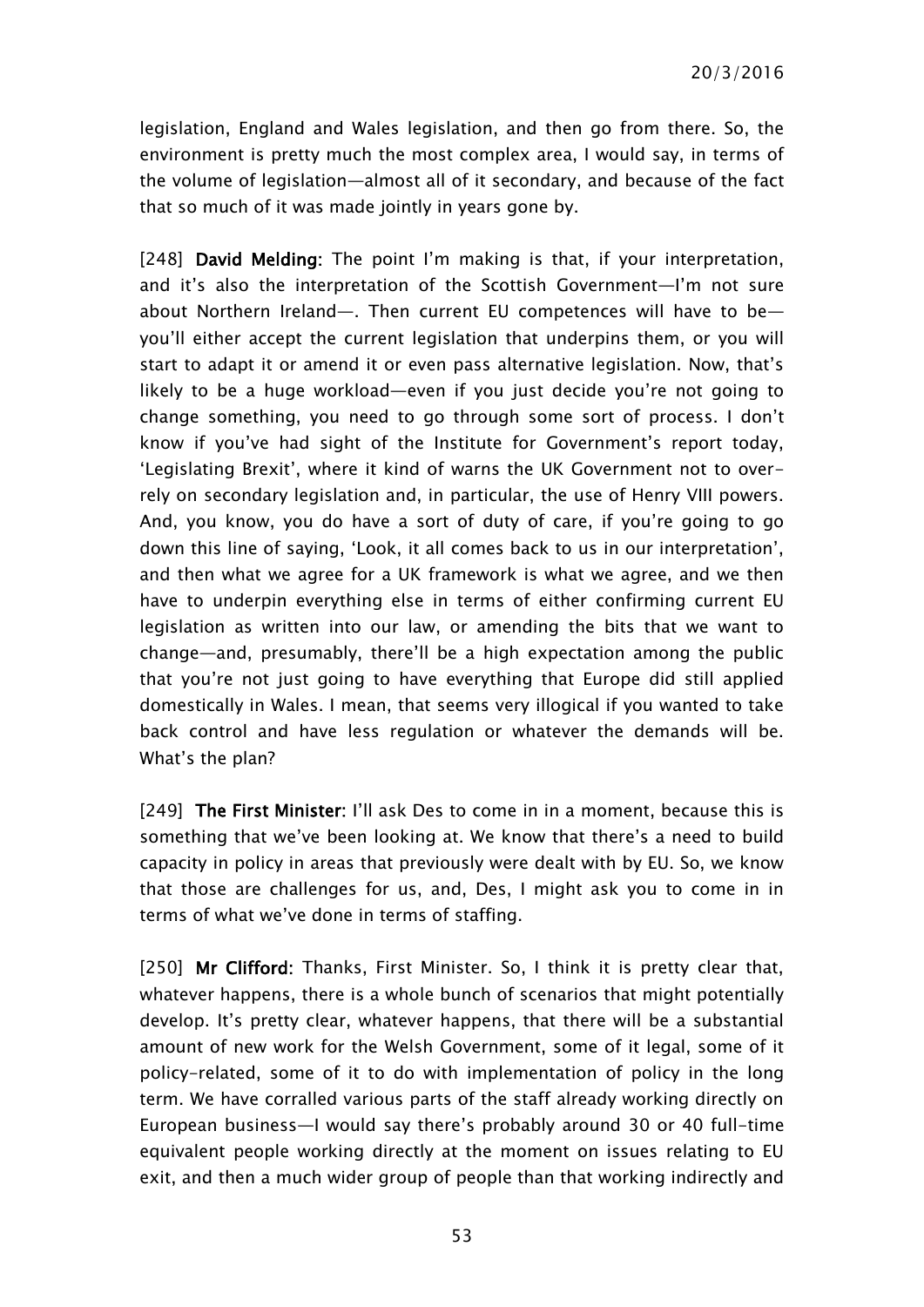partially. Because we're a small administration, we can't approach this in the same way as Whitehall, where Whitehall has built a great big mansion at the centre of Whitehall called DExEU and has given it 350 staff and is still recruiting. The UK Government has, you know, a couple of hundred thousand civil servants; I think we have a little over 5,000 across Wales. So, we have to work differently and, of course, we have to do all this managing within the civil service running cost budgets, which are themselves under a downward pressure, rather than an increasing pressure. So, I think that what we have to do in the years ahead is to reprioritise—I say years ahead; I mean now and in the months and years ahead—staff away from work for which there won't be a demand once we're outside the European Union and switch and retrain people to accommodate new types of work that we know will come on stream. We almost certainly can't do all of that within the existing body of staff; there will have to be selective recruitment in specific areas of expertise. And so, as we manage our resources in the years ahead, we have to make sure that there is enough headroom for us to recruit additional staff for, with reference to Mr Melding, some of the legal challenges that we face, and that's one obvious area where we may have to explore getting in additional expertise to help out, but there will be other areas as well. I'm quite sure that we don't have the existing capacity within the current civil service structures.

[251] David Melding: So, let's take environment, which, obviously, is a very important area and impacts directly on people and is of great concern to people. As I understand it, the Welsh Government's position is that EU competences in the field of environment will, nearly all of them, come back to Cardiff. The Welsh Government will then enter into negotiations with the other Governments to see if a UK framework is appropriate, and I think all the hints are that you think it probably would be. So, presumably, a UK framework will deal with some of the competencies and the work therein, but an awful lot of the work in this interpretation inevitably will be demanded of the Welsh Government. And how are you going to do that? Would you be taking quite a lot of regulations from England, and thinking, 'Well, although we have the power here in Wales, actually what they're going to do in England seems fairly sensible, and we'll just sort of write in their regulations or how they've drafted certain pieces of law, and we'll use their resources, but, obviously, we'll always be able to run a check over it and decide whether we want to do it'? It seems to me such a vast job. As you said, the capacity problems of the Welsh Government would come into play, potentially.

[252] The First Minister: Well, we do just that. We've done it with legislation, with legislative consent motions—that's the purpose of the LCM process,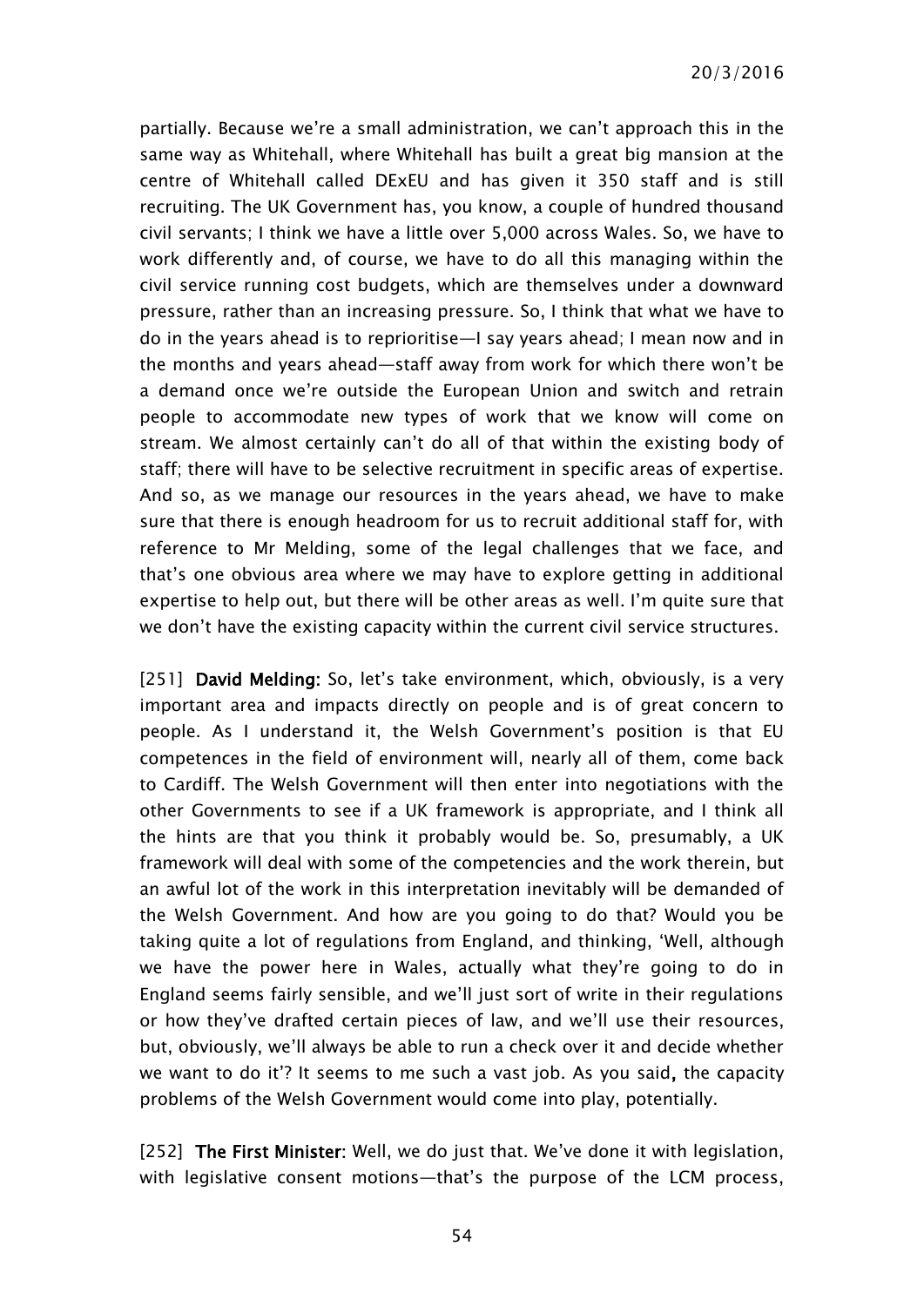where a vehicle is going past us in Westminster that is a convenient way for us to get the law changed rather than going through an alternative route. Not for major legislation—that has to go through the Assembly, of course. Where regulations, environmental regulations, are drafted in England, quite often, they are identical in Wales. The reason for that is, of course, that they quite often stem from the European directive, so there'd be no reason for them to be substantially different in any event, and I suspect that's true of most of the environmental regulations that we have. What we're not planning on doing it at this moment in time is saying, 'Right, let's go through absolutely everything and decide what we want to keep and what we don't want to keep.' We'll look carefully at areas that people have raised with us, but there's no point having a bonfire of the regulations just for the sake of it, because most of them are sensible regulations that we'd want to keep in any event.

[253] David Melding: Andrea Leadsom said that about two thirds of current EU legislation in the area of the environment probably can just be accepted, and, as you said, is probably already in UK law. But the point there is that one third is a huge amount of legislation and that, sometimes, is lost, isn't it, and how you'll manage that is going to be a challenge, though I do note that you intend to be fairly flexible.

[254] The First Minister: I don't know which regulations England would look at getting rid of. I've not seen any examples of that. It's the easiest thing in the world to say, 'Well, there are 1,000 regulations that we want to get rid of' but what are they? That's the issue.

[255] Mr Clifford: Could I just add a word on the back, if I may? What you've described there is also one of the reasons why we have emphasised, in the White Paper, the need for a transition period, which is precisely to allow, over a longer period of time, a methodical look at the things that we need to do as an administration. Obviously, the UK Government will do the same in respect of what it wants to do. So, if we had to do all this by March 2019, I think I and my colleagues would be queuing up to jump off the cliff, but, if we have a longer period, with transition built in, if we think we have four, five or six years to prepare the ground for all of this, then that seems to us a sensible way forward.

[256] Nathan Gill: Bearing in mind that you've possibly only got two years, are you doing anything proactively to find out, for instance in the field of the agriculture, what kind of legislation our Welsh farmers would like to see cut?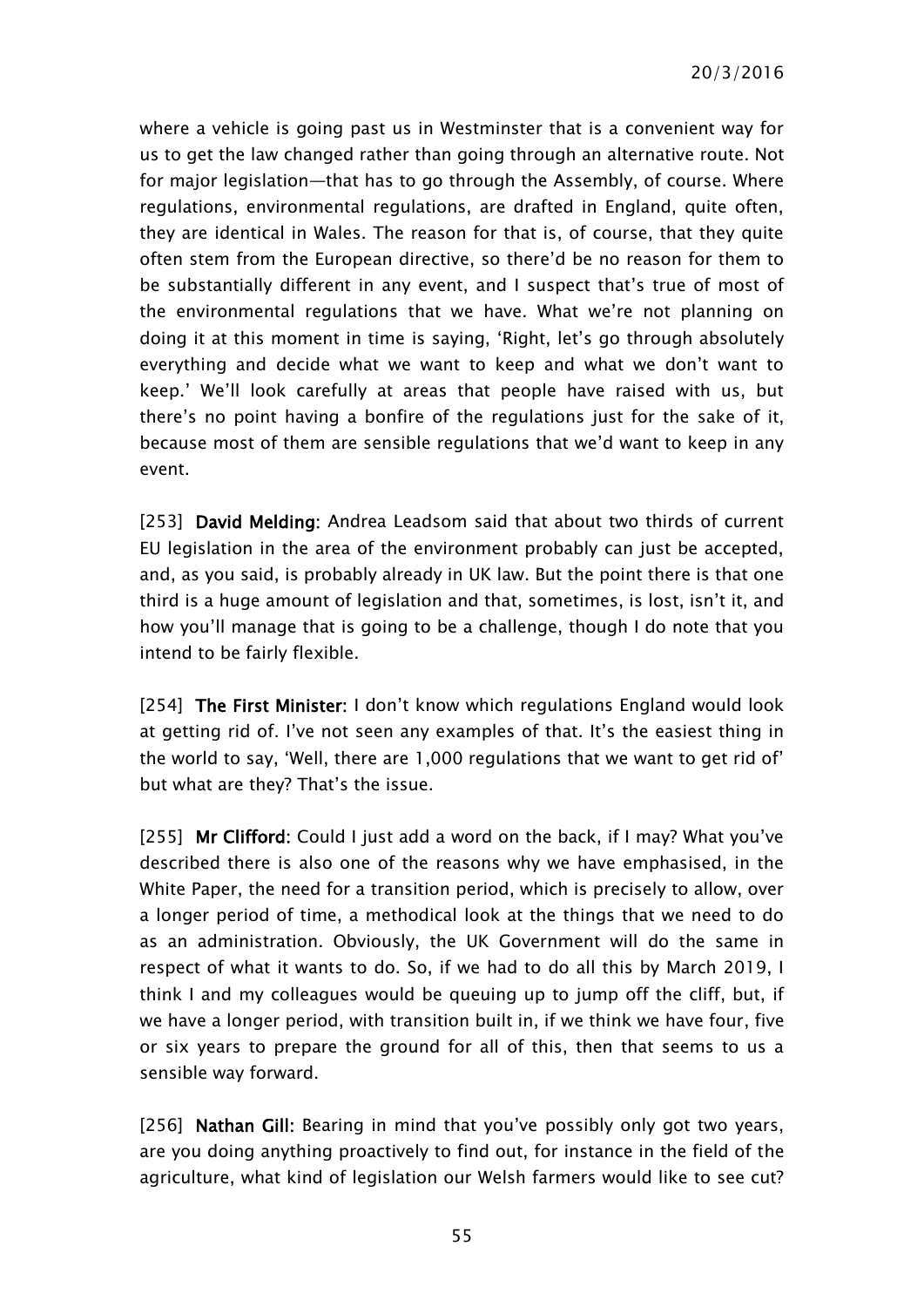Are you being proactive in actually finding out, regardless of what England would like to cut, or what they may or may not, what our own people would like to see reduced?

[257] The First Minister: I have heard people say to me that they want to get rid of sheep identification. That's a mistake, because we wouldn't be able to sell to the market. I know it's a burden for farmers; I understand that, but it was a real issue at the time of foot and mouth, where we knew where cattle were going because of the British Cattle Movement Service, but we had no idea where sheep were going at all, because there was no identification system. It helps us in terms of disease control. It helps us in terms of being able to say to buyers of Welsh lamb, 'This animal was born, reared and raised in Wales—here's the proof.'

[258] Nathan Gill: But I guess if you were a Welsh farmer who genuinely was only going to sell sheep within the Welsh market, or the UK market, that would be acceptable. If you wanted to sell your sheep on the wider market, then you must keep the electronic identification.

[259] The First Minister: No.

[260] **Nathan Gill:** Would you not-

[261] The First Minister: It doesn't work that way. The world market is massively important for farmers. There are very few farmers who choose to sell in the UK, because the UK is not a good market for Welsh lamb. The UK market tends to demand larger cuts of lamb, and tends to look at New Zealand, and the Suffolks and Texel breeds—going back now to a language I once spoke—that exist in the lowland areas. So, it wouldn't really be—. You couldn't really operate a system where you had two different systems according to where lambs were being sold. You'd then have to separate them all the way through. And, with Welsh lamb, Welsh lamb is a premium product. It sells itself on the basis of having, if you like, a back story that the animal has been raised in a particular way, to a particular set of standards. I don't think we need to create a market where, effectively, you've got lamb of a lower standard and lamb of a higher standard. I don't think that would work.

17:00

[262] Nathan Gill: Okay. So, you've used that as an example, but are you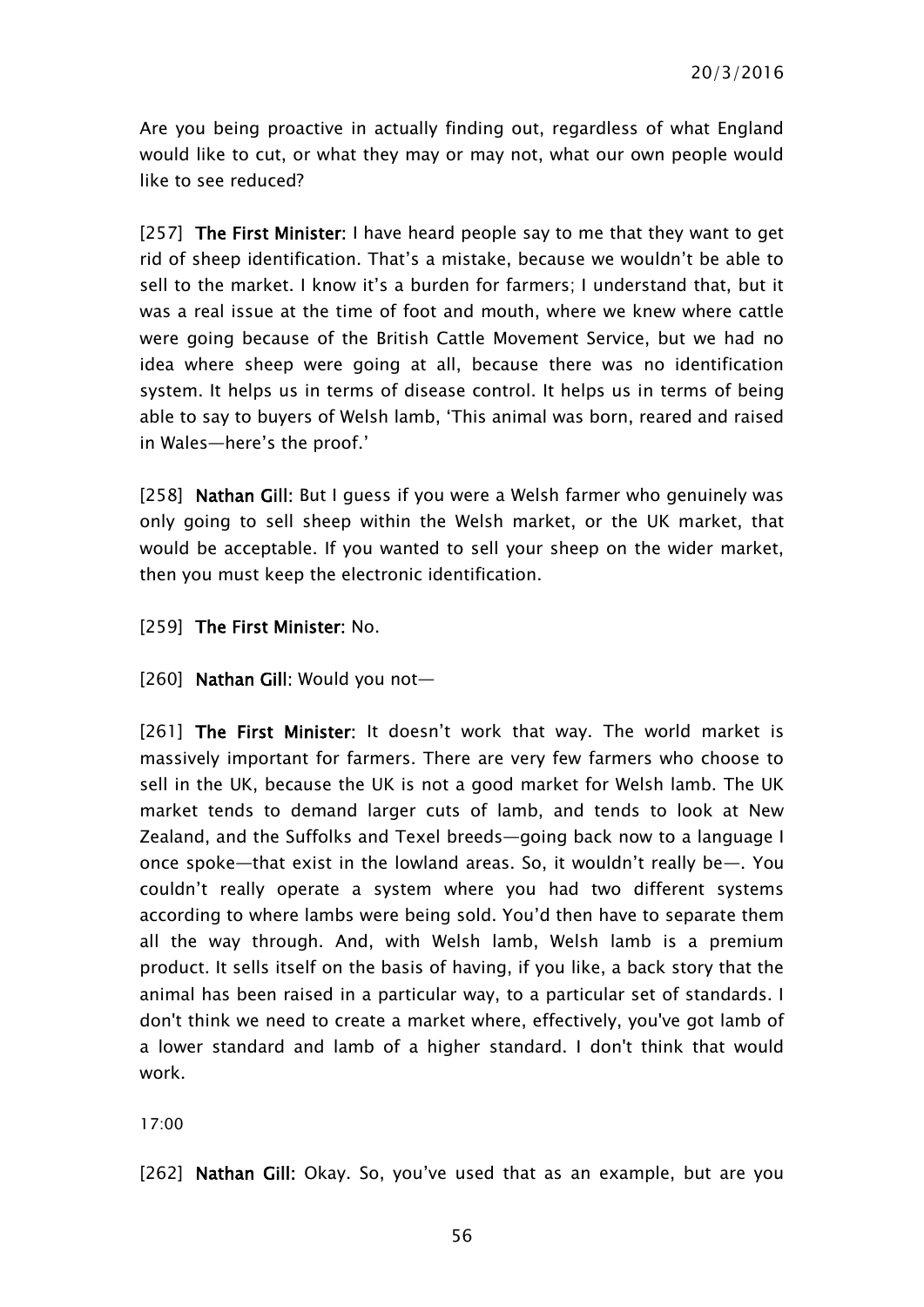doing anything to—? Are you planning to lobby or to find what people would genuinely want to see cut?

[263] The First Minister: Well, Lesley Griffiths has been chairing a group that's brought together agriculture, fisheries and the forestry industry within her portfolio to start to discuss these issues and that work is ongoing.

[264] Nathan Gill: And is she doing that with representatives from the industries, or from—?

#### [265] The First Minister: Yes.

[266] **Nathan Gill:** Okay, thank you.

[267] Huw Irranca-Davies: First Minister, the clock is against us and you've been very generous with your time. But I—. Just following on from David's question, you wouldn't have had time to see this today because I know you came straight to us from other—

[268] The First Minister: [*Inaudible.*].

[269] Huw Irranca-Davies: But there's been a very interesting report from the Institute for Government. They're quite a good organisation, they have a sort of disinterested look at how you improve efficiency within government. Their observation today is typically, within any Queen's Speech, you might have 20 new Bills within any session. They anticipate that in addition to the, in quotes, 'great repeal Bill', there could be another 15 specific Bills related to Brexit, some of them dealing with things like customs union issues and so on and so forth. And they say within it—.

[270] 'It warns that this will mean ministers having to achieve a fine balance between giving too little parliamentary scrutiny and too prolonged, in-depth examination of Brexit-related legislation.'

[271] If they are right, then the same applies to the Assembly when these matters come before us. This is not going to be a question in a limited time frame, with limited resources, that we are going to be able to fine tune, analyse, scrutinise everything to the nth degree. We're going to have to come to some pretty clever analysis of how to scrutinise the important things and get those right.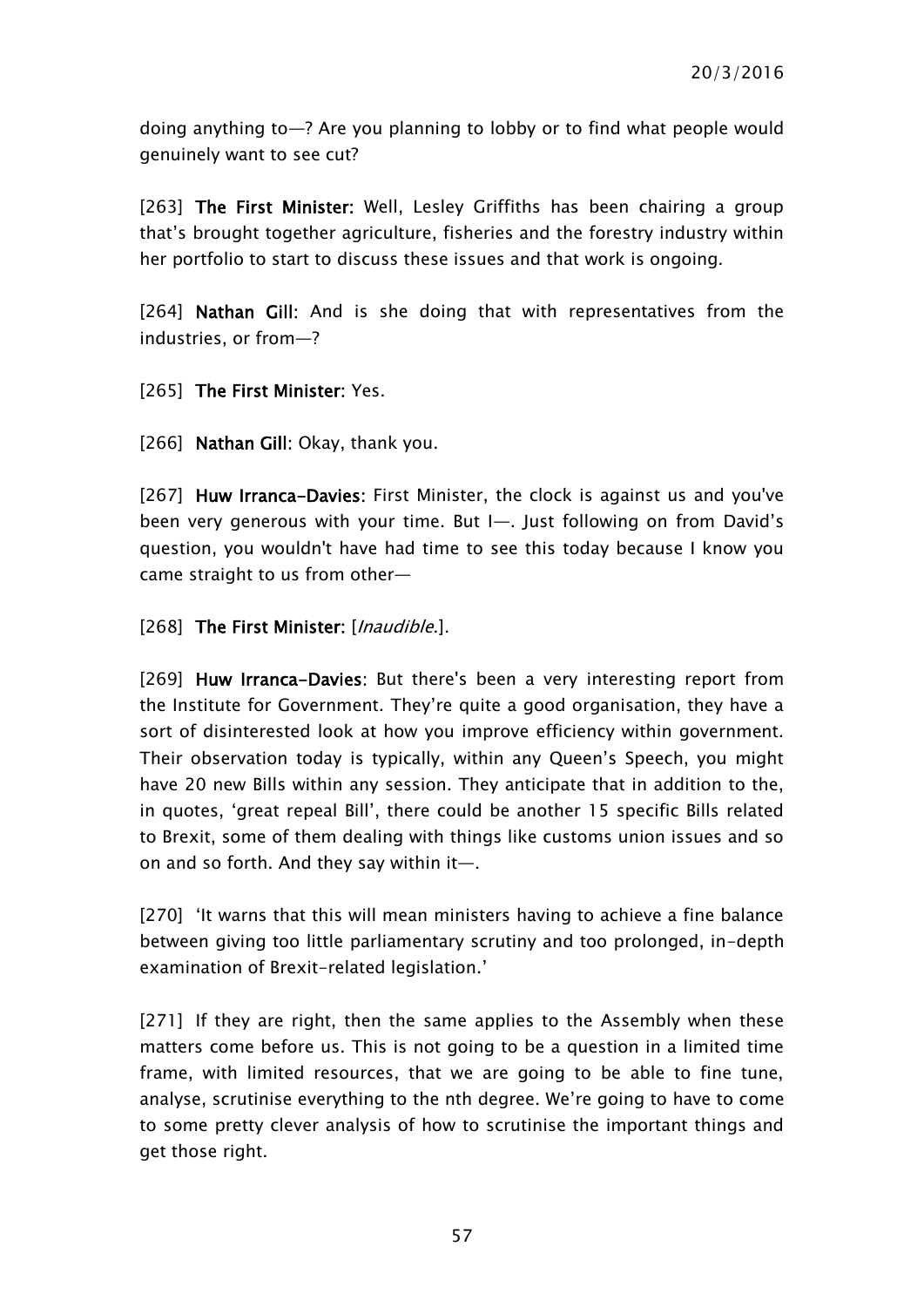[272] The First Minister: That's a matter, of course, for the Assembly and the way it operates in terms of scrutiny. But I take the point. I take the point.

[273] Huw Irranca-Davies: But in terms of getting this right for the people out there who, ultimately, this matters for, if we get this wrong with ineffective scrutiny, or if we cause inordinate delays by the problems of resources or taking too long at scrutiny, either one could mess it up for the public out there who are relying on whether it's the implementation, of, what, environmental regulations, animal welfare, plant hygiene regulations, et cetera, et cetera—all of those things. This is going to be difficult. This is three quarters—. If they're right, three quarters of the Westminster entire legislative procedure is now going to be taken up by this. We're going to have legislative consent motions and so on coming down here.

[274] The First Minister: None of this is easy, but this is not, of course, a scenario where the entire corpus of European law vanishes when we leave the EU. It will still be there, so it's not as if we need to reconstruct the whole thing from the start. So, really, the role that the Assembly would have would be a reviewing role of the legislation that's already there, rather than trying to construct a whole raft of legislation from scratch.

[275] Huw Irranca-Davies: So, in which case, following on from Nathan's point there, this probably isn't the time to start doing anything major on reviewing regulations and so on. What we need to do first of all is transpose things.

[276] The First Minister: Well, the first thing we need to do is to get the process of leaving right. That's hugely important. You mentioned the customs union—hugely complicated, because the Isle of Man, Jersey and Guernsey are in the customs union, but not the EU. If the UK left the customs union, they would be taken out without being asked and they have no locus in negotiating their way back into the customs union because they don't have any control over foreign affairs. So, their position is uniquely disadvantaged compared to others.

[277] So, to my mind, the way this would operate would be the first thing you have to do is to get it right as far as Brexit is concerned—we talk about a hard or soft Brexit; I'd move it on to a sensible Brexit—to get it right in terms of the way the UK operates, then there's the opportunity to look at regulation. To my mind, there's no huge rush in having to look at all the regulations that are in place because of the European corpus. That can be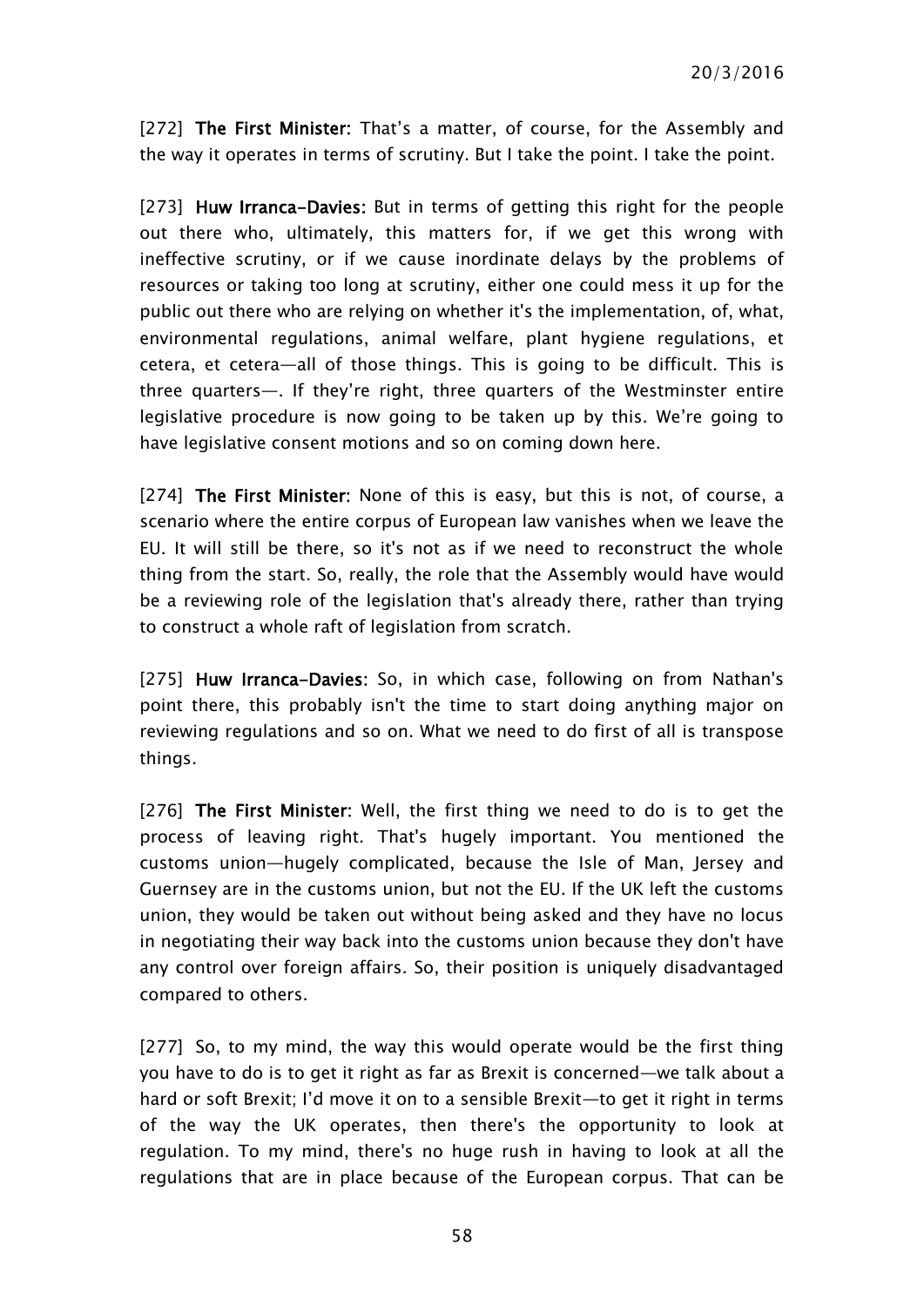done over a longer timescale.

[278] Huw Irranca-Davies: Okay, thank you very much. First Minister, and your colleagues, thank you very much for a large amount of time that you've spent with us this afternoon and gone into great detail. We appreciate your responses. We will send you the transcript so that you can check through that in case we've recorded anything inaccurately. Whilst you're here, I'd simply like to give our thanks as a committee and as a committee team to the University of South Wales for lending us this excellent Newport city campus today and this afternoon. I hope it's been interesting for them and for their students as well who have been here this afternoon hearing the evidence that you've given.

17:05

### <span id="page-58-0"></span>Cynnig o dan Reol Sefydlog 17.42 i Benderfynu Gwahardd y Cyhoedd o'r Cyfarfod Motion under Standing Order 17.42 to Resolve to Exclude the Public from the Meeting

Cynnig: Motion: Motion:

bod y pwyllgor yn penderfynu that the committee resolves to gwahardd y cyhoedd o'r cyfarfod yn exclude the public from the unol â Rheol Sefydlog 17.42(vi) ac remainder of the meeting in  $(ix)$ . accordance with Standing Order 17.42(vi) and (ix).

Cynigiwyd y cynnig. Motion moved.

[279] Huw Irranca-Davies: And with that, and with thanking you, Minister, and your colleagues, we will close this session and, under Standing Order No. 17.42, if Members are content, we will resolve to meet in private. We are content. Thank you, and if we can clear the gallery please. Thank you.

Derbyniwyd y cynnig. Motion agreed.

> Daeth rhan gyhoeddus y cyfarfod i ben am 17:05. The public part of the meeting ended at 17:05.